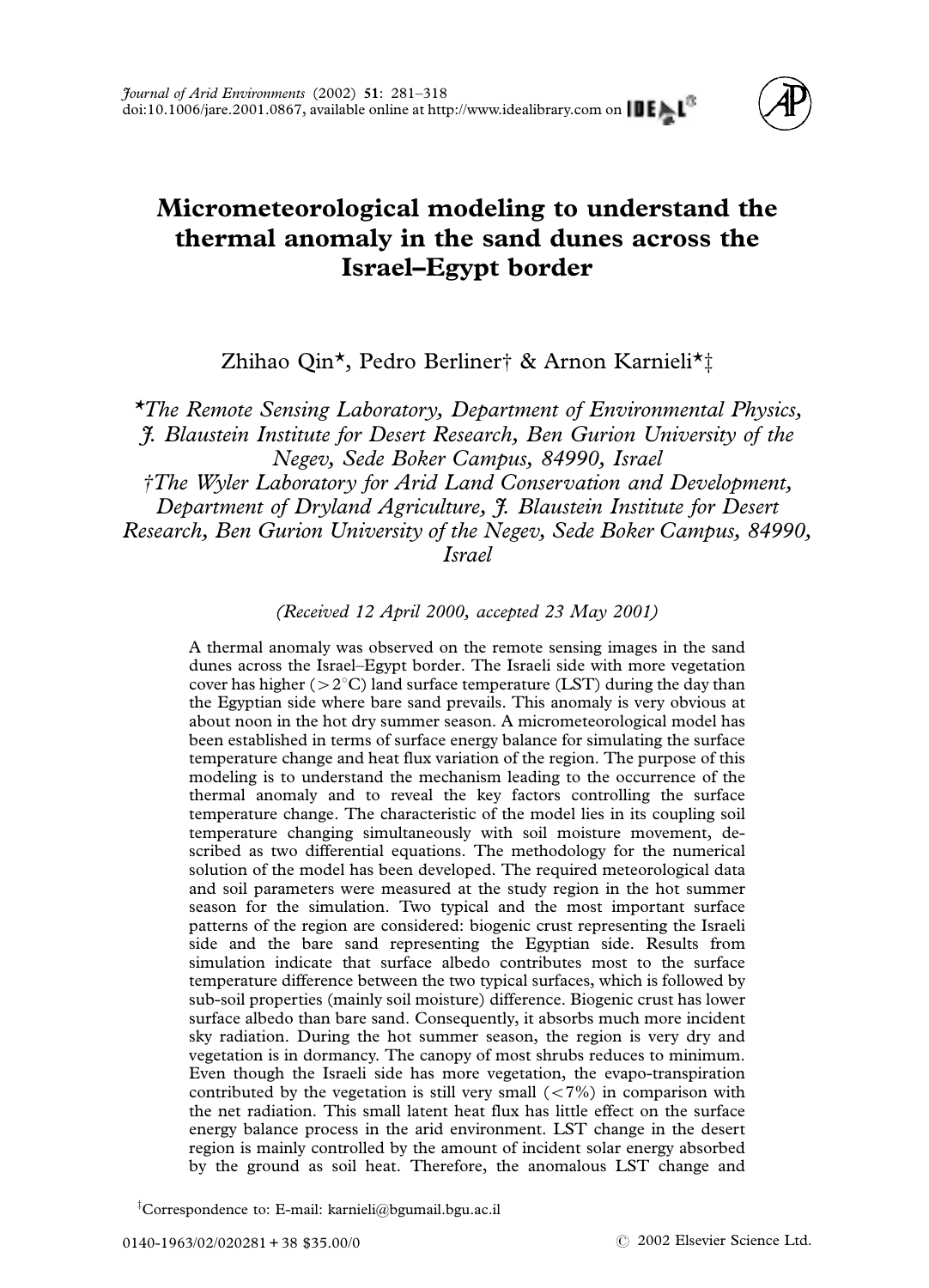#### 282 Z. QIN *ET AL.*

thermal variation on both sides of the region can still be explained as the direct result of the obvious albedo difference on both sides. This albedo difference is mainly caused by the sharp contrast of surface composition especially different biogenic crust and bare sand cover rates on both sides. The overgrazing and other anthropogenic stresses are the direct reasons leading to the bare sand (high albedo) prevalent on the Egyptian side while the conservation policy helps the development of biogenic crust and vegetation (low albedo) on the Israeli side.

 $\circ$  2002 Elsevier Science Ltd.

**Keywords:** micrometeorological modeling; thermal anomaly; biogenic crust; the Israel-Egypt border

## **Introduction**

The northern part of the Israel–Egypt political border is crossed by linear sand dunes of the same lithological unit, which was formed by the deposition of sand and dust transported from North African desert by strong wind. The sand dune region covers an area of about  $30 \times 80$  km<sup>2</sup> (30 km along the border and a length of about 40 km on both sides). The geomorphological patterns of the region are mainly the linear sand dunes and interdune valleys stretching from the Egyptian side into the Israeli side. Fine sand with a diameter of about  $0.01-0.05$  mm (Gerson *et al.*, 1985) is the principal material of soil constituents in the region though silt and clay also account for some percentages  $(<5\%)$  especially on the Israeli side, where a thin biogenic crust covers most of its surface (Karnieli, 1997; Qin, 1998; Qin & Karnieli, 2000). The average annual rainfall of the region is 95 mm (Kidron & Yair, 1997). Rainy season concentrates on the period from November to March of the next year. The altitude of the region is about 74 m above sea level and the distance from the Mediterranean Sea is about 20–50 km (Kidron, 1999).

In remote sensing images of visible channels such as Fig. 1, this region is characterized by a sharp contrast between the bright reflectance from the Egyptian



**Figure 1.** Spectral contrast on both sides of the Israel–Egypt border, false color composition of Landsat TM 4, 3 and 2, acquired on March 29, 1995.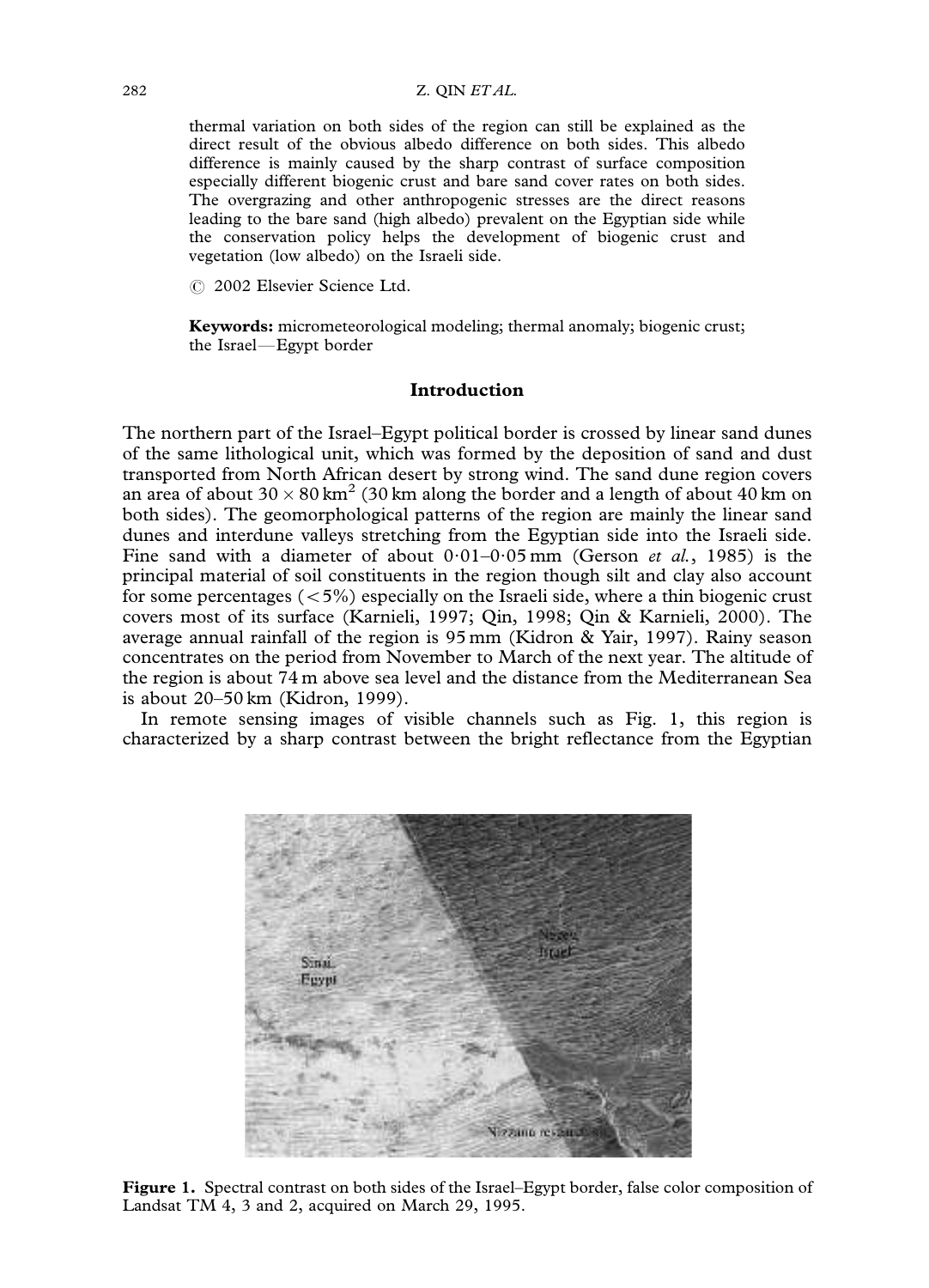

**Figure 2.** Thermal variation of the region, retrieved from NOAA-AVHRR data acquired on July 18, 1998. An obvious LST difference can be seen on both sides of the border in the daytime image (a) and this difference disappears in the night-time image (b).

side (Sinai) and the dark one from the Israeli side (Negev) (Tsoar & Karnieli, 1996). The contrast was interpreted as being caused by different land surface cover structures under different land use policies (Otterman, 1974, 1977, 1981; Warren & Harrison, 1984; Tsoar & Møller, 1986). The Egyptian side has lower vegetation cover and much more bare sand surface. In contrast, the Israeli side is dominated by much more shrubs and inactive sand surface fixed by biogenic crust, which contains several active microphytes especially cyanobacteria (Karnieli *et al.*, 1996; Karnieli & Sarafis, 1996). Thus, the crust was also named as microbial crust (Kidron & Yair, 1997). The thin biogenic crust  $(<5$  mm) mainly concentrates on the lower part of the longitudinal dunes in the western Negev, Israel and is very few on the Egyptian side due to its intensive anthropogenic activities (Tsoar & Møller, 1986).

Karnieli & Tsoar (1995) suggested a different interpretation of the spectral contrast. In summary, three types of evidence have been combined to verify the hypothesis explaining the difference in spectral reflectance on the opposite sides of the border. (1) Vegetation cover in the region is less than 20% and therefore soil is believed to be the principal contributor to the overall spectral reflectance of the region. (2) The spectral reflectance of the arid dune vegetation is much lower than that of the bare sand and biogenic crust. Consequently, the dune vegetation signal is masked by soil signal in terms of remote sensing. (3) The biogenic crust covering most of the Israeli side contributes a darker tone to remote sensing images. Anthropogenic activities on the Egyptian side that prevent the establishment of the crust contribute to the brighter tone. Therefore, it is concluded that the well-known contrast between Sinai and Negev in remote sensing imagery that has drawn the attention of many scientists is not a direct result of vegetation cover but caused by almost complete cover of biogenic crust (Karnieli & Tsoar, 1995).

The sharp spectral contrast between the two sides of the Israel–Egypt border is not only observed in visible channels but also in thermal ones. On the daytime thermal images of remote sensing, the Israeli side is observed to have higher land surface temperature (LST) than the Egyptian side (Fig. 2(a)). This phenomenon occurs not on a specific day but almost throughout the year except the days when the ground is very wet and cool. Remote sensing analysis of the NOAA–AVHRR data for 1995–1998 (Qin *et al.*, 2000) indicates that in the dry summer season in the early afternoon (13:00–15:00) when the data were acquired, the Israeli side is generally about  $2-3.5$ °C hotter than the Egyptian side. In the wet winter season, LST on the Israeli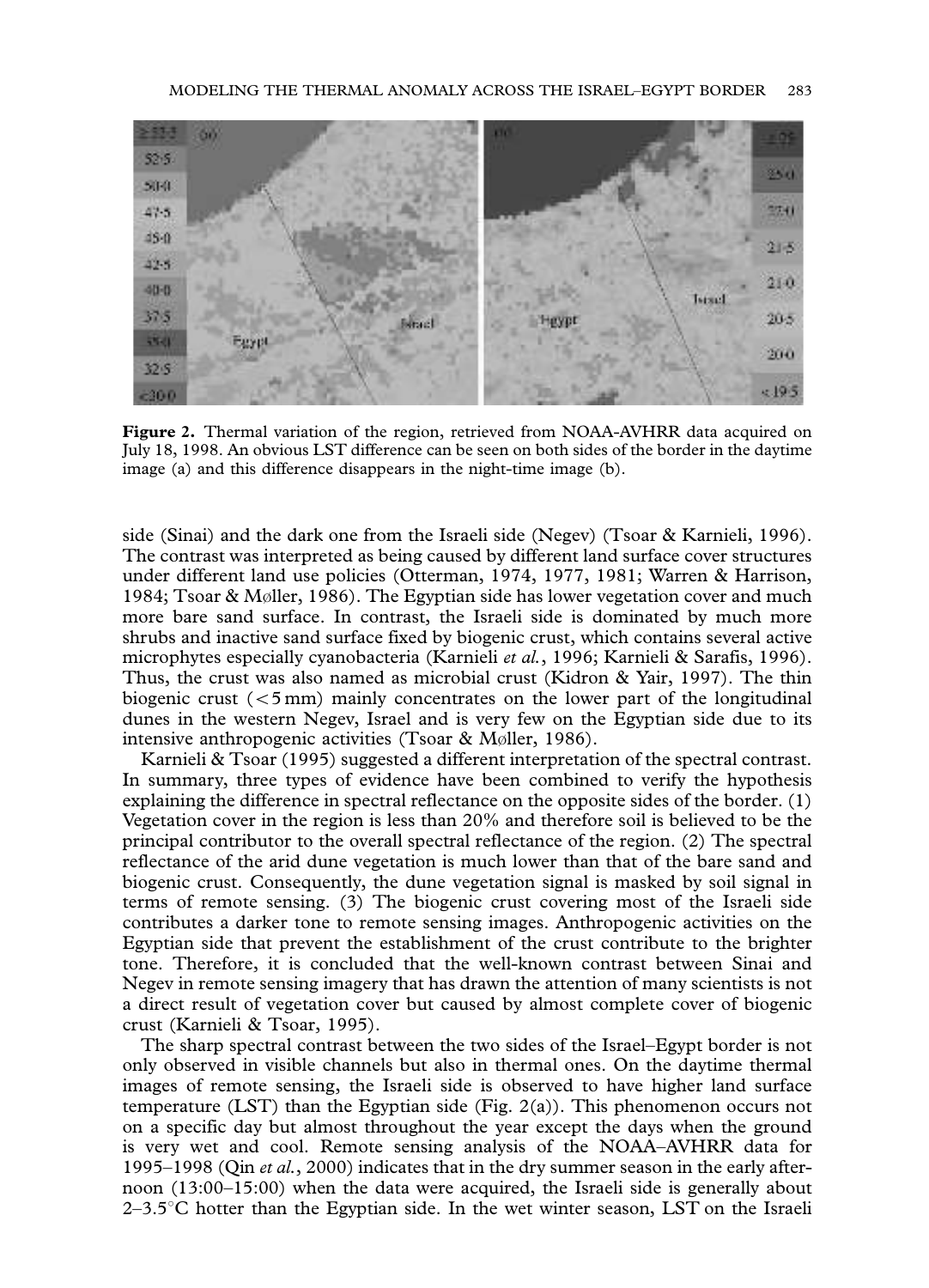side is also higher than on the Egyptian side. Usually, the Israeli side has an average LST of  $0.5-1.5^{\circ}$ C higher than the Egyptian side in the wet winter season. Only in a few extreme cases when the surface was very wet after heavy rain did the Egyptian side have a little bit higher LST than the Israeli side. However, the LST difference in these extreme cases is generally within  $-0.5^{\circ}C$  (Qin *et al.*, 2000). Considering more vegetation cover on the Israeli side, this phenomenon of temperature difference in the border region is really anomalous. The sharp LST contrast on both sides disappears in the night-time images (Fig. 2(b)), when the LST change of the region at about midnight is mainly within the range of  $18-23^{\circ}$ C during the summer season.

Otterman (1974) firstly reported this thermal contrast. Using an infrared thermometer mounted on an airplane flying in the region, he discovered that the maximum temperature difference across the demarcation line was up to  $5^{\circ}$ C at about 14:00 in July. He related the contrast to severe overgrazing and other anthropogenic pressures on the Egyptian side. After analysing the impact of these pressures, he concluded that in an arid climate, under the semi-dormant conditions of vegetation, which prevail at all times except for the short desert blooming period after rains, evapo-transpiration is very low and has apparently a negligible effect on the surface temperature. Thus, LST of desert region is controlled by the surface albedo (Otterman, 1974). The importance of albedo in affecting the climatic features especially precipitation, air temperature, etc. under arid environments has been systematically examined in the studies of Charney and his co-workers (Charney, 1975; Charney *et al.*, 1975, 1977) through a biogeophysical feedback model to relate the effect of albedo change on drought in Sahel, Sahara and other semi-arid regions of the world. The premise used in the studies has been appraised as the Charney hypothesis (Williams & Balling, 1996). As to our micro-scale region, the explanation that Otterman (1974) gave for the cause of LST contrast is reasonable but is not enough because it has no quantitative evidence of ground measurements about the difference of albedo and evaporation on both sides. Furthermore, the mechanism leading the LST difference still remains unknown. Actually, LST change of ground surface is controlled by many factors such as subsoil properties including soil thermal conductivity, soil water content and heat capacity. Micrometeorologically and soilphysically, the mechanism leading to LST change is rather complicated. Moreover, the mechanism governing the LST change has not been revealed. Therefore, a study from the viewpoint of micrometeorological modeling is necessary in order to explain the occurrence of the LST anomaly in the region and to understand its implication to desertification.

In this paper, we intend to model the LST change and heat flux variation of the region in terms of surface energy balance. The purpose of this modeling is to understand the mechanism leading to the occurrence of the thermal anomaly and to reveal the key factors controlling the surface temperature change through comparison of surface energy balance dynamics on biogenic crust and bare sand.

Surface energy balance model has been extensively used for various research purposes (Hares & Novak, 1992; Dolman, 1993; Friedl, 1995). A simple surface energy mode was adopted in Dolman & Blyth (1997) to study the behavior of the roughness length of heat and water vapor in heterogeneous terrain. A mathematical model for the numerical computation of evaporation from bare saline soils was presented in Yakirevich *et al.* (1997). In association with remote sensing data, a surface energy balance model was used in Friedl (1996) to examine the issues of land surface properties and heat fluxes over a regional scale. Using remote sensing data as inputs, Schmugge & Humes (1995) applied the surface energy balance model to monitor land surface fluxes. Chen & Coughour (1994) developed a general model for energy and mass transfer of land surfaces by considering the soil temperature change and soil moisture movement separately. The existing studies employed different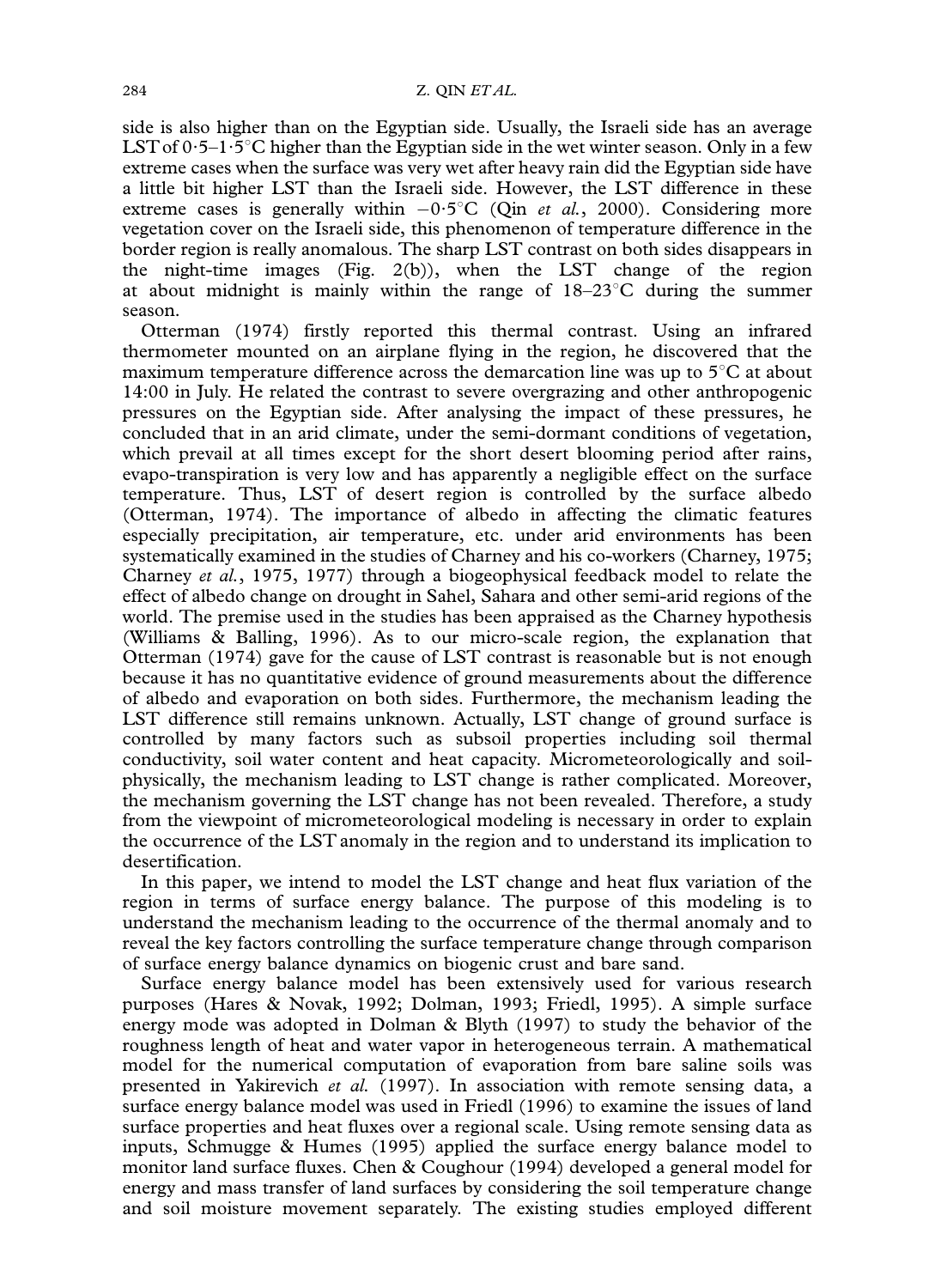methods to simplify the complexity of the model in terms of computation and rarely related soil temperature change to the simultaneous soil moisture movement.

In the study, we intend to establish a complete surface energy balance model that couples soil temperature change simultaneously with soil moisture movement and to develop a methodology for the numerical approximation to the model. Through this model and its numerical solution method, it is possible to estimate surface heat fluxes, surface and soil temperature change, soil water movement and other important micro meteorological parameters that govern surface temperature change without too many assumptions and simplifications to the parts of the model and its parameters. Comparison of surface energy balance performance on the two typical surface patterns of the region will help us to understand the surface temperature difference on both sides of the region. Modeling with the different parameters on these two surface patterns can also reveal the key factors leading to surface temperature difference between the two surface patterns. The mechanism governing the surface temperature difference on the two surface patterns can then be extended to understand the occurrence of the LST anomaly in the desert environment.

## **Micrometeorological model**

Surface temperature in the soil–atmosphere system is determined by a number of micrometeorological and soil-physical factors through the dynamics of surface energy balance. In order to reveal the mechanism leading to the LST anomaly on both sides of the region, it is necessary to establish a micrometeorological model to simulate surface temperature change and heat flux variation of the region from the viewpoint of surface energy balance. Because it is impossible to access the Egyptian side for any field measurement and observation, all the research work has to be done on the Israeli side. Therefore, the simulation is mainly oriented to the two typical surface patterns of the region: biogenic crust representing the Israeli side and the bare sand representing the Egyptian side. According to Qin (1998) and Qin & Kainieli (2000), biogenic crust covers above 72% of the Israeli side and bare sand above 80% of the Egyptian side. Thus, it is reasonable to assume that the LST difference between bare sand and biogenic crust can be extended to represent the general case on both sides of the region. Application of the micrometeorological model to the two surface patterns for comparison of their difference in terms of surface energy balance can finally lead to uncovering of the key factors controlling the sharp LST difference on both sides of the region.

More specifically, the hypotheses based on the micrometeorological modeling for the study can be summarized as follows:

• The difference of surface albedo, which is much higher on the Egyptian side than on the Israeli side, controls the absorption difference of incident global radiation on both sides. Under arid environment, evaporation is minimal due to extremely low soil water content. Thus, the absorption difference of incident energy makes a significant contribution to the difference of LST on both sides. The importance of albedo in the climate change of arid region had been emphasized in several studies (Charney, 1975; Charney *et al*., 1975, 1977; Cunning & Rowntree, 1986; Williams & Balling, 1996). Our current study intends to examine the importance of albedo difference in leading to the occurrence of the surface temperature contrast across the border.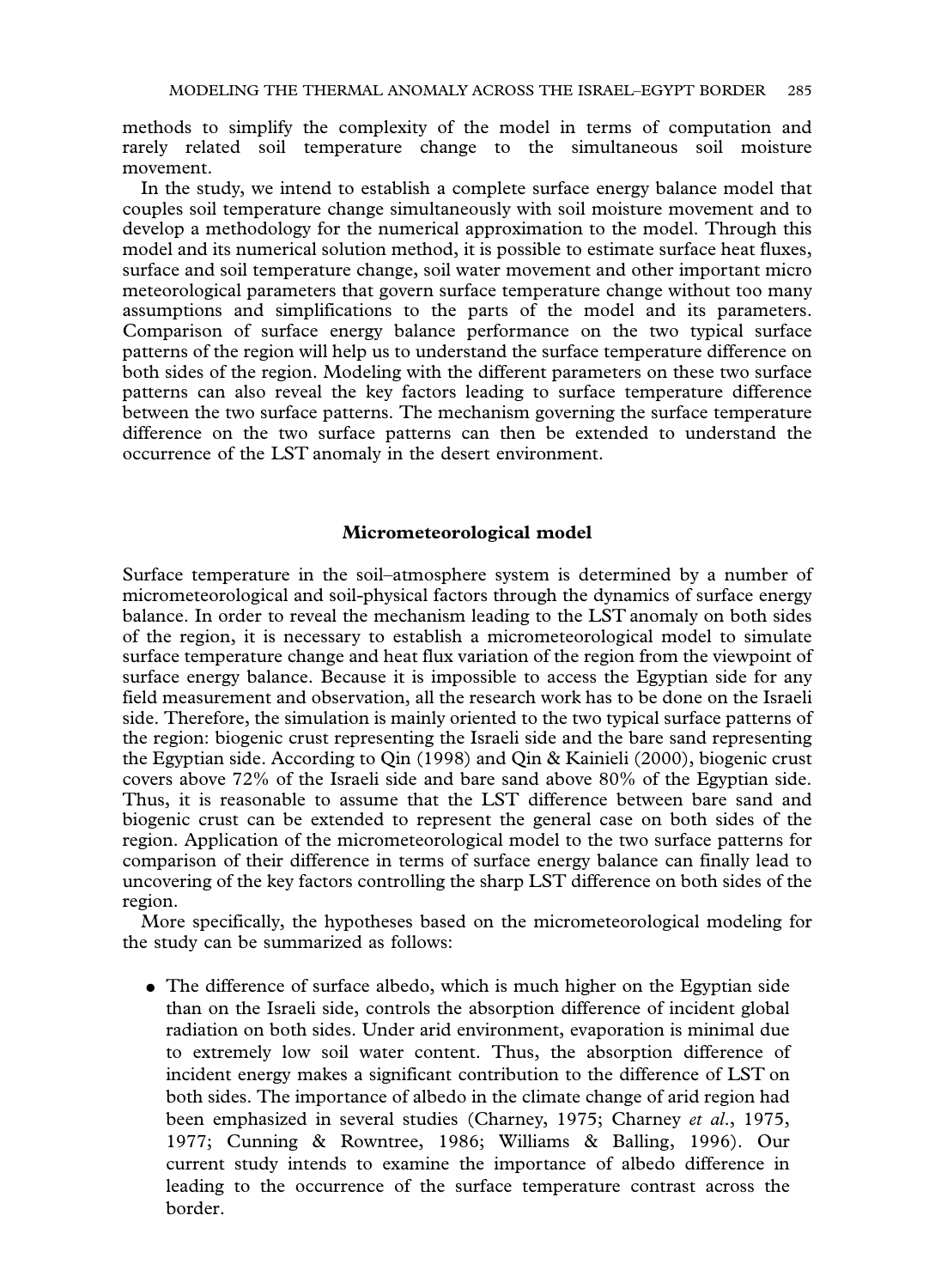## 286 Z. QIN *ET AL.*

- The difference of emissivity, which is expected to be lower on the Egyptian side than on the Israeli side, makes a significant contribution to LST difference on both sides of the region. For the same temperature level, emissivity difference determines the energy emitted from the surface, which is observed by remote sensing imagery systems for LST estimation. Higher emissivity means greater ability of emission. And the difference of surface emittance may have a great effect on surface energy balance, which finally shapes the LST difference of the surfaces.
- The difference of subsoil properties especially soil moisture makes a significant contribution to the LST difference on both sides of the region. Surface temperature change strongly relates the change of such subsoil properties as soil heat capacity, thermal conductivity, hydraulic conductivity, soil moisture movement and so on. Alhough the lithological structure of the subsoil on both sides can be viewed as identical, the different process of surface energy balance due to different albedo may also lead to the difference in subsoil properties, which in turn has an important impact on the LST difference on both sides. Studies indicated that soil moisture is very important in shaping regional climate change under arid environments (Cunning & Rowntree, 1986; Lanicci *et al*., 1987; Williams & Balling, 1996). Thus, the possible difference of soil moisture between the two typical surfaces of the region will also be examined to test their relative role in producing the LST anomaly in the region.

Through the micrometeorological simulation, these hypotheses can be tested on the surfaces of bare sand and biogenic crust. The mechanism leading to the simulation results on the two typical surface patterns can then be extended to understand the surface energy balance for an explanation of LST anomaly on both sides of the region.

The LST change and thermal variation strongly relate to such important environmental factors as sky radiation, wind speed, surface albedo, ground emissivity, soil properties, soil water content, etc. at the interface of land–air system. All of these factors have a significant effect on the LST change and thermal variation on the ground surface. Actually, surface temperature change is a direct reflection of the dynamic energy balance on the surface. For a bare soil surface where energy storage is zero, surface energy balance at the soil–atmosphere interface can be quantitatively described as

$$
R_{n}-H-LE-G=0 \qquad (1)
$$

where  $R_n$  is the net radiation (W m<sup>-2</sup>), *H* is the sensible heat flux (W m<sup>-2</sup>), *LE* is the latent heat flux (W m<sup>-2</sup>), *G* is the soil heat flux (W m<sup>-2</sup>). The terms in Eq in (1) are all related to surface temperature, which becomes the key factor for numerical solution of the model.

The short-wave radiation from the sun is the only energy source driving the dynamics of the interface when there is no heating source from the interior earth. At the ground surface, part of the incident short-wave radiation  $R_s$  is reflected by the surface back into the atmosphere at a density that depends on the albedo of the surface. At the same time, the Earth's surface also emits some long-wave radiation into the atmosphere and the atmosphere also emits some long-wave radiation that reaches the ground surface. Some of the incoming atmospheric long-wave radiation is reflected by the ground surface back into the atmosphere. Therefore, the net radiation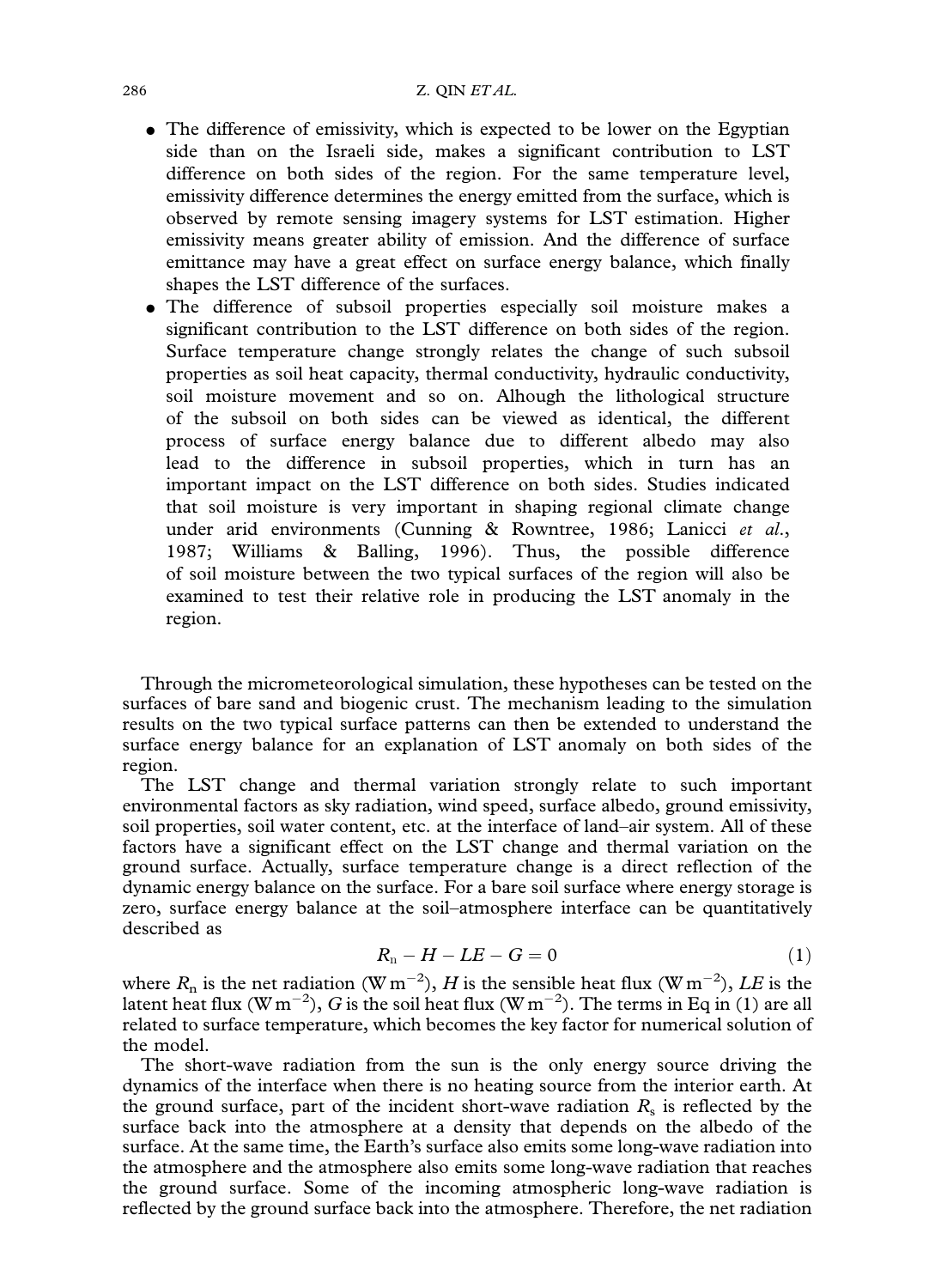can be expressed as (Brutsaent, 1982)

$$
R_{\rm n} = R_{\rm s}(1-\rho) + \varepsilon_{\rm a}\sigma T_{\rm a}^4 - \varepsilon_{\rm s}\sigma T_{\rm s}^4 - (1-\varepsilon_{\rm s})\varepsilon_{\rm a}\sigma T_{\rm a}^4 \qquad\qquad \text{(Eqn. 2)}
$$

where  $R_{\rm n}$  is the net radiation (W m $^{-2}$ ),  $R_{\rm s}$  is the global hemispheric radiation (W m $^{-2}$ ),  $\rho$  is the surface albedo,  $T_{\rm s}$  is the surface temperature (K),  $T_{\rm a}$  is the air temperature (K),  $\varepsilon_s$  and  $\varepsilon_a$  are the surface and air emissivities, respectively,  $\sigma$  is the Stefan–Boltzmann constant ( $\sigma = 5.67 \times 10^{-8}$  W m<sup>-2</sup> K<sup>-4</sup>).

In arid environmental systems, sensible heat flux is the most important term of surface energy balance because it usually accounts for above 3/4 of the net radiation at the interface. There are two key factors that determine the amount of sensible heat flux: temperature difference between the interface and the air near the ground, and the air resistance to heat transfer, which is then strongly related to wind speed near the ground. Thus, the sensible heat flux is usually calculated by the following formula (Verma & Barfield, 1979; Schmugge & Humes, 1995):

$$
H = \rho_a c_a (T_a - T_s) / r_a \tag{3}
$$

where  $\rho_a$  is the density of air ( $\rho_a = 1.205 \text{ kg m}^{-3}$  at 20°C),  $c_a$  is the specific heat of air  $(c_a=100\bar{5}$  J kg<sup>-1</sup> K<sup>-1</sup>),  $r_a$  is the air resistance coefficient to heat transfer (s m<sup>-1</sup>), which is given as (Berliner, 1988)

$$
r_{\rm a} = \frac{(\ln(z/z_0) - \varphi_{\rm h})}{kU} \tag{4}
$$

$$
U = \frac{w_z k}{\ln(z/z_0) - \varphi_m} \tag{5}
$$

where  $u_z$  is the wind velocity  $(m s^{-1})$  at standard height  $z$  ( $z=2 m$ ),  $k$  is the Von Karman constant ( $k=0.4$ ),  $z_0$  is the roughness length (m) of the surface,  $\varphi_h$  and  $\varphi_m$  are the stability correction parameters for heat and momentum, which can be estimated through the ratio function of standard height to Monin–Obhukov length (Berliner, 1988; Courault *et al.*, 1996).

The energy required for evaporation is generally termed as latent heat flux *LE*, which can be computed by the following formula (Schmugge & Humes, 1995):

$$
LE = 0.622L(ea - es)/(Pa(ra + rs))
$$
\n(6)

where  $e_a$  and  $e_s$  are the air and surface vapor pressures (kPa), respectively,  $P_a$  is the atmospheric pressure  $(P_a = 101.325 \text{ kPa})$ . *L* is the latent heat of vaporization  $(L=2.543\times10^{6}$  J kg<sup>-1</sup>),  $r_s$  is the surface resistance (s m<sup>-1</sup>). Actually, evaporation from the ground surface must be equal to the change of soil water content in the profile. Thus, we have

$$
LE - LEc = 0 \tag{7}
$$

where  $LE_{\rm c}$  denotes the energy ( ${\rm W\,m}^{-2})$  caused by the change of soil water content in time interval  $\partial t$ . In many cases especially in arid environments, soil water movement over planar directions can be assumed to be negligibly small (Rose, 1979; Brutsaert, 1982). Thus, the energy used for driving soil water movement in time interval  $\partial t$  can be computed as follows:

$$
LE_{c} = L \int_{0}^{z} \frac{\partial \theta}{\partial t} dz
$$
 (8)

where *t* is the time (s) and *z* is the depth (m) of soil profile under consideration,  $\partial \theta / \partial t$ denotes the rate of soil water change. When the planar movement is neglected, the vertical movement of soil water can be described by the following differential equation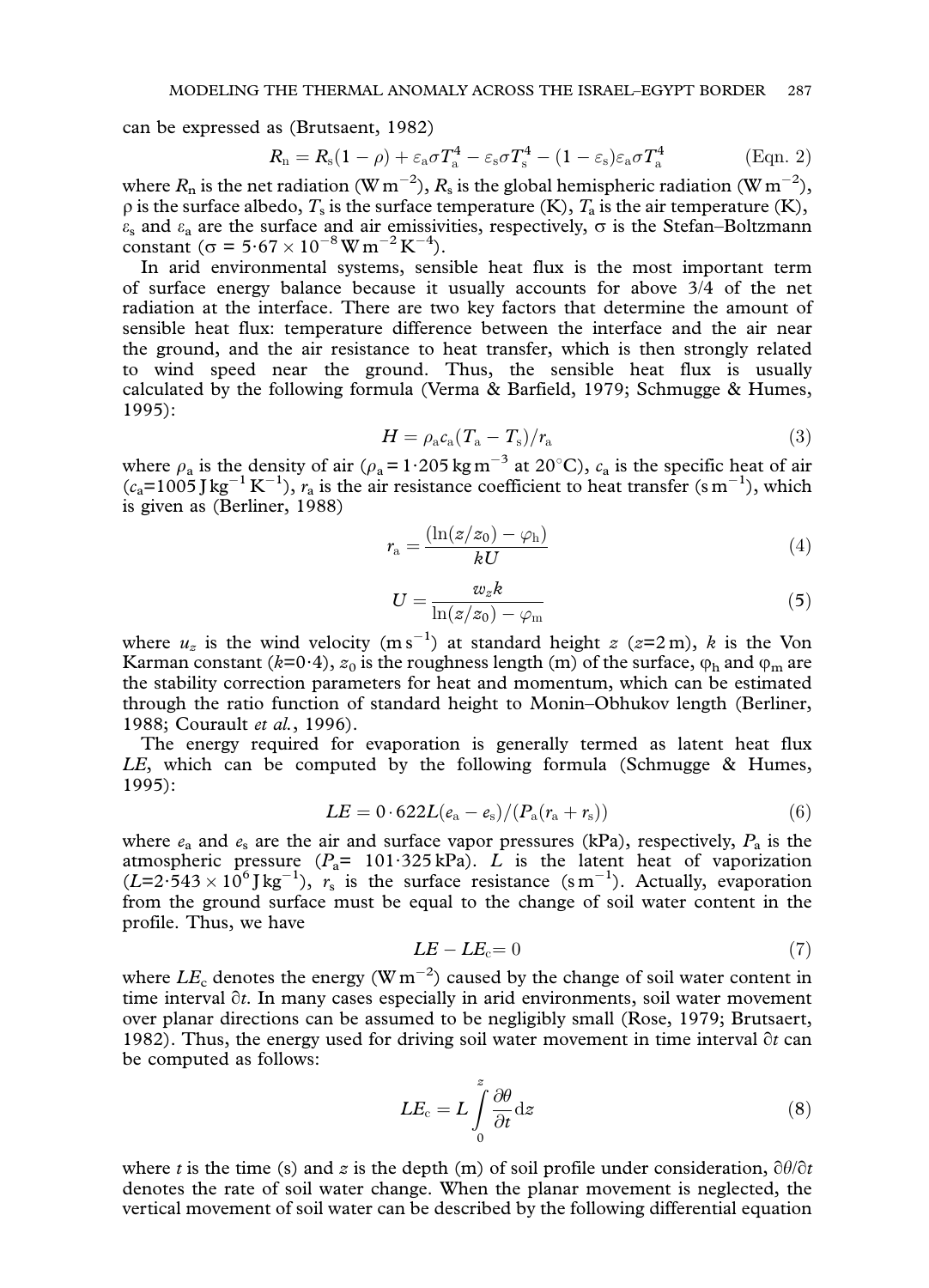(Berliner, 1988):

$$
\frac{\partial \theta}{\partial t} = \frac{\partial (K_c \partial \psi / \partial z)}{\partial z} + \frac{\partial (gK_c)}{\partial z} + \frac{\partial (h s D_v \partial T / \partial z)}{\partial z} + \frac{\partial (e_v D_v \partial h / \partial z)}{\partial z} \tag{9}
$$

where  $K_{\rm c}$  is the soil hydraulic conductivity (kg s m<sup>-3</sup>), *h* is the relative humidity of the gas filled in the soil pore,  $\psi$  is the soil water potential (J kg<sup>-1</sup> = m<sup>2</sup> s<sup>-2</sup>), g is the acceleration due to gravity( $g = 9.8 \text{ m s}^{-2}$ ), *s* is the slope of saturated vapor pressure *vs*. temperature (kPa K<sup>-1</sup>),  $e_v$  is the saturated vapor pressure (kPa) and  $D_v$  is the apparent vapor diffusivity (kg m<sup>-1</sup>s<sup>-1</sup> kPa<sup>-1</sup>). The soil water potential  $\psi$  in J kg<sup>-1</sup> is coupled with soil vapor pressure *e* in kPa and temperature *T* in K via the equation

$$
\psi = RT \ln(e/e_v) \tag{10}
$$

in which *R* is the universal gas constant  $(R = 461.52 \text{ J kg}^{-1} \text{ K}^{-1})$ . Actually, soil relative humidity *h* is calculated as the ratio of soil vapor pressure *e* and saturated soil vapor pressure  $e_v$ , i.e.  $h = e/e_v$ . Thus, the relationship between soil water potential and relative humidity is given as  $\psi = RT \ln(h)$ . The first two terms of Eqn (9) describe the soil water movement in liquid phase due to potential difference and gravitation, respectively. The last two terms describe the movement of soil water in the vapor phase due to temperature and potential gradients, respectively. Therefore, the change of soil water content with time is described as the function of such important variables as soil water potential, soil relative humidity and soil temperature.

Soil heat flux can be computed from soil temperature change and soil heat capacity in the profile. Usually, soil heat transfer in planar directions is negligibly small and only in the vertical direction is practically worthy of consideration. Thus, the term *G* in Eqn (1) can be computed as (Kimball & Jackson, 1979)

$$
G = \int_{0}^{z} C_{\rm s} \frac{\partial T}{\partial t} \,\mathrm{d}z \tag{11}
$$

where  $\partial T/\partial t$  denotes the rate of soil temperature change and  $C_s$  is the volumetric soil heat capacity  $(\text{Im}^{-3} \text{K}^{-1})$  which can be expressed as  $C_s = \rho_s c_s$ , in which  $\rho_s$  is the soil density (kg m<sup>-3</sup>) and  $c_s$  the specific heat of soil (J kg<sup>-1</sup> K<sup>-1</sup>). However, the specific heat of soil is strongly dependeent on soil properties especially the materials constituting the soil. It is also highly variable, depending on the change of soil water content. Usually, the soil can be viewed as constituted by soil minerals (mainly sand, silt and clay), organic materials, water and air in different proportions. Generally, the specific heat of these soil constituents is stable for practical purposes. Thus, it was suggested that heat capacity of the soil could be computed through the thermal properties of its constituents by linking to their fractions (Marshall & Holmes, 1979; Brutsaert, 1982).

$$
C_{\rm s} = \rho_{\rm w} c_{\rm w} V_{\rm w} + \rho_{\rm q} c_{\rm q} V_{\rm q} + \rho_{\rm m} c_{\rm m} V_{\rm m} + \rho_{\rm o} c_{\rm o} V_{\rm o} + \rho_{\rm a} c_{\rm a} V_{\rm a} \tag{12}
$$

where  $\rho$  is the density of soil constituents,  $c$  is specific heat,  $V$  is the volumetric fraction, the subscripts *w*, *q*, *m*, *o* and *a* refer to water, quartz, clay mineral, organic materials and air, respectively.

Heat transfer in the soil takes place from the more energetic (hotter) region to those cooler regions where the molecular motion is less energetic (Rose, 1979). At the same time it also causes the imbalance of energy distribution in the soil, which drives soil water movement especially in vapor form in the unsaturated state. And soil water movement also eases the process of soil heat transfer. Thus, a complete description of soil heat flux must consider the equilibrium of these two factors. In the time interval  $\partial t$ , the intensity of soil heat transfer can be described by the following differential equation (Berliner, 1988):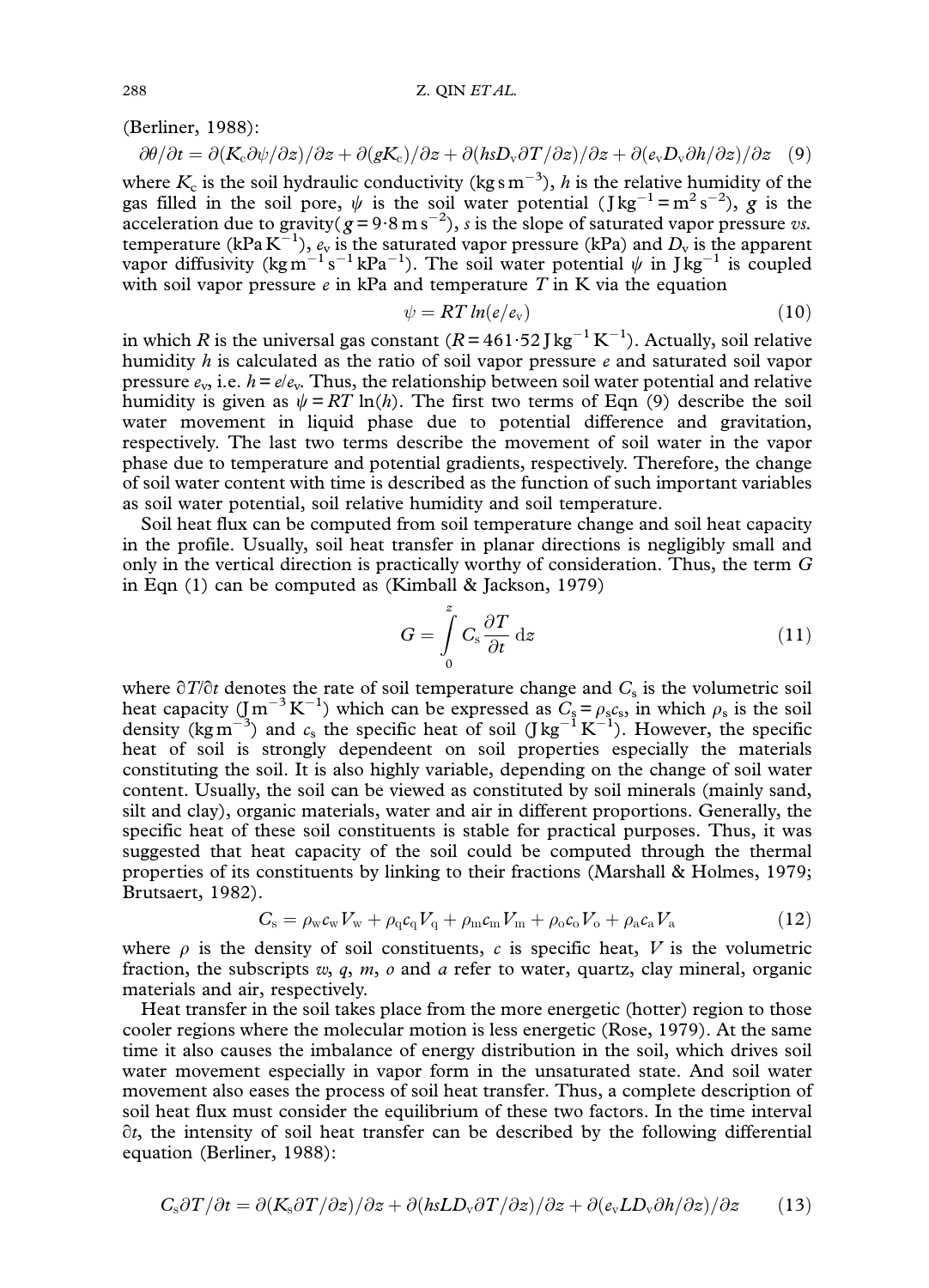where  $K_s$  is the soil thermal conductivity ( $W \, \text{m}^{-1} \, \text{K}^{-1}$ ). The first term on the righthand side of Eqn (13) describes the heat transfer due to temperature gradient. The second term is the energy due to soil water vapor movement under the temperature gradient. The third term is the energy due to the change of soil water vapor distribution under the gradient of the vapor distribution in the soil.

### **Numerical solution to the model**

The relations in the above surface energy balance model are very complicated. It is impossible to directly express the key factor (surface temperature  $T<sub>s</sub>$ ) of the model as a function of other variables. Usually, to solve such a complicated equation as our model involves the application of a numerical approximation method. Among the approximation methods, the Newton–Raphson iterative technique is a good one because it can rapidly reach the solution with the required accuracy. Since all terms of Eqn (1) are a function of surface temperature  $(T<sub>s</sub>)$ , we can rewrite the equation as

$$
f(T_{\rm s}) = R_{\rm n} - H - LE - G = 0 \tag{14}
$$

which is a successive function within such as interval as  $T_s \subseteq (-50^{\circ} \text{C}, 100^{\circ} \text{C}).$ Therefore, to apply the Newton–Raphson iterative method for approximation, we start with the point  $T_s^0$  in the interval  $T_s^0 \subseteq (-50^{\circ} \text{C}, 100^{\circ} \text{C})$  for the solution of  $T_s$  and proceed to determine additional approximation by

$$
T_s^{n+1} = T_s^n - \frac{f(T_s^n)}{f'(T_s^n)} \quad (n = 0, 1, 2, ...)
$$
 (15)

where  $f(T_s^n)$  and  $f'(T_s^n)$  are the values of the function  $f(T_s)$  and its derivative at  $T_s^n$ . After iterative calculation many times when  $|f(T_s^n)| \to 0$  or is less than the required First relative calculation many times when  $|f(T_s)| \to 0$  or is less than the required accuracy, we get  $T_s^{n+1} = T_s^n \to T_s$  and stop the iterative calculation. Thus, we can conclude that  $T_s^n$  is the solution of surface temperature  $T_s$  from the model under the balance of available inputs (Qin *et al.*, 2000).

If  $dT$  is taken to be small enough, the derivative  $f(T_s^n)$  can be given as

$$
f'(T_s^n) = \frac{f(T_s^n + dT) - f(T_s^n)}{dT}
$$
\n(16)

To solve the function  $f(T_s)$  for  $T_s$  also involves the solution of the differential Eqns (9) and (13) simultaneously. The Crank–Nicholson technique can be used to approximate the solution of the two differential equations (Qin *et al*., 2000).

In order to compute latent heat flux *LE* for the approximation of surface temperature  $T_{\rm s}$ , Eqn (7) also has to be solved for vapor pressure  $e_{\rm s}$  or relative humidity  $h_s$  of the ground surface. Both *LE* and *LE*<sub>c</sub> can be viewed as the function of  $h_s$  and Eqn (7) can similarly be solved using the Newton–Raphson iterative approximation method. The procedure of the solution is the same as that used for the solution of  $T_s$ from Eqn (14).

The use of Newton–Raphson approximation to solve surface temperature and latent heat flux from Eqns (1) and (7) involves the solution of differential Eqns (9) and (13). Using the relation between water potential and relative humidity, we can rewrite Eqn (9) as

$$
C_{\rm h}\partial h/\partial t = \partial (K_a \partial T/\partial z)/\partial z + \partial (K_{\rm b}\partial h/\partial z)/\partial z + g\partial K_{\rm c}/\partial z \tag{17}
$$

where the parameters are defined as follows:

$$
C_{\rm h} = \left(\partial \theta / \partial h\right) \tag{18}
$$

$$
K_a = RK_c \, \ln(h) + h s D_v \tag{19}
$$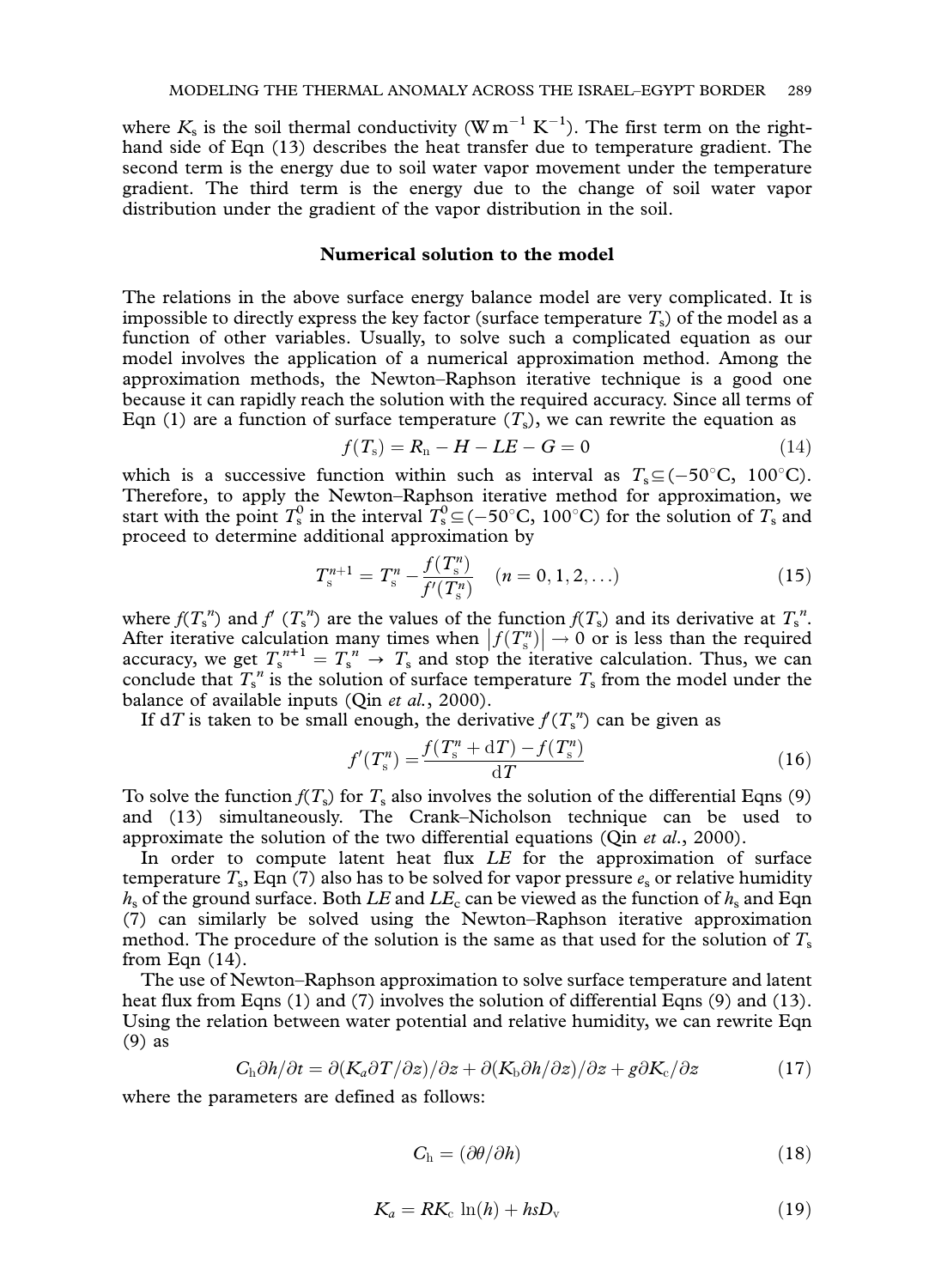

**Figure 3.** The main flow chart of the model's computation.

$$
K_b = RK_cT/h + e_vD_v \tag{20}
$$

Similarly, differential Eqn (13) can be reorganized as

$$
C_{\rm s}\partial T/\partial t = \partial (K_{\rm d}\partial T/\partial z)/\partial z + \partial (K_{\rm e}\partial h/\partial z)/\partial z \tag{21}
$$

where  $K_d$  and  $K_e$  are defined as

$$
K_{\rm d}=K_{\rm s}+h s L D_{\rm v} \tag{22}
$$

$$
K_{\rm e} = e_{\rm v} L D_{\rm v} \tag{23}
$$

Eqns (17) and (21) cannot be solved except when the initial and the boundary conditions are given. For the time node  $j + 1$ , we can use the value of time node  $j$  for the initial conditions. Thus, at the beginning, an initial condition is generally assumed for the solution. And after the value of  $j+1$  is computed, we use it as the initial condition for the next iteration of computation until modeling termination (Fig. 3).

It is a fact that soil temperature and soil water content remain constant at specific depth from the surface (Brutsaert, 1982; Kutilek & Nielson, 1994) during the time considered such as days. Thus, the constant value of soil temperature and water content at that depth can be used as lower boundary conditions  $T_n$  and  $\theta_n$  of Eqns (17) and (21). The upper boundary of the soil temperature and soil water content for time node  $j+1$  is usually determined by considering a small change to the surface temperature and surface water content for time interval *j*.

A theoretical solution to the differential Eqs (17) and (21) is extremely difficult due to many implicit relations. Usually, the differential equations can be solved through an explicit approximation method but the explicit method is only valid (i.e. convergent and stable) for  $\delta t / \delta z^2 \leq 1/2$ , in which  $\delta t$  is the time interval and  $\delta z$  the depth of soil layer (Smith, 1978). Considering the dimension of time in seconds and depth in meters, the explicit method will create a giant computation volume for a short period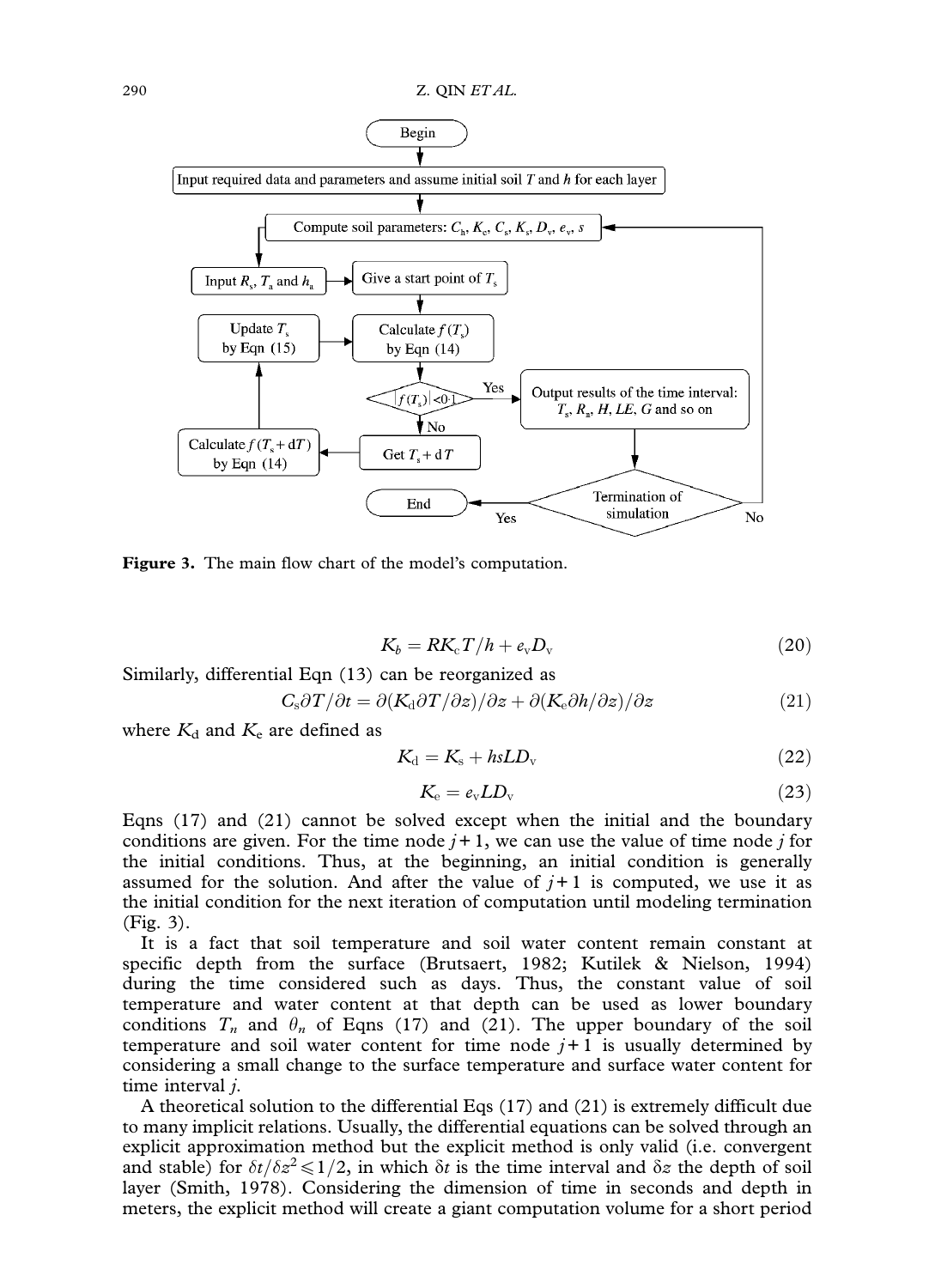of simulation such as one day. For example, if  $\delta z = 0.1$  m, the time interval has to be  $\delta t \leq 0.005$  s in order to meet the convergent condition of the method. Consequently, it takes about 200 iterative computations for the simulation of 1 s. Crank & Nicolson (1947) developed a method that reduces the total volume of calculation and is valid for all finite values of  $\delta t/\delta z^2$  such as  $\delta t = 60$  s and  $\delta z = 0.01 \text{ m}$ . They approximated the differentials by the mean of its finite-difference representations on the  $(j+1)$ th and the *j*th time node. Applying this implicit method, the differential Eqn (17) can be approximated as follows:

$$
-K_{ai-1/2,j}T_{i-1,j+1} + (K_{ai-1/2,j} + K_{ai+1/2,j})T_{i,j+1} - K_{ai+1/2,j}T_{i+1,j+1} - K_{bi-1/2,j}h_{i-1,j+1} + (K_{bi-1/2,j} + K_{bi+1/2,j} + 2Z_iC_{hi+1/2,j})h_{i,j+1} - K_{bi+1/2,j}h_{i+1,j+1} = g_j
$$
\n(24)

where  $Z_t = \delta z^2 / \delta t$  and

$$
g_j = 2Z_t C_{hi+1/2j} h_{i,j} + K_{ai+1/2j} (T_{i+1,j} - T_{i,j})
$$
  
-  $K_{ai-1/2,j} (T_{i,j} - T_{i-1,j}) + K_{bi+1/2,j} (h_{i+1,j} - h_{i,j})$  (25)  
-  $K_{bi-1/2,j} (h_{i,j} - h_{i-1,j}) + 2dzg(K_{ci+1,j} - K_{ci,j})$ 

Similarly, approximation of Eqn (21) leads to

$$
-K_{di-1/2,j}T_{i-1,j+1} + (K_{di-1/2,j} + K_{di+1/2,j} + 2Z_iC_{si+1/2,j})T_{i,j+1} - K_{di+1/2,j}T_{i+1,j+1}
$$
  

$$
-K_{ei-1/2,j}h_{i-1,j+1} + (K_{ei-1/2,j} + K_{ei+1/2,j})h_{i,j+1} - K_{ei+1/2,j}h_{i+1,j+1} = G_j
$$
 (26)

where  $G_j$  is defined as

$$
G_j = 2Z_t C_{si+1/2,j} T_{i,j} + K_{di+1/2,j} (T_{i+1,j} - T_{i,j}) - K_{di-1/2,j} (T_{i,j} - T_{i-1,j})
$$
  
+
$$
K_{ei+1/2,j} (h_{i+1,j} - h_{i,j}) - K_{ei-1/2,j} (h_{i,j} - h_{i-1,j})
$$
(27)

In Eqns (24) and (26), soil temperature *T* and relative humidity *h* for time node *j* are known as initial conditions and the coefficients  $K_a, K_b, K_d$  and  $K_e$  can be computed for *j*. Thus,  $g_i$  and  $G_i$  are also known. For *j*+1, the upper boundary  $T_{0,i+1}$  and  $h_{0,i+1}$  and the bottom boundary  $T_{n+1,j+1}$  and  $h_{n+1,j+1}$  are also given. Therefore, the expansion of Eqn (24) about soil water movement in terms of relative humidity will result in the following simultaneous equations:

$$
+b_1 T_1 - c_1 T_2 + e_1 h_1 - f_1 h_2 = g_1
$$
  

$$
-a_2 T_1 + b_2 T_2 - c_2 T_3 - d_2 h_1 + e_2 h_2 - f_2 h_3 = g_2
$$
  
...  

$$
-a_i T_{i-1} + b_i T_i - c_i T_{i+1} - d_i h_{i-1} + e_i h_i - f_i h_{i+1} = g_i
$$
  
...  

$$
-a_n T_{n-1} + b_n T_n - d_n h_{n-1} + e_n h_n = g_n
$$
  
(28)

Similarly, Eqn (26) about the soil temperature change can also be expanded as

$$
+B_1 T_1 - C_1 T_2 + E_1 h_1 - F_1 h_2 = G_1
$$
  

$$
-A_2 T_1 + B_2 T_2 - C_2 T_3 - D_2 h_1 + E_2 h_2 - F_2 h_3 = G_2
$$
  
...  

$$
-A_i T_{i-1} + B_i T_i - C_i T_{i+1} - D_i h_{i-1} + E_i h_i - F_i h_{i+1} = G_i
$$
  
...  

$$
-A_n T_{n-1} + B_n T_n - D_n h_{n-1} + E_n h_n = G_n
$$
  
(29)

Totally, there are  $2 \times n$  unknown variables and  $2 \times n$  equations in Eqns (28) and (29).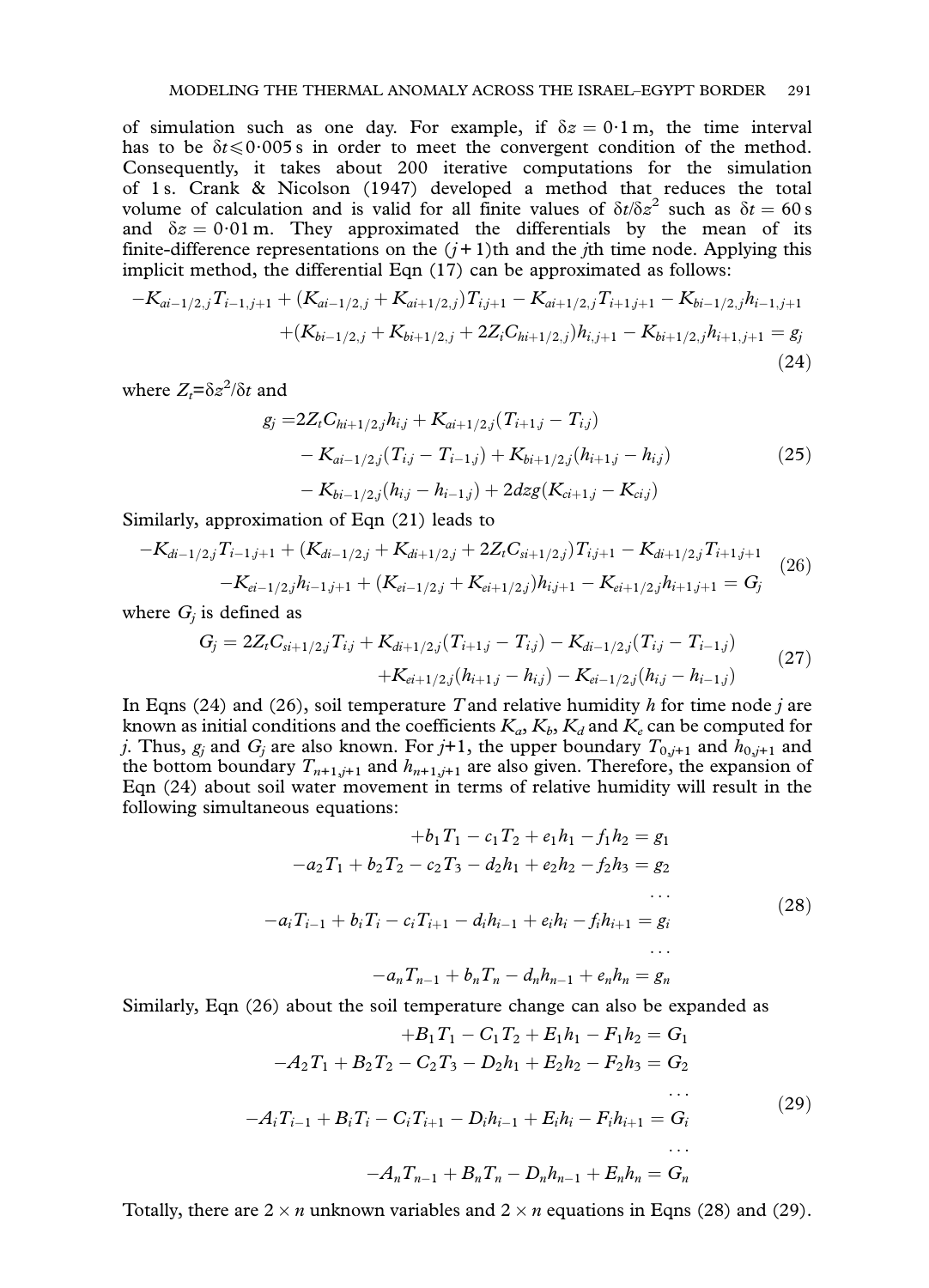

**Figure 4.** The flow chart for computing  $f(T_s)$  and  $f(T_s+dT)$ .

Thus, the unknown variables can be directly solved from the equation system by Gauss's elimination method (Qin *et al*., 2000).

The numerical approximation to the model involves the re-adjustment of some given parameters in the iterative calculation. The computation is actually rather complicated. The procedure involves several iterations and the actual computation, as we can imagine, is very complicated. Using Quick BASIC 4?5, we have programmed the model for practical application. The main flow chart of the computation of the model is illustrated in Fig. 3 and the flow chart for computing  $f(T_s)$  and  $f(T_s+\delta T)$  in Fig. 4.

## **Data for the modeling**

In order to apply the model to simulate LST change and thermal variation on both sides of the region, we need to prepare the required data sets of the functioning factors for its operation and computation. These include global radiation, surface albedo, soil water content, air temperature, relative humidity of the air and wind speed near the surface.

## *Global radiation of the region*

The observed LST anomaly on both sides of the border region has the sharpest appearance in the summer season, which is dry and hot. This implies that our simulation should focus on the season. The global radiation of the region was measured during July 16–20, 1998, when the sky was very clear and the region was very dry and the vegetation was dormant. The global radiation was measured with a pyranometer operating in the spectrum ranging from ultraviolet through visible to near-infrared wavelength. Thus, the measurement is a full spectrum measurement of the global radiation. The pyranometer was mounted upward on top of a frame 1 m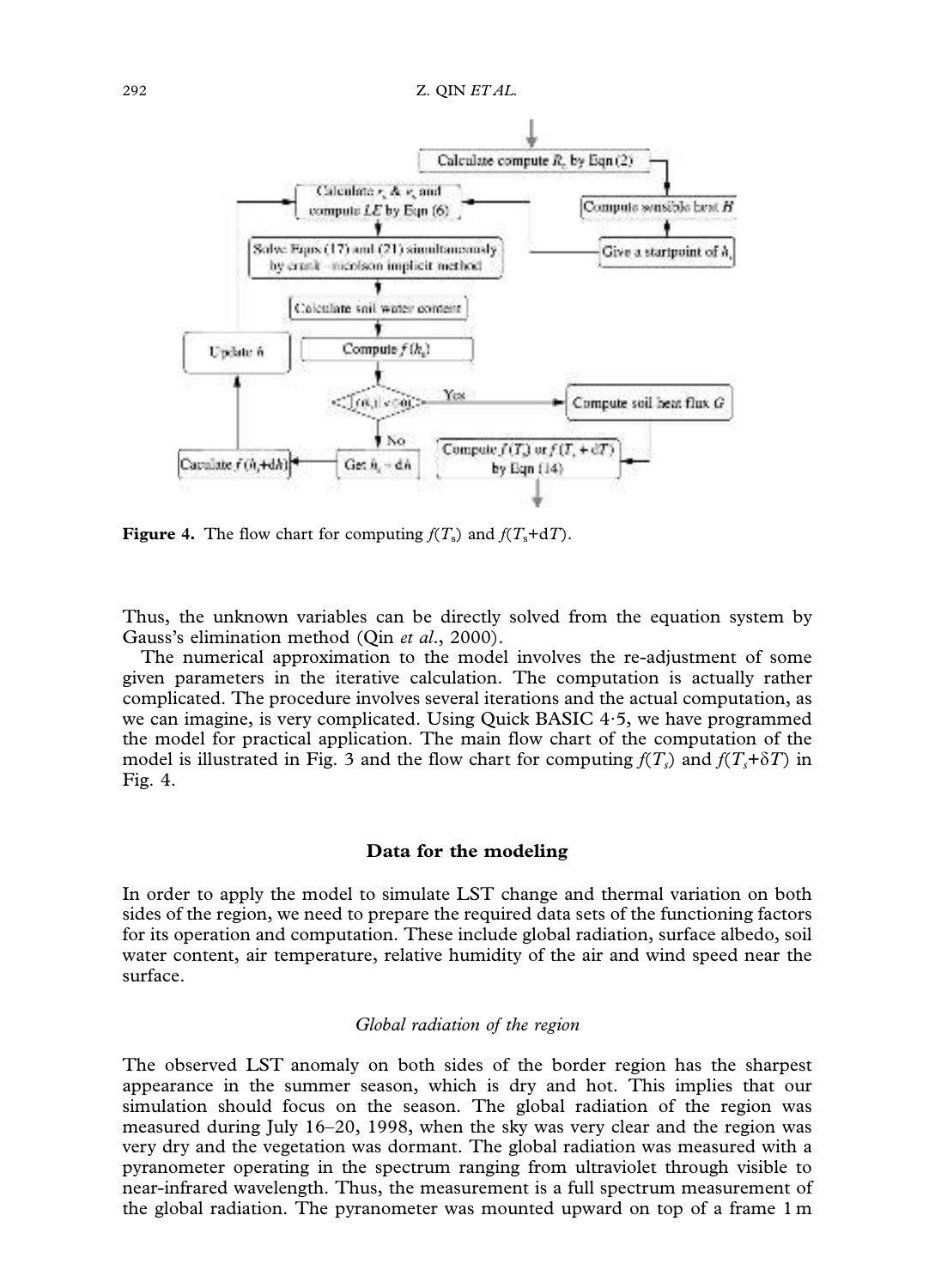

**Figure 5.** Global radiation of the region measured on July 16–20, 1998.

above the ground, which was carefully installed so that it is in the water level status to record the radiation from the hemispheric direction. A datalog and a storage module were used to record the data from the pyranometer at a frequency of every 5 s for one record. The raw data were averaged to one record for each minute after download into the computer for further calculation.

The measuring results are shown in Fig. 5, indicating the global radiation change during the measuring period and their average. The global radiations during the measuring period are very similar to each other. The shape of the radiation curves has perfect similarity with a sine one. The curves started from a little bit earlier than local time 6:00 at dawn and ended at 19:45 at dusk, representing the period when the region receives the incoming radiation for its surface energy balance process. From 6:00 in the morning, the radiation rapidly increases with time, due to the increase of the sun's shining angle. At about 13:00 when the sun's rays are about perpendicular to the ground, the radiation curves reach their apex and from this point to about 17:45 at dusk, the radiation declines gradually. At the apex hour 13:00, the global radiation of the region is about 1130 W  $\text{m}^{-2}$  on an average during the measuring period. Another feature of the radiation curves is that the fluctuation in the morning is much less than that in the afternoon. During the measuring period, the daily change of the radiation is less than  $15W \text{ m}^{-2}$  from  $6:00$  a.m. to  $11:00$  a.m. However, the change in the afternoon is above  $35W \text{ m}^{-2}$ . For a specific day, the fluctuation is much more obvious in the noon hours than the other ones. After average, the curve is very smooth in the morning and afternoon except for a little bit of fluctuation in the noon hour from 12:30 to 13:30. Therefore, we can conclude that our measurement produces a good result of global radiation measurement of the region.

#### *Albedo of the surface patterns*

Albedo is defined as the ratio of reflected radiation to the incident radiation. In order to calculate the albedo of ground surface, we need to measure the reflected radiation and the incoming radiation simultaneously. The two pyranometers were mounted at a frame about 1 m from the ground. One pyranometer was placed upward to measure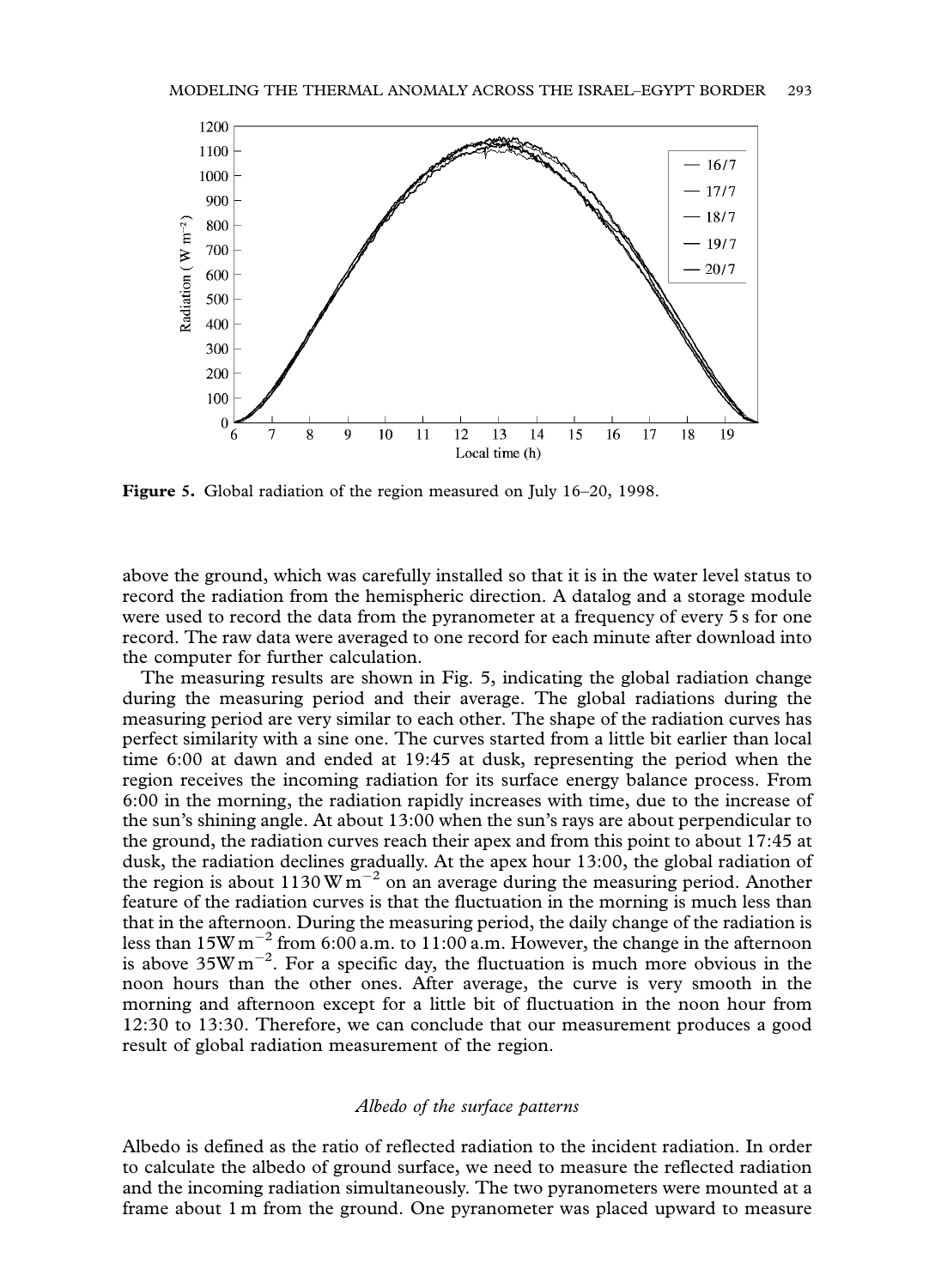

**Figure 6.** Albedo of (a) main surface patterns as well as (b) the Israeli side and the Egyptian side.

the incoming (downward) radiation of the sky and the other downward to measure the reflected radiation from the ground. Both the pyranometers must be kept at the water level. The measuring period was the same as the radiation measurements. Before calculating the albedo, the data from the two pyranometers were calibrated into a common level so that the measurement errors could be minimized. In practice, we use the pyranometer recording the incoming radiation as base level and to calibrate the pyranometer recording the reflected radiation into the base level.

The average albedo of the typical surfaces is shown in Fig. 6(a), which indicates the change of surface albedo with time during the day. One obvious common feature of the albedo change is that its amount declines with increase of solar angle. Usually, the sun's rays are perpendicular to the ground at about noon (13:00 local time). Therefore, the albedo of the surfaces is minimum around this time (13:00–14:00). Actually, the NOAA–AVHRR also passes the region at about 14:00. That is, when the NOAA–AVHRR remotely scans the region, the albedo is at the lowest level. The albedo of all surface patterns is extremely high at dawn and dusk. At this time, the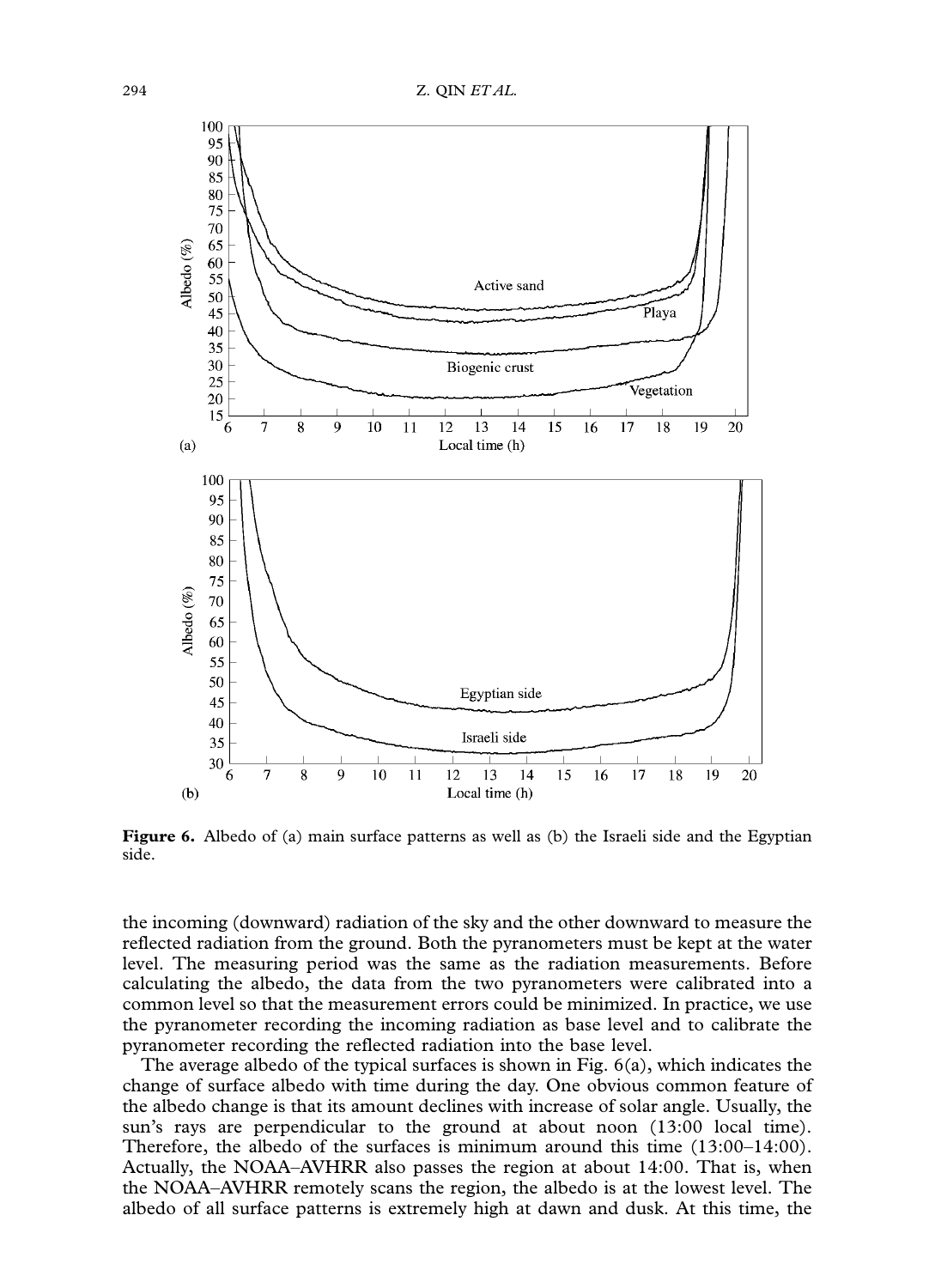azimuth angle of the sun's rays is very small and the reflected fraction of the incident radiation is very high, though both the incoming and reflected radiations are very small  $(<50W \text{ m}^{-2})$ .

The albedo of the four surface patterns also show great difference. In the hours around noon, the sand surface has the highest albedo, followed by playa, then biogenic crust. Desert shrub has the lowest albedo. The albedo difference between sand and playa is very small, only about 2–5%. However, the difference is very obvious between sand and biogenic crust. During the noon hours, biogenic crust has an albedo of about 33%, which is 13% lower than that of sand surface and 10% lower than playa. Sand and biogenic crust constitute the overwhelming surface composition on both sides of the region (Karnieli *et al*., 1996; Qin, 1998; Qin & Karnieli, 2000). The great difference of albedo between sand and biogenic crust would surely make an extremely important contribution to the difference of surface temperature on both sides.

Using the surface composition given in Qin & Karnieli (2000), we are also able to estimate the average surface albedo for both sides. The result of such an effort is shown in Fig. 6(b). Due to the higher percentage of biogenic crust and vegetation, which have lower albedo, the Israeli side has much lower surface albedo than the Egyptian side. At about noon, the average albedo on the Israeli side is about 32%, which is about 12% lower than that on the Egyptian side. This difference is critical in shaping the dynamics of surface energy balance on both sides.

## *Soil water content*

In arid and semi-arid environments, the importance of soil moisture or soil water content in driving the dynamics of climate phenomenon has been well known (Lanicci *et al*., 1987; Williams & Balling, 1996). Water content of soil profile is needed for the simulation in two ways: (1) determination of initial and boundary conditions for the solution of differential equations about soil water movement and temperature change, and (2) validation of simulation result about soil water movement in the region. Generally, soil water content can be determined by several methods (Ghildyal & Tripathi, 1987; Gardner *et al*., 1991; Kutilek & Nielson, 1994). When suitable instruments such as neutron moisture meter are available, soil water content can be easily measured in the field by installing the probe at various depths of soil profile (Marshall & Holmes, 1979). For our study, we lack the instrument for direct measurement. Thus, we have to use the classic gravimetric method of drying soil samples for the measurement. Actually, soil water percolation and movement of the sand dunes had been studied in the research of Yair *et al.* (1997), who used neutron probes to monitor soil water content change for the analysis in the rainfall years 1991– 1992 and 1992–1993. Soil water content data of the region in recent years are not available and the comparison of soil water content under sand and biogenic crust surfaces also still remains not to be done.

In order to obtain soil moisture data of the region, a series of samplings had been conducted for measuring soil water content under sand and biogenic crust surfaces. The sampling period ranged from the rainy season to the dry hot one in 1998. All soil samples were taken from the field at the Nizzana Research Site on the Israeli side (see Fig. 1). The results are presented in Fig. 7.

After heavy rain, soil water content is much higher in the profile under biogenic crust than under sand surface. According to the sampling on January 25, which was about 2 weeks after heavy rain  $(23.9 \text{ mm})$  on January 11–12, soil had about 18% volumetric water content under biogenic crust and 10% under bare sand surface. Water penetration in the soil of the region seems to be very slow. Within 1 week after heavy rain, the soil below 40 cm was still very dry under sand surface (Fig. 7(a)). After 2 weeks, the water finally penetrated into its maximal depth.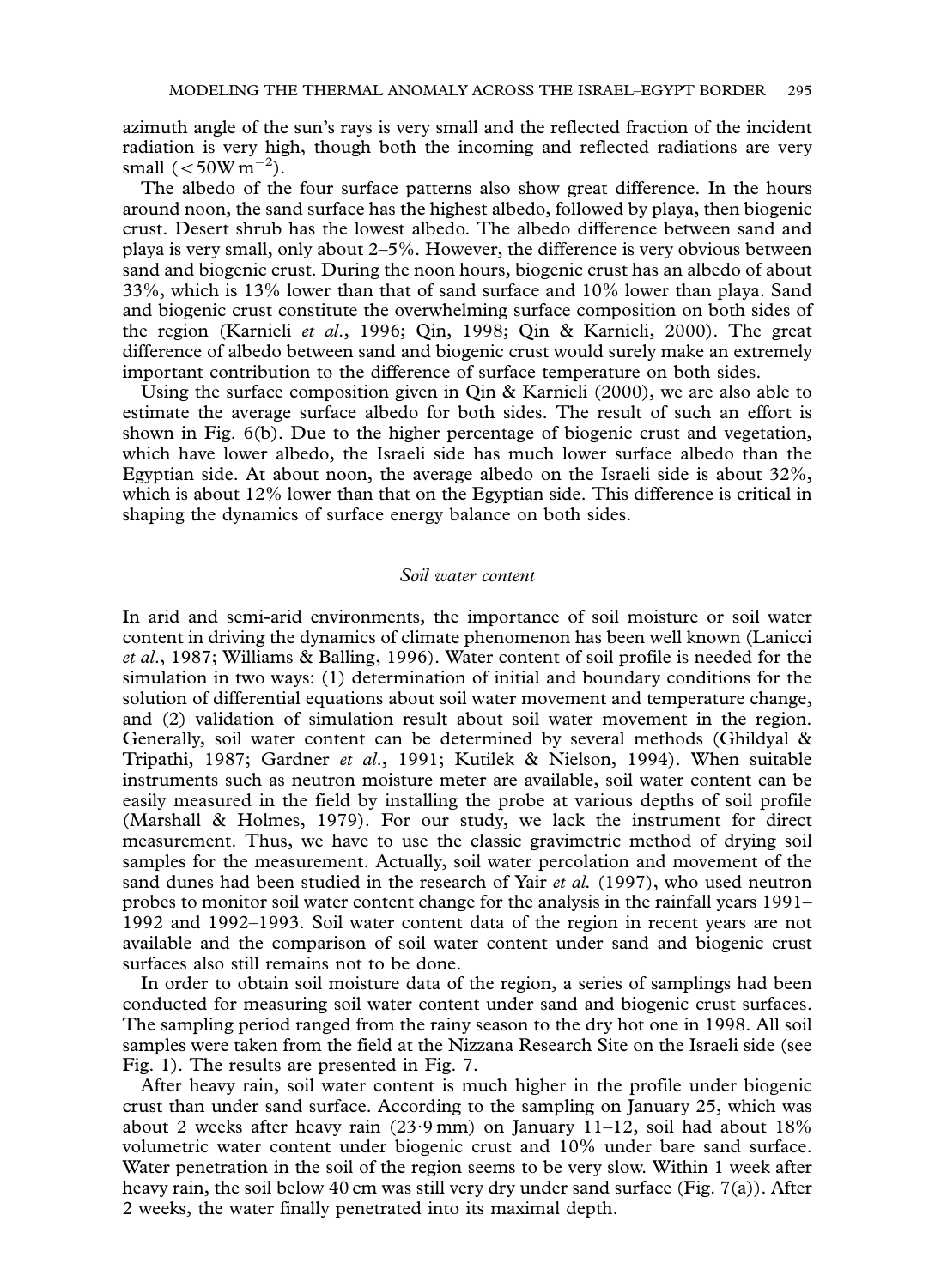

**Figure 7.** Comparison of volumetric soil moisture content under biogenic crust and bare sand surfaces in (a) wet season and (b) dry season.

In the summer season, the region is very dry. Soil water content in the surface layer is only about  $0.5-0.8\%$ . One interesting phenomenon is that the upper layer has a little bit higher soil content under biogenic crust than bare sand surface though the difference is very weak due to both being extremely low. However, the lower layer of soil profile under sand surface may have higher soil water content than that under biogenic crust surface. Soil water content may reach  $2.31\%$  at 40 cm under sand surface, which is about  $0.5\%$  greater than that under biogenic crust, according to the sampling on July 16, 1988. This difference is probably due to different speeds of the soil water attenuation in the two soil profiles.

It seems that seasonal rain only affects the soil water change of the top 1 m profile. Soil water content tends change little at the layers below 1 m in the wet season and below  $0.8$  m in dry the season. At this depth, the soil water content is about 6–7% in the wet season (Fig. 7(a)) and  $5.0-5.5\%$  in the dry season (Fig. 7(b)). Similar results had also been reported in Yair *et al.* (1997).

Soil moisture data of the region need to be carefully set for the simulation. From the above sampling results, we can see that the surface is extremely dry in the hot summer and the soil profile loses its water content rapidly after the rains. In the dry hot season, the surface contains not more than 1% of volumetric soil water content in both sand and biogenic crust. Under about 80–100 cm, the soil water content may reach up to 5?0–5?5% and it seems that the change below this depth is negligibly small. Therefore, this content can be used as the lower boundary soil water content for the solution of our model. It should be noted that the soil water content under the two surface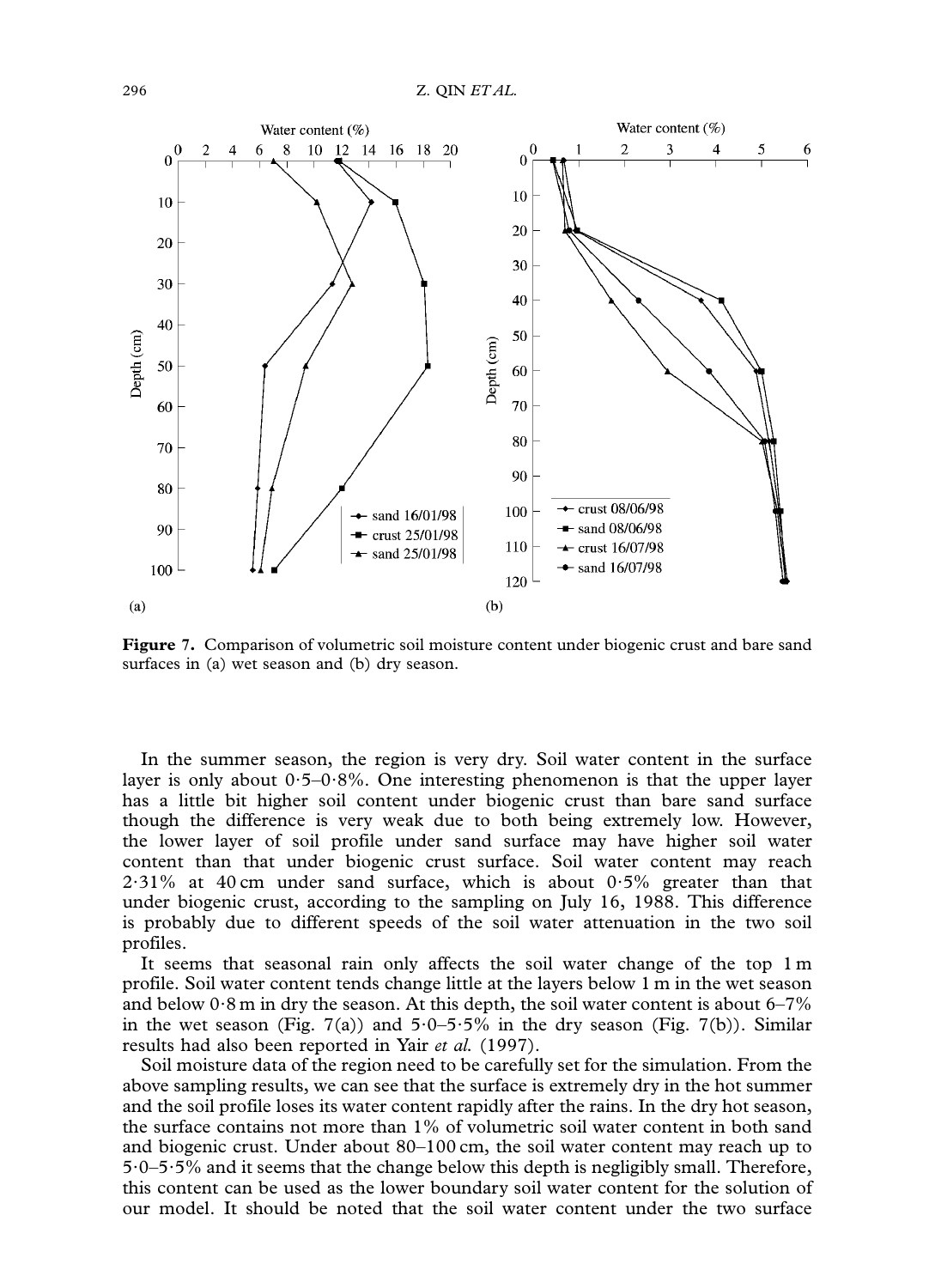patterns is different. The content under sand surface is slightly higher than that under biogenic crust. Usually, the former has about  $0.5-0.7\%$  volumetric soil water content at about 40 cm depth than the latter and at 60 cm depth the difference may be up to 1%. This difference may have an important impact on the contrast of surface temperature change on both patterns.

## *Air temperature and relative humidity*

The meteorological data of air temperature and relative humidity were measured at 2 m above the ground at the Nizzana Research Site on the Israeli side (see Fig. 1) in July 1998, which represents the hot dry summer season of the region.

The average air temperature change has been plotted in Fig. 8(a). Although there are fluctuations in the curves, the general trend of the change can be clearly seen. No obvious differences of average air temperature can be found in all 10 days of July 1998. The average air temperature of the region reaches high level of up to about  $36^{\circ}$ C at early afternoon (14:00–15:00). Minimum air temperature occurs at about 5:00– 6:00 when the temperature is in the range of  $20-23^{\circ}C$  (Fig. 8(a)). Thus, daily air temperature vibration of the region is up to  $13-15^{\circ}$ C. Air temperature increases sharply in the morning and decreases quickly in the afternoon. After midnight, air temperature undergoes a very slow change. This represents the typical meteorological feature of arid environments. Because air temperature change is relatively identical, the average of the whole month will be used as the input of our modeling.

The average change of air relative humidity is shown in Fig. 8(b). Relative humidity not only relates to water vapor pressure but also depends on air temperature. When the air temperature is high, relative humidity is low. This explains the fact that the change in the relative humidity is opposite to the change in air temperature. During the night, air temperature is low but the relative humidity is high while during the day the air temperature increases which leads to the decrease of relative humidity. Minimal air humidity occurs at about 14:00, when it is only about 30–40%. Maximal humidity exists in the hours 2:00–5:00, when it may reach up to 85–95%.

## *Wind speed and roughness length*

Wind speed is an important factor in micrometeorological modeling (Diak & Whipple, 1993; Dolman, 1993). The connection of wind speed to surface temperature change is that it directly affects the amount of sensible and latent heat fluxes which control the cooling process of the surface. The greater the wind speed, the smaller the air resistance for sensible heat transfer into the air. Wind speed data of July 1988 are available for the analysis of its daily change as shown in Fig. 9. Several features can be seen in Fig. 9. First of all, there is a peak in the late afternoon when wind speed is observed to be maximal. The peak is between 16:00 and 18:00 in July (Fig. 9). The value of wind speed during the hours is about  $4.8 \text{ m s}^{-1}$ . Second, wind speed is generally greater in daytime than at night-time. After reaching the peak in the late afternoon, wind speed quickly declines in the evening. Figure 9 indicates that the speed drops to the minimum (about  $1 \text{ m s}^{-1}$ ) at midnight. In summer, the ascent of wind speed accelerates in the late morning hours during the day till late afternoon at about 17:00. Third, the difference between daytime maximum and night-time minimum is about  $4.5 \text{ m s}^{-1}$ . Fourth, due to the spatial variation of geomorphological shapes of the region, a periodical cycle of regularity is clear in the daily wind speed change under general governance of local meteorological conditions. The average wind speed will be used as the input data of our modeling.

Due to the importance of roughness length in energy balance models for evaporation estimation, many studies have been carried out for the determination of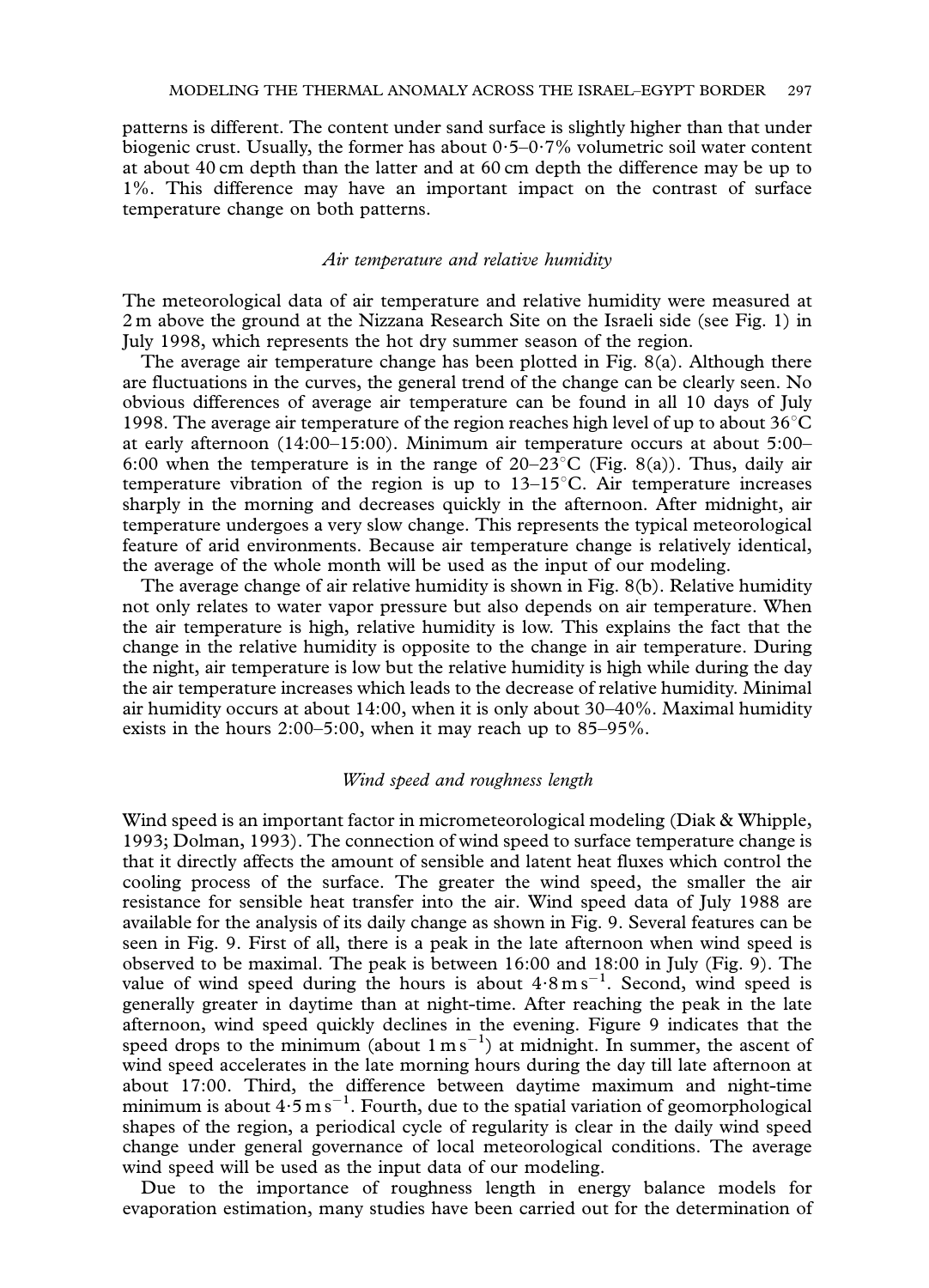

Figure 8. Daily change of (a) air temperature and (b) relative humidity of the region in July 1998 (Based on the measurements of Dr. Thomas Litmann).

this parameter under various situations (Monteith, 1973; Brutsaert, 1982). The magnitude of this parameter strongly depends on the surface conditions. Specifically, it has a close correlation with the height (*h*) of vegetation. Choudhury *et al.* (1986) calculated this parameter for wheat as  $z_0 = 0.13h$ , where *h* is the height of wheat in their study. Szeicz *et al.* (1969) found that roughness length on fully developed maize and sorghum for wind speeds of approximately  $2.5 \text{ m s}^{-1}$  was  $0.105h$  and Garratt (1984) stated that  $0.1h$  could be a rough estimation of  $z_0$  though its range can vary from 0?02*h* to 0?2*h*. Based on their data, van Bavel & Hillel (1976) reported a roughness length of  $z_0 = 0.01$  m for bare soil in an open area. After reviewing the literature of relevant studies, Brutsaert (1982) gave a proportion of  $z_0 = h/8$  for a broad range of vegetation types.

As to our study region, the surface is mainly covered with some shrubs with a height of less than 0?5 m. Therefore, according to the proportion given by Brutsaert (1982),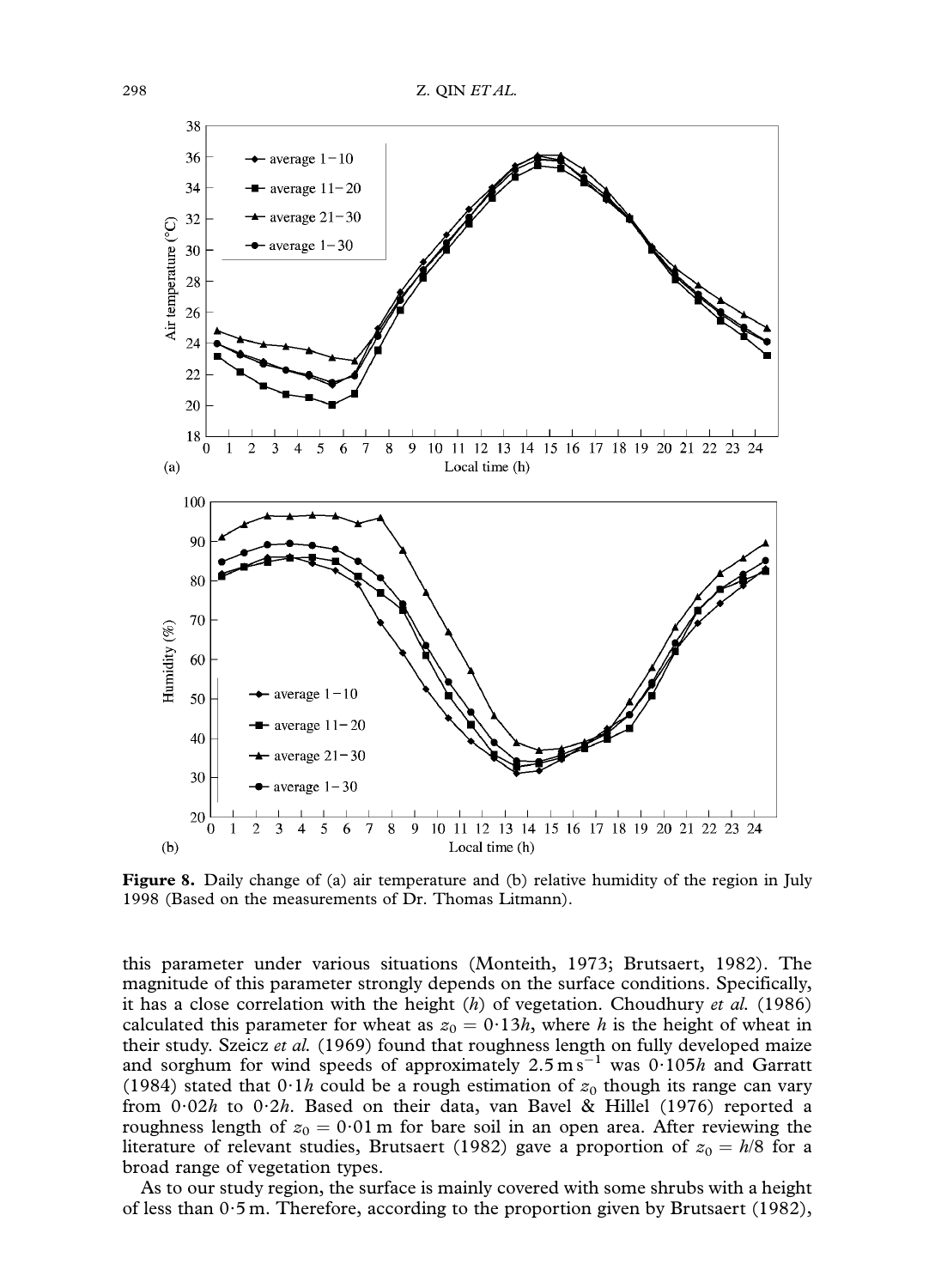![](_page_18_Figure_1.jpeg)

**Figure 9.** Wind speed of the region in July 1998 (Based on the measurements of Dr. Thomas Litmann).

we get  $z_0 = 0.062$  m. Based on the rough estimation of Garratt (1984), we have  $z_0 = 0.05$  m. Please note that this proportion is for the dense vegetation types. The sand dune region is an arid desert and shrub only occupies about 17?5% of the surface on the Israeli side and about  $4.5\%$  on the Egyptian side (Qin, 1998). The situation of vegetation type in the sand dune region is far from those assumed for the proposed proportion of the parameter to the height. Thus, we can conclude that the parameter in the sand dune region is between the bare soil ( $z_0 = 0.01$  m) and the dense vegetation ( $z_0 = 0.05$  m). Considering the vegetation density of the region, we employ  $z_0 = 0.02{\text -}0.03$  m for our modeling.

#### **Simulation results and analysis**

The purpose of the simulation is to compare the difference of daily performance of surface temperature change and heat flux variation on the two most important patterns (bare sand and biogenic crust) and to distinguish the leading factors governing the difference. An analysis of the simulation results can help us to understand as to why there is a significant surface temperature difference on both sides of the region and what factors contribute more to the difference than others.

#### *Modeling LST change of biogenic crust and active sand*

Simulation of surface temperature change was carried out for two data sets: one for biogenic crust and one for bare sand surface. Therefore, all required parameters are carefully designed according to the two surface patterns. Fortunately, the soil (fine sand) under the two surfaces is similar due to the same soil formation process in the region. This provides an easy way of preparing soil property data for the simulation. The data sets required for the modeling have been described in the previous section.

According to the situations of the region and due to the extreme scarcity of knowledge about the micrometeorological change and soil physics of the Egyptian side, several assumptions have been constructed for the simulation. First of all, some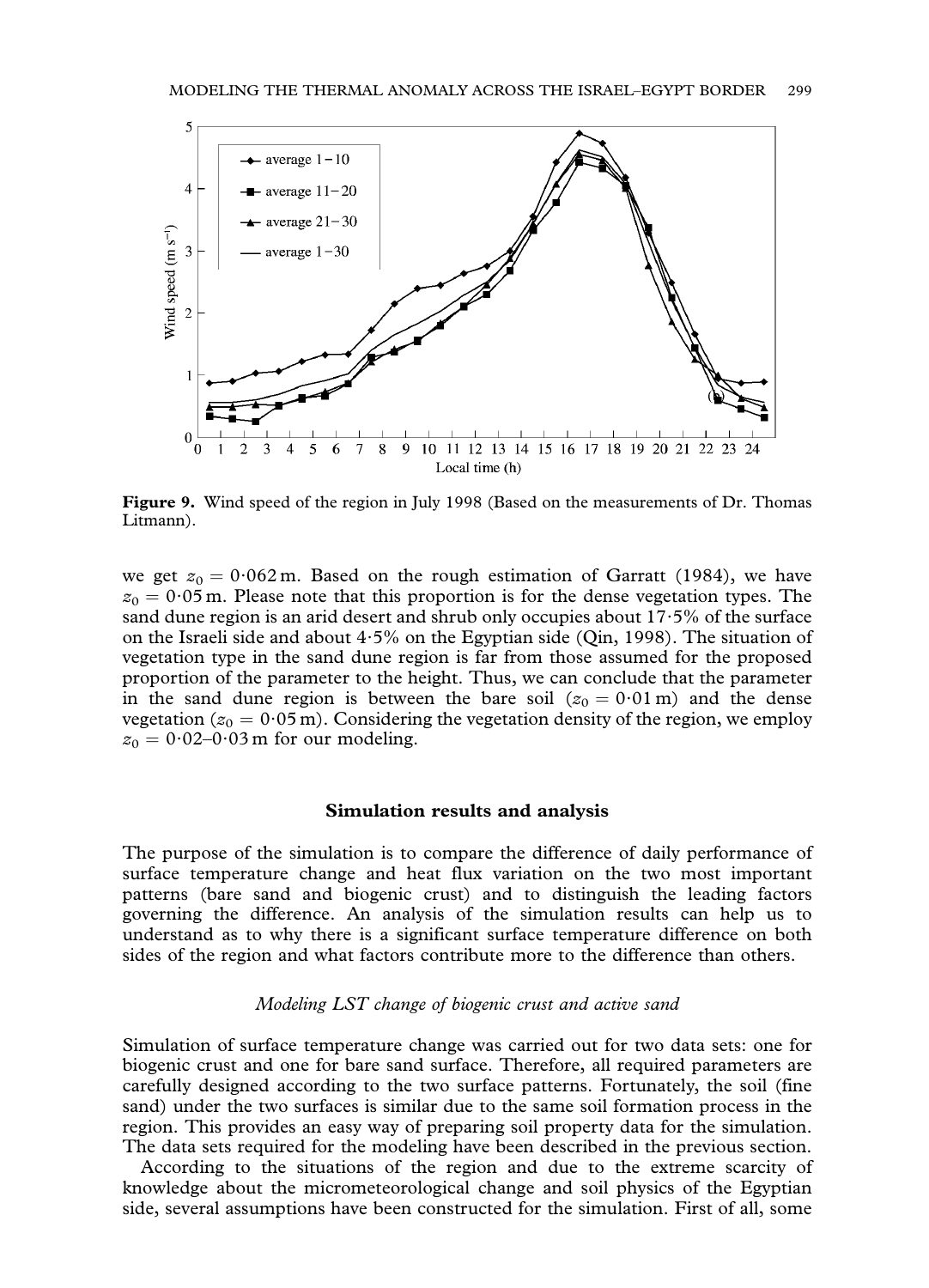meteorological indicators such as global radiation, air temperature, air humidity and wind speed near the surface are assumed to have little variation on both sides of the region due to the spatial adjacency. This may not be true, especially for air temperature, air humidity and wind speed. Usually, air temperature is strongly related to the surface temperature and wind speed is due to the air temperature difference. Since the Israeli side is observed to be hotter, its air temperature should be higher than the Egyptian side. However, the assumption of similar air temperature on both sides will allow us to focus our simulation on the variation of soil properties and surface features for explaining and understanding the LST anomaly of the region. Actually, as we will see in the following simulation results, the simulated surface temperature difference with identical air temperature is slightly lower than the actually observed one. This means that the differences of air temperature, wind speed and air humidity also have some effects on the difference of surface temperature. However, their relation with surface temperature is mutually dependent. Thus, in order to reveal the actual factors that lead to the occurrence of the thermal anomaly across the border, it is better to isolate the functioning of these mutually dependent factors by assuming the same values for them in the modeling.

Second, surface temperature change on the Israeli side can be represented by the thermal performance of biogenic crust due to the fact that more than 72% of its ground surface is covered with the surface pattern (Qin & Karnieli, 2000). The Egyptian side can also be represented by bare sand because of its surface constituents. The surface in the real world is in fact a mixed one composed of several patterns. Simulation through surface energy balance equation requires a specific data set for the surface under consideration. For a mixed surface, some soil parameters such as soil constituent fraction are really difficult to properly estimate through surface composition. Therefore, the way to analyse the surface temperature change on both sides is through comparison of thermal variation of the two typical surface patterns.

Third, the lower boundary conditions of soil profile for solving the soil heat transfer equation and soil water movement equation are assumed to be the same for the two typical surface patterns. No daily change of soil temperature and soil water content is assumed at about  $0.5$  m from the surface. Actually, daily heat penetration into the soil is within 30–50 cm depth in an arid environment (Hausenbuiller, 1978). According to the reports of Fania & Zipora (1997) and Zemel & Lomas (1977) who monitored soil temperature regime in Israel, the assumption of no daily soil temperature change at about 50 cm depth is reasonable for the south Israeli desert environment.

## *Performance of daily surface temperature change on the two surfaces*

The most important output of the modeling is the LST change of the two surfaces under consideration. The simulated daily surface temperature change of bare sand and biogenic crust in the dry summer season is shown in Fig.  $10(a)$ . In order to have a reference for comparison, the real average air temperature change is also plotted in the figure, from which several features can be clearly identified. First of all, the surface temperature of biogenic crust and bare sand surface in the summer season can reach as high as  $48-50^{\circ}$ C at about noon when temperature peak occurs. The range of the change is quite well corresponded to the observed change through ground truth measurements and on remote sensing images (Qin *et al*., 2000). Note that the data used for the simulation represent the general situation in the summer season and are measured at the Nizzana Research site on the Israeli side, which is adjacent to the border. Thus, the simulation result based on the data only reveals the general or the average change of surface temperature of the two surfaces in the area adjacent to the border. This does not deny the possible higher or lower performance of the surface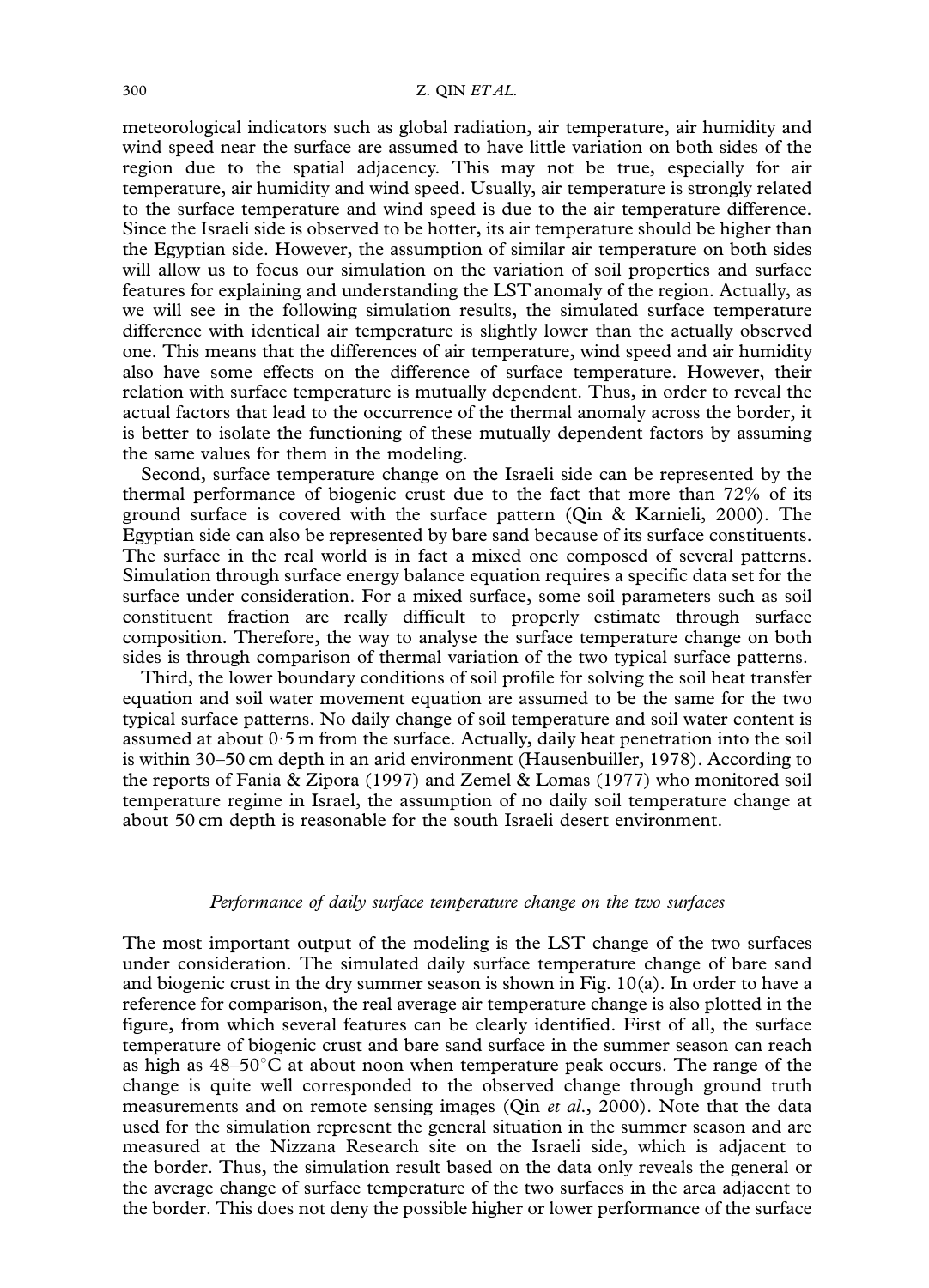![](_page_20_Figure_1.jpeg)

**Figure 10.** Comparison of daily surface temperature fluctuation on biogenic crust and sand surfaces, illustrating (a) LST change of the two surfaces and (b) LST difference between the two surfaces.

temperature peak on a specific day under specific conditions such as in the area far from the border on the Israeli side, where very high LST can be found (see Fig. 2).

Second, the surface temperature of biogenic crust is higher than that of bare sand surface during the daytime and the difference between the two surfaces disappears during the night. The daytime surface temperature difference on the two surfaces is clearly shown in Fig. 10(b), from which we can see that the maximal difference of LST between the two surface patterns is up to  $2.8^{\circ}$ C at about noon, which is slightly lower than the actually observed difference (generally  $>3^{\circ}C$ ) between the two surfaces (Qin *et al*., 2000). This implied that biogenic crust is much hotter than bare sand under the beaming of strong solar radiation in summer when little soil water is available for evaporation. However, the night-time difference of surface temperature change between the two patterns is not obvious. This change of daytime and night-time LST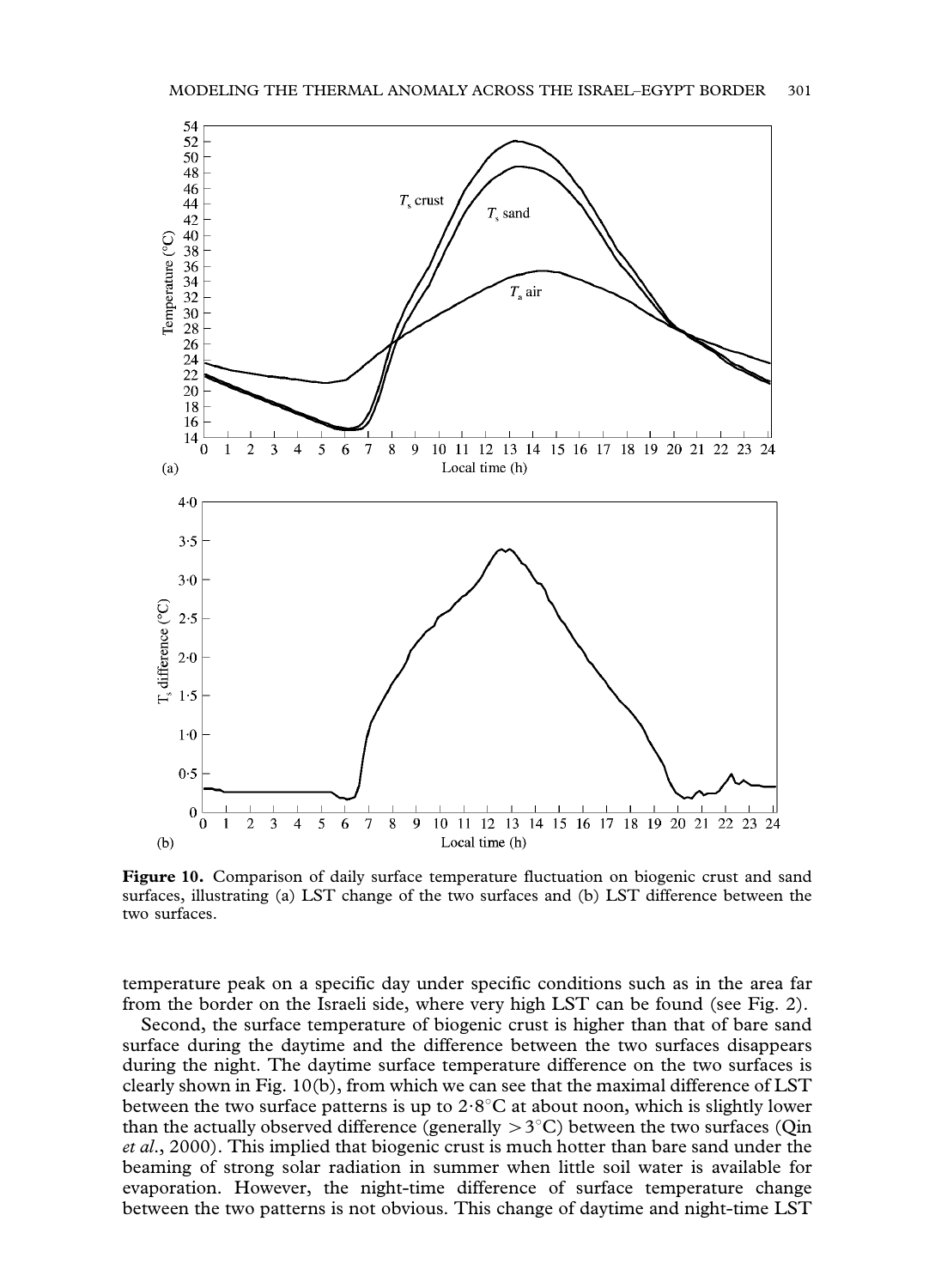difference is extremely important in the explanation of thermal variation on both sides of the region. The phenomenon of LST difference is observed to be obvious during the daytime at about 14:00 *in situ* satellite pass but this temperature difference is very obscure on night-time image of remote sensing (Fig. 2(b)). More important is the fact that the simulated surface temperature at about midnight is about  $22^{\circ}C$  (Fig. 10(a)) and the sharp LST contrast tends to disappear at this temperature level.

Third, the surface temperature of biogenic crust and bare sand is much higher than air temperature during the daytime and is much lower than air temperature during the night-time. This is in accordance with the general situation of temperature change in an arid environment. Generally speaking, daytime in an arid environment is very hot and night-time is cool. Daily variation of air temperature is up to  $15^{\circ}$ C and that of surface temperature is even higher (up to  $35^{\circ}$ C).

Fourth, the surface temperature increases rapidly in the early morning and declines rapidly in the late afternoon. The minimal surface temperature can be seen in the early morning at about 5:00 when it is about  $15^{\circ}$ C. The surface temperature starts to ascend from 6:30 and its maximal ascendance can be seen in the hours from 7:00 to about 9:00. During this period, it climbs rapidly from about  $16^{\circ}$ C to  $33^{\circ}$ C. In the afternoon, rapid descent of surface temperature occurs in the hours from 16:00 to about 19:00. It drops from about  $42^{\circ}$ C to  $27^{\circ}$ C. This change reveals the general warming and cooling process of the region in the hot dry summer season.

## *Sensitivity analysis of the modeling*

The parameters for sensitivity analysis are the important ones that govern the surface temperature change of the region. Totally, 22 parameters are selected to test the sensitivity of the modeling. These parameters and the result of the sensitivity analysis are listed in Table 1.

What we are concerned with is the modeling of the surface temperature change under the governance of these parameters. Thus, the sensitivity analysis of the modeling is to test the change of surface temperature with the small change of these parameters. The output of the modeling for the data set of biogenic crust surface is used as the reference of comparison for the sensitivity analysis. Because we are more interested in the change of surface temperature in the early afternoon when satellite passes, the average surface temperature at 12:00–14:30 is used as the reference of surface temperature for the analysis. As to the small change of the parameters, we define it as 1%. Thus, for a specific parameter, the aim of the analysis is to answer the following question: how many percents of surface temperature change would result from the change of 1% in that parameter under consideration?

Table 1 indicates that the largest change in  $T_s$  is observed for a small change in air temperature and global radiation. When air temperature increases by above 1% (about  $0.36^{\circ}$ C), the average surface temperature will increase by about  $0.345^{\circ}$ C, with 0?749%. Since air temperature and surface temperature are mutually dependent, we expect that the actual higher air temperature exists on the Israeli side, which consequently exacerbates the surface temperature difference across the border. An increase of  $1\%$  in global radiation will result in  $0.128\degree$ C increase in surface temperature, with  $0.278\%$ . Actually, air temperature and global radiation are the two essential factors of the modeling. Global radiation determines the amount of energy available for the micrometeorological and hydrological process in the soil–air interface system. And air temperature governs the exchange of energy between the ground and the air, and is the result of the exchange as well. Their sensitivity to LST change in the modeling implies their importance in the simulation.

A 1% increase in surface albedo, roughness length and surface emissivity corresponds, respectively, to a decrease of  $0.059^{\circ}C$ ,  $0.043^{\circ}C$  and  $0.022^{\circ}C$  in surface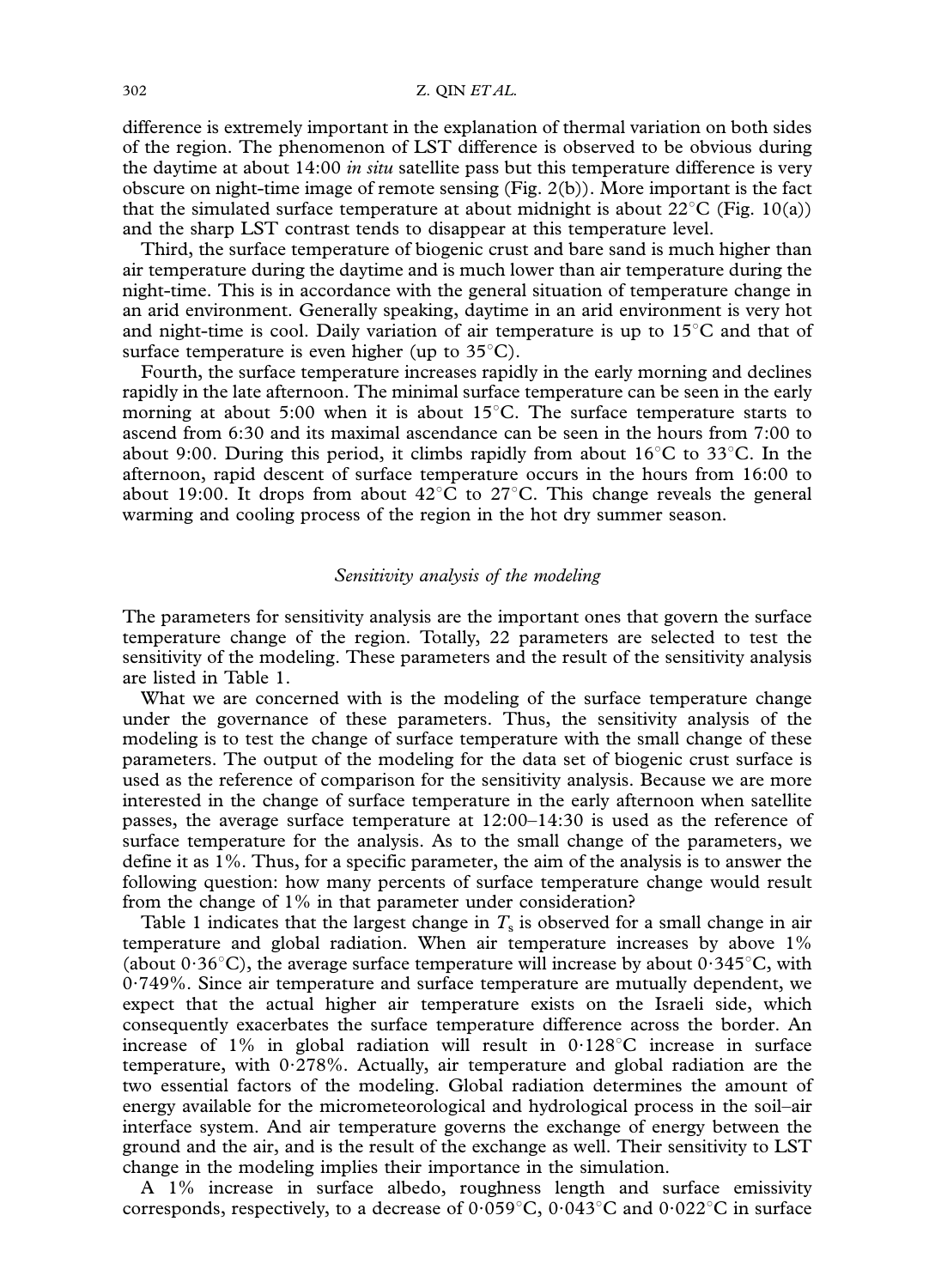| Parameters                        | Change of $T_s$ in ${}^{\circ}$ C | Change of $T_s$ in % |
|-----------------------------------|-----------------------------------|----------------------|
| Roughness length                  | $-0.04287$                        | $-0.09302$           |
| Surface emissivity                | $-0.02166$                        | $-0.04699$           |
| Surface albedo                    | $-0.05914$                        | $-0.12831$           |
| Soil thermal conductivity: quartz | 0.00138                           | 0.00300              |
| Clay minerals                     | 0.00144                           | 0.00313              |
| Soil air                          | $-0.00272$                        | $-0.00589$           |
| Soil composition: quartz          | 0.00294                           | 0.00638              |
| Clay minerals                     | 0.00631                           | 0.01371              |
| Organic materials                 | $-0.00213$                        | $-0.00462$           |
| Soil density                      | $-0.00321$                        | $-0.00696$           |
| Soil specific heat                | $-0.00321$                        | $-0.00696$           |
| Initial soil water content        | 0.00557                           | 0.01209              |
| Lower layer soil water content    | 0.00818                           | 0.01775              |
| Initial soil temperature          | 0.00097                           | 0.00212              |
| Lower layer soil temperature      | 0.00299                           | 0.00650              |
| Air temperature                   | 0.34519                           | 0.74904              |
| Air relative humidity             | 0.00017                           | 0.00038              |
| Wind speed                        | $-0.05514$                        | $-0.11965$           |
| Global radiation                  | 0.12829                           | 0.27838              |
| Soil layer thickness              | $-0.01062$                        | $-0.02303$           |
| Surface layer thickness           | $-0.00098$                        | $-0.00214$           |
| Saturated hydraulic conductivity  | 0.00625                           | 0.01357              |

**Table 1.** *Sensitivity analysis of the simulation model*

temperature, which account for  $0.128\%$ ,  $0.093\%$  and  $0.047\%$  of the surface temperature. An increase of 1% in soil layer thickness would lead to about  $0.01^{\circ}$ C decrease of surface temperature, accounting for  $0.023\%$ . The model appears to be insensitive to the change of other parameters, including soil thermal conductivity, soil composition structure, initial soil temperature, soil water content and so on. As indicated in Table 1, a 1% change of these parameters would lead to less than  $0.01^{\circ}C$ or less than  $0.02\%$  change of surface temperature. Their insensitivity implies that the modeling result of LST change will not be obviously shaped by the possible small error of these parameters in preparation of the required data sets for the modeling.

### *Comparison of surface energy balance*

Only a part of the global radiation reaching the ground surface is absorbed by the ground and hence enters the energy balance process of the land–air interface system. The remainder of the radiation is reflected back toward the atmosphere without affecting the surface temperature of the ground soil. The density of reflection or albedo largely determines the energy that drives the thermal movement of the ground soil. This can be clearly shown by the simulation results of the region. The comparison to the change of the main parts of surface energy balance is shown in Fig. 11. Due to much lower albedo of biogenic crust, the amount of net radiation on the crust surface is much greater than that on the bare sand during the day  $(Fig. 11(a))$ . The average net radiation on biogenic crust surface is as high as 585 $\cdot$ 69 W m $^{-2}$  in the hours 12:00– 15:00, which is about  $26.42\%$  greater than that on the bare sand surface. This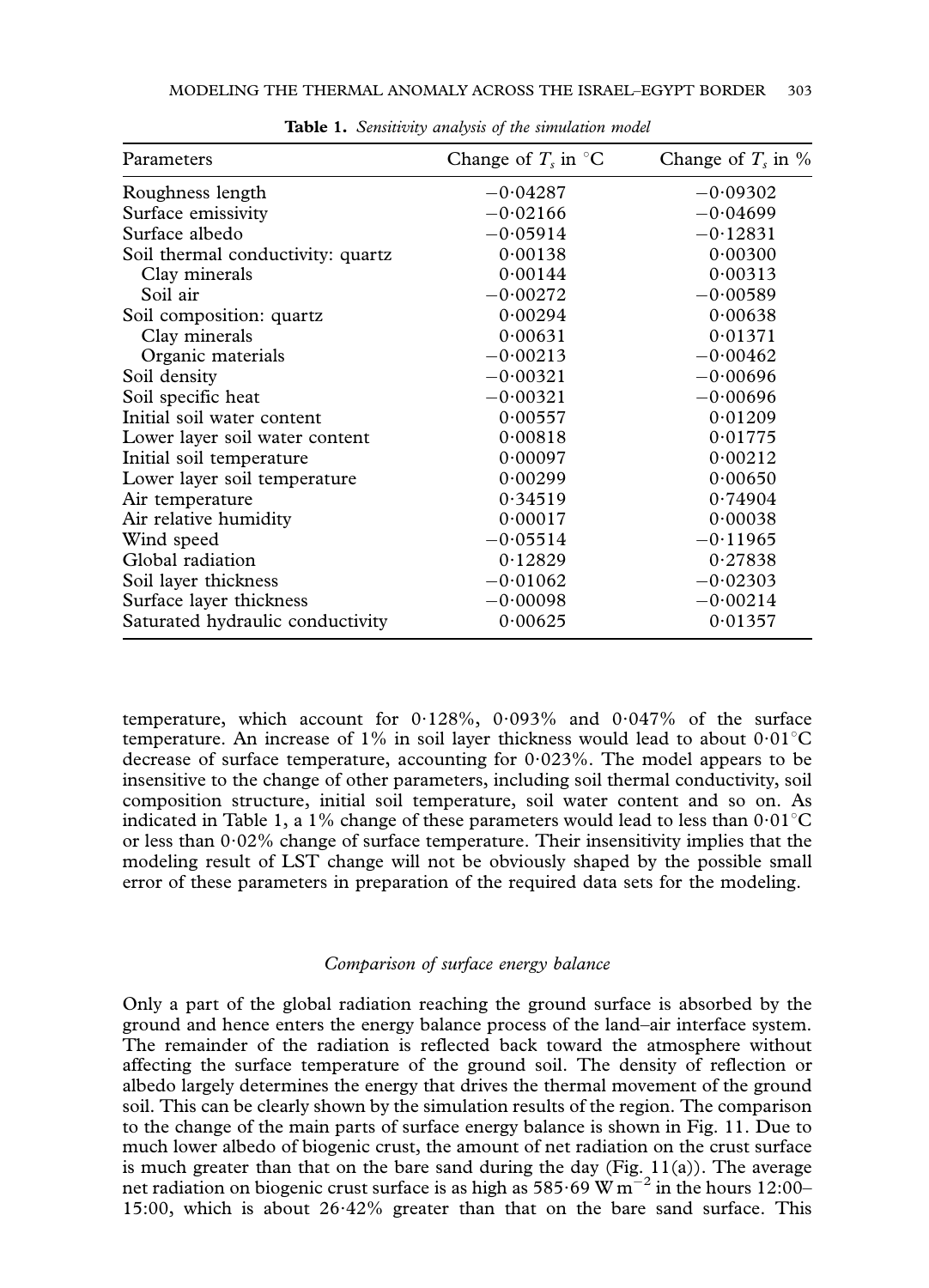![](_page_23_Figure_1.jpeg)

Figure 11. Comparison of simulated surface energy balance on biogenic crust and sand surfaces, illustrating (a) net radiation and sensible heat flux, and (b) soil heat and latent heat fluxes.

difference of net radiation is the main source of energy driving the thermal dynamics of the two surfaces.

The incident radiant energy that is not reflected by the ground surface is absorbed and converted into heat, which is then dissipated in several ways (Brutsaert, 1982). In an arid environment where little water is available for evaporation that consumes a lot of heat flux on the surface, sensible heat is the main mode of energy dissipation from the ground surface. In the sand dune region, sensible heat flux into the air accounts for above 90% of net radiation in the hours  $12:00-15:00$ . However, the amount of heat on biogenic crust is much greater than that on bare sand. At about noon (12:30–14:30) when the surface temperature reaches its peak (Fig. 11(a)), the average sensible heat into the atmosphere is about 550.13W  $\text{m}^{-2}$  on biogenic crust and 423.24W  $\text{m}^{-2}$  on sand surface. The former is above  $1/4$  (29.98%) higher than the latter. Because the sensible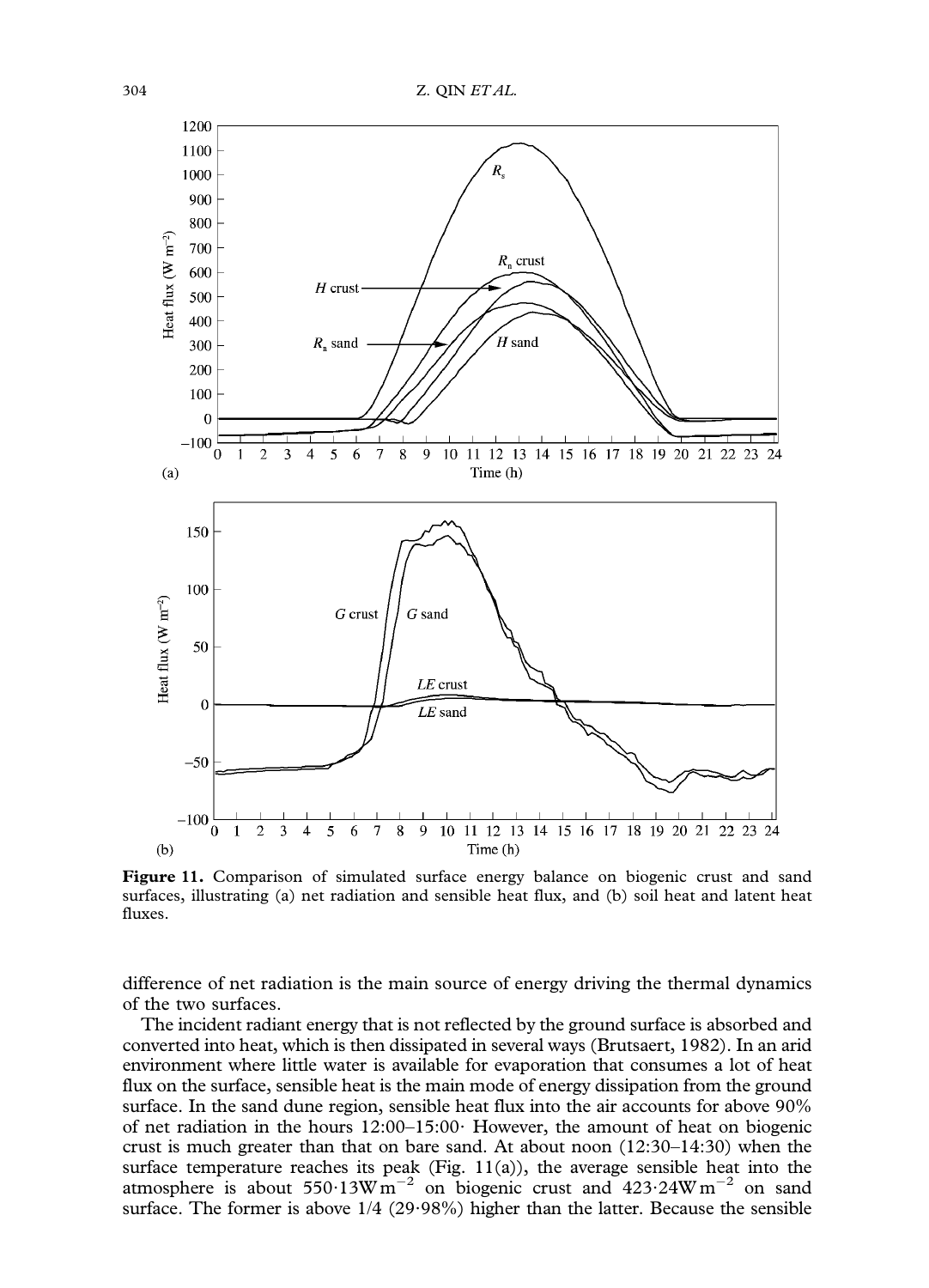heat is proportional to the temperature difference between the surface and the air near the surface, the greater the heat the greater is the temperature difference under the same conditions of wind speed and surface roughness length. Given the same air temperature, this means that the biogenic crust surface is much hotter than the bare sand.

The change of soil heat and latent heat flux is shown in Fig. 11(b), from which we can see that the two heat fluxes are much less than sensible heat fluxes into the air. In the case of biogenic crust surface, the average soil heat is only about  $63.14 \text{W m}^{-2}$  at the noon  $12:00-13:00$ , which only accounts for about  $10.68\%$  of the net radiation and 5?65% of the global radiation. And at this time, the average latent heat is only about  $4.36W$  m<sup>-2</sup>, accounting for 0.74% of the net radiation. The soil heat flux on bare sand is a little bit greater than that on biogenic crust. At about noon, the average soil heat on bare sand is about  $68.12 \text{W m}^{-2}$  and latent heat  $3.36 \text{W m}^{-2}$ , accounting for  $14.67\%$  and  $0.72\%$  of its net radiation. This implies that heat transfers more strongly to the soil on sand surface than on biogenic crust, while the evaporation, in spite of being very weak, is relatively stronger from biogenic crust than from sand surface at about noon. Compared with net radiation and sensible heat flux, the conclusion can be drawn that the amount of these two parts is too small to have a significant effect on the surface temperature change.

From the latent heat flux we can estimate the net loss of soil moisture per day in the hot summer season. The total amount of latent heat flux is  $270.15\text{W m}^{-2}$  on the biogenic crust and 190 $\cdot$ 33W m<sup>-2</sup> on the sand surface. Thus, the total evaporation is about 0.066kg day<sup>-1</sup> m<sup>-2</sup> from the biogenic crust and 0.047 kg day<sup>-1</sup> m<sup>-2</sup> from bare sand. The negative latent heat flux during the night also indicates that there is a process of dew formation, which releases some energy for the balance of the system. The total negative latent heat flux is about 77.95W  $m^{-2}$  on biogenic crust and 90.52W  $m^{-2}$  on active sand, corresponding to  $0.019$  and  $0.022$  kg of dew formation, respectively. This simulation result of dew formation amount is very close to the measurement of Kidron (1999) in the region. The main reason for more dew forming on bare sand surface during the night probably is that it has a relatively lower LST than biogenic crust. Balanced from evaporation and dew absorption, the net soil moisture lost in the arid environment is about 0.047 kg day<sup>-1</sup>m<sup>-2</sup> on biogenic crust and 0.025 kg day<sup>-1</sup> m<sup>-2</sup> on active sand. The result also indicates that evaporation is slightly stronger from biogenic crust than from active sand. This explains the difference of soil moisture content observed in the hot summer season in the layers under the two typical surfaces.

The change of the above main parts of the surface energy balance experiences a different process in the night-time when there is no solar radiation. Figure  $11(a)$ indicates that net radiation and sensible heat into the air are negative on both surfaces. And negative soil heat flux and latent heat flux can also be seen in Fig. 11(b). This implies that during the night the surface energy reaches balance by getting heat flux from both the air and the soil. However, the heat flux released from the soil and the air is quite small and it does not exceed  $80W \, \text{m}^{-2}$ . Another feature is that the heat flux seems to be stable during the night. The dew forming on the two surfaces during the night quickly evaporates in the early morning when the sun comes up. Thus, the maximal latent heat appears at about 9:00–10:00 (Figure 11(b)) and it is about  $7W \text{ m}^{-2}$  for biogenic crust and  $5W \text{ m}^{-2}$  for active sand. This evaporation process explains the rapid ascendance of the surface temperature in the morning.

#### *Change of main parameters in the surface energy balance*

Analysis of the change of main parameters in the system can also assist in understanding the difference of surface energy balance on the two surface patterns.

As indicated above, sensible heat flux into the atmosphere is the main way of dissipating the energy absorbed by the ground. According to Eqn (3), sensible heat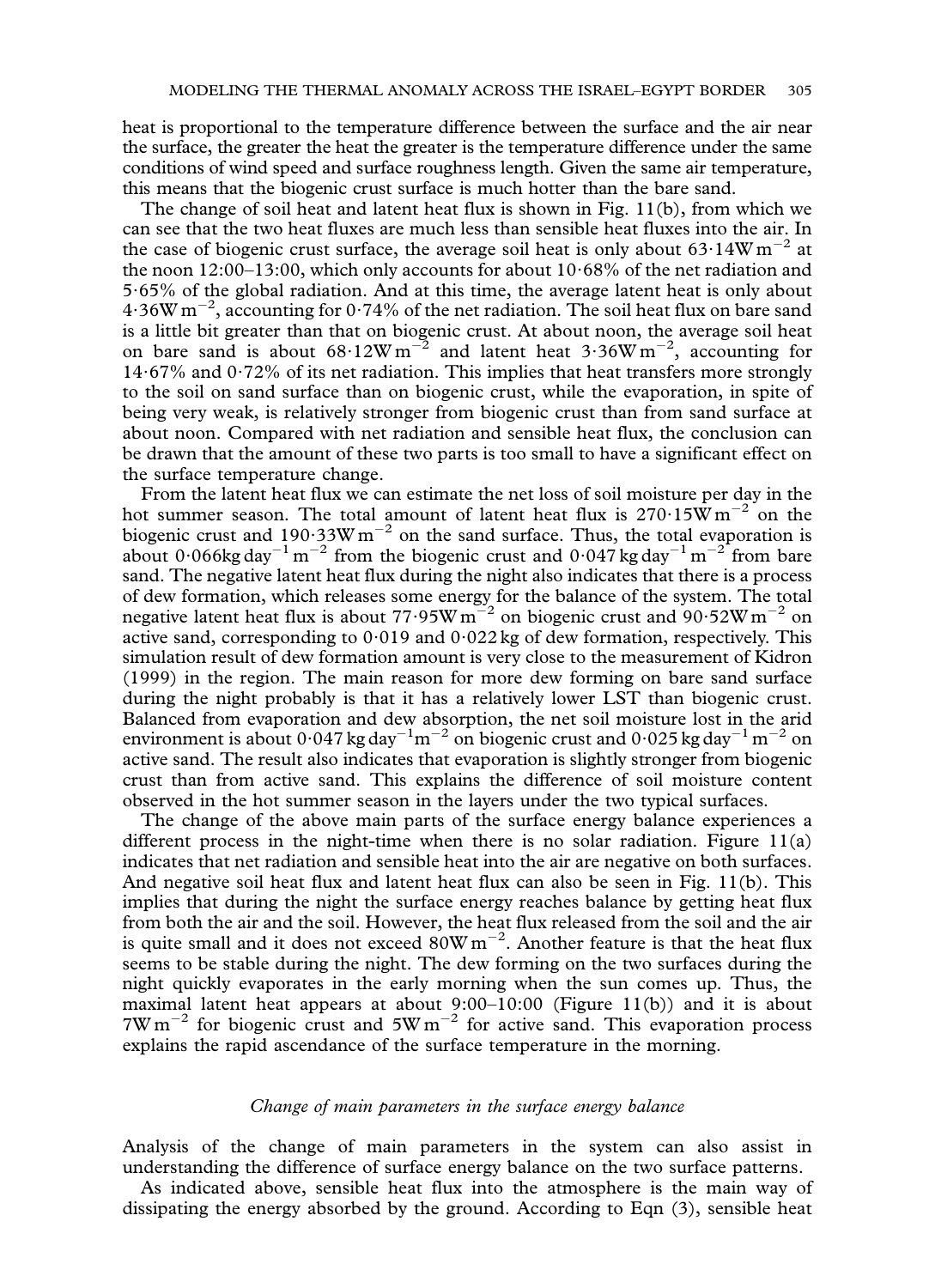![](_page_25_Figure_1.jpeg)

Figure 12. Comparison of (a) air heat resistance and (b) surface resistance to evaporation on biogenic crust and bare sand surfaces.

flux into the air is proportional to the land–air temperature difference and inversely proportional to air heat transfer resistance. Given that the air density and heat capacity show little variation in the temperature range, sensible heat into the air is mainly contributed by the land–air temperature difference. On the other hand, air heat resistance also plays an important role in governing sensible heat flux (Lhomme *et al*., 1994). Figure 9.3(a) compares the air heat resistance of the two surface patterns. Generally speaking, the change of air heat resistance is similar for the two surface patterns, especially in the daytime. This is mainly because air heat resistance is determined by wind speed and we assume the same wind velocity for the two surfaces. Although the air heat resistances between the two surfaces are very close, a slight difference can still be seen (Fig.  $12(a)$ ), being greater on bare sand than on biogenic crust. During the day, land–air temperature difference is big and wind speed is high. Thus, heat is easily transferred into the air. From 8:30 to 19:30, air heat resistance of the two surfaces is rather small. Minimal air heat resistance occurs in the late afternoon at about 16:00–17:00 when the wind is the strongest. Maximal resistance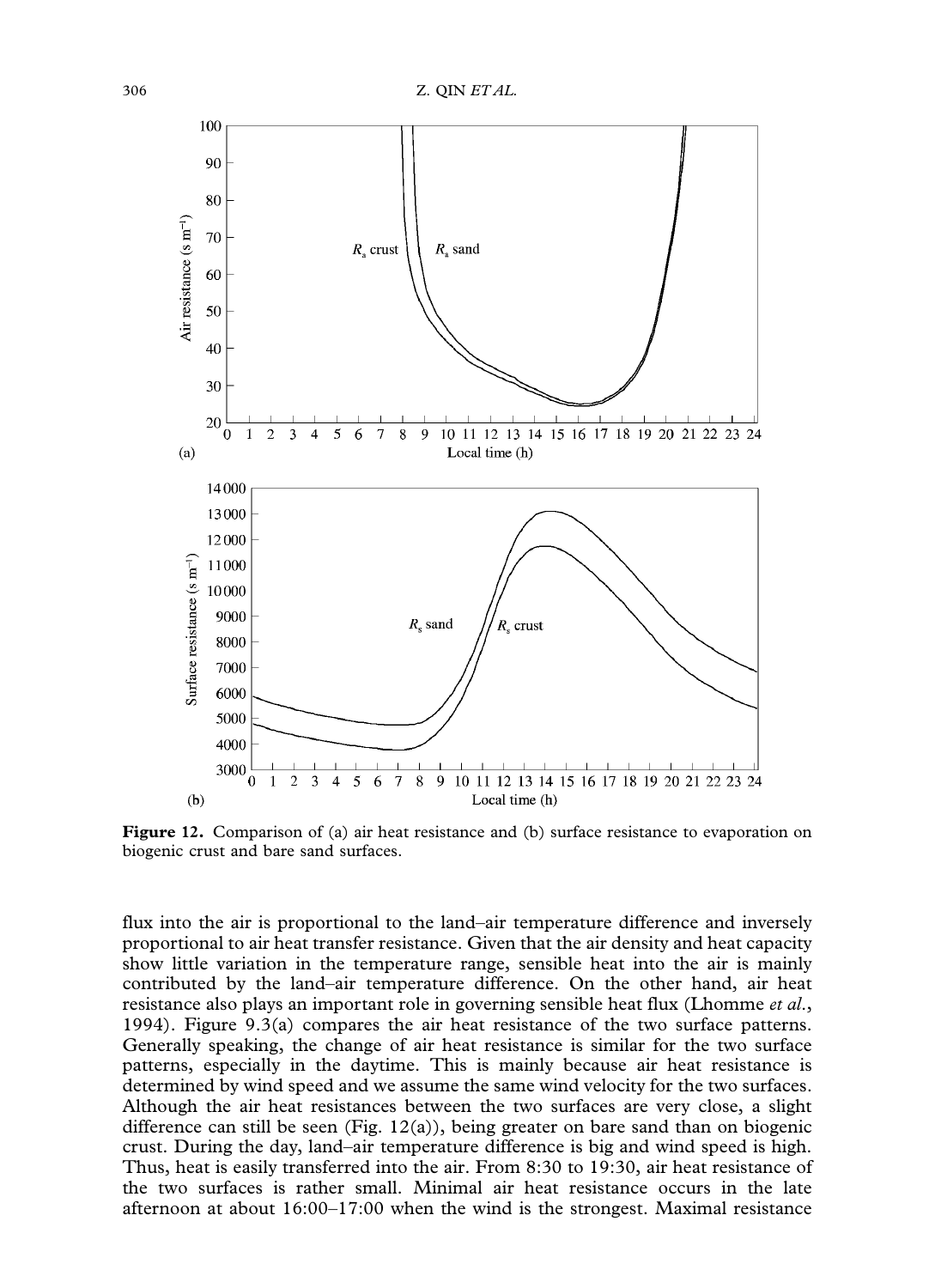occurs at about midnight when wind speed declines to the lowest. During the night air resistance is much higher than during the day. Very big air heat resistance during the night makes the sensible heat flux quite small.

Surface resistance to evaporation is also a very important factor in determining the evaporation rate and hence the latent heat flux (Van Bavel *et al*., 1976; Brutsaert, 1982; Garratt, 1984). In an arid environment, soil water content is extremely low, surface resistance to evaporation is very high. As indicated in Fig. 12(b), surface resistance to evaporation is generally greater on sand than on biogenic crust. This is because biogenic crust has a little bit higher surface soil moisture content than bare sand (Fig.  $13(a)$ ). Maximal resistance occurs in the early afternoon when surface water content is the lowest due to consecutive evaporation in the previous hours. Surface resistance to evaporation is as high as  $13,000 \text{ s m}^{-1}$  on bare sand and  $12,000$  s m<sup>-1</sup> on biogenic crust in the early afternoon. Minimal surface resistance to evaporation can be seen at dawn when the surfaces have the highest moisture content due to their absorption of dew during the night. Actually, the change of surface resistance to evaporation is in accordance with the fluctuation of soil moisture content in the surface layer.

Availability of soil moisture is one of the three critical conditions for evaporation. The amount of water in the soil directly affects the amount of energy consumed to evaporate water (Williams & Balling, 1996). In the border region, the soil moisture is very low during the hot dry summer. The small evaporation in the border region (Fig. 11(b)) is mainly due to its extremely low level of soil water content. Figure 13(a) compares the change of volumetric water content of the two surface patterns. The surface moisture change shown in Fig.  $13(a)$  is in accordance with our measurements of soil water change given in the previous section. The surface moisture of biogenic crust is obviously higher than that of bare sand, even though their absolute difference is only about  $0.6 \text{ kg m}^{-3}$  during the day. In the daytime, surface moisture tends to decline because of evaporation. The moisture content reaches minimum in the early afternoon at about 13:00–15:00 when LST is very high. In the night-time the surface absorbs some moisture from the air, which makes its moisture content gradually increase till dawn at about 6:00 (Fig. 13(a)).

Comparison of soil moisture content at 10 and 20 cm depth is also plotted in Fig. 13(a). Due to little heat flux penetrating into the lower layers of the profile, soil moisture content showed less fluctuation with the depth of 20 cm. At a depth of 10 cm, soil moisture shows very small daily change and at 20 cm the change is little. Another important feature is that soil moisture content at 10 cm depth is greater under biogenic crust surface than under bare sand surface. However, the situation at 20 cm is the opposite. Soil moisture content under biogenic crust is less than that under sand surface. This is in accordance with what we observed in the measurements of soil water content.

Under unsaturation, soil relative humidity is mainly dependent on soil water content though temperature is also an important determinant. Figure 13(b) shows the change of soil relative humidity on the two surfaces. The change is similar to that of the surface moisture content. During the night, biogenic crust has a little bit higher surface relative humidity than active sand. In the morning, the relative humidity of sand surface is higher than that of biogenic crust. However, in the afternoon, biogenic crust has a little bit higher relative humidity than bare sand. This may be because the soil under biogenic crust has higher hydraulic conductivity and the biogenic crust has a greater evaporation rate than bare sand (Fig. 11(b)).

Comparison of surface vapor pressure on the two surfaces is illustrated in Fig.  $13(c)$ , which also plots air vapor pressure as a reference. According to Eqn  $(6)$ , evaporation from the surface occurs when vapor pressure of the surface is greater than the air and dew formation occurs when the air vapor pressure is greater than the surface. From Fig.  $13(c)$  we can see that the vapor pressure of the two surfaces is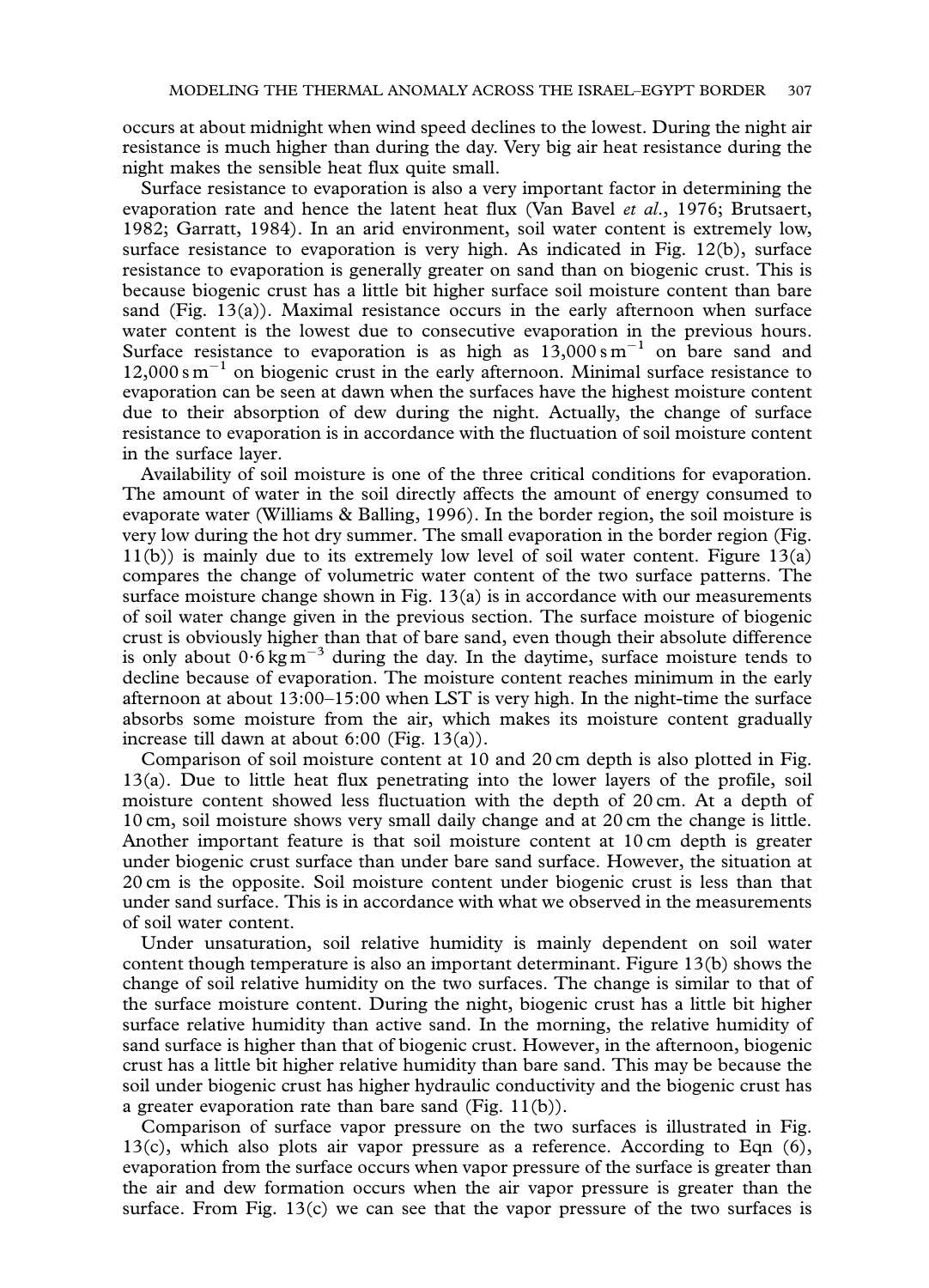![](_page_27_Figure_1.jpeg)

Figure 13. Comparison of (a) soil moisture content, (b) surface relative humidity and (c) surface vapor pressure on biogenic crust and sand surfaces.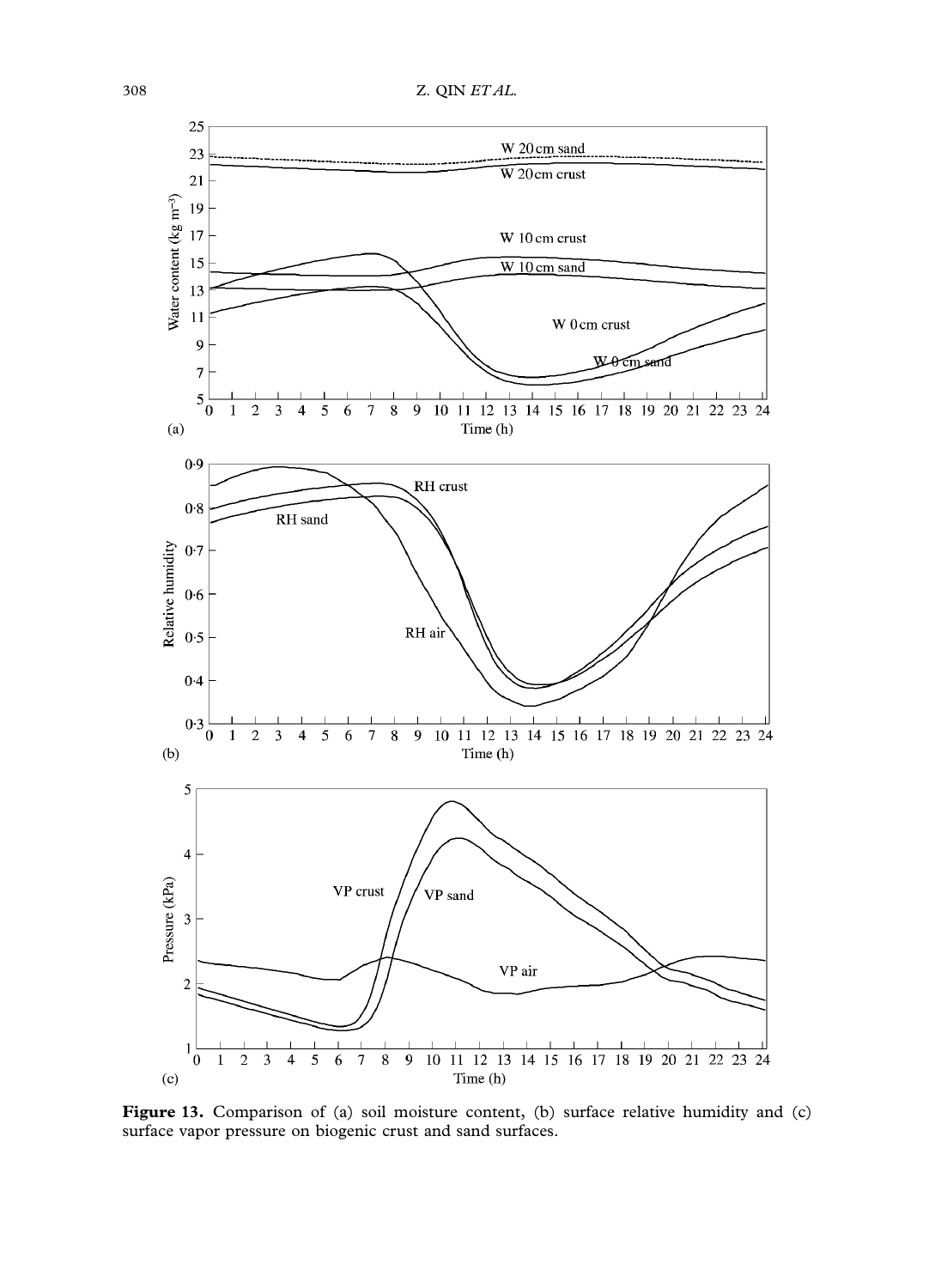greater than air vapor pressure in the daytime from about 8:00 to about 20:00. This means that evaporation from both surfaces occurs during this period even though it is rather weak. Dew formation also occurs in the arid environment during the night because air vapor pressure is greater than surface vapor pressure. However, a comparison of the area between surface vapor pressure and air vapor pressure reveals that evaporation is greater than vapor absorption, as described above. Figure 13(c) also indicates that biogenic crust has a higher surface vapor pressure than bare sand surface. This implies that evaporation from biogenic crust is relatively stronger than that from active sand. The lower vapor pressure of sand surface during the night also indicates more dew formation on bare sand surface than on biogenic crust, as mentioned above.

## *Contribution of leading factors to surface temperature difference*

Based on the above modeling results, we try to isolate the contribution of the leading factors to the surface temperature difference on the two surfaces. Assuming the same effects in terms of such meteorological factors as global radiation, wind speed and air temperature, the leading factors of the model that may lead to the difference of surface temperature between the two surface patterns can be distinguished as albedo, surface emissivity and soil properties especially soil moisture.

The difference of surface albedo between biogenic crust and bare sand has an important effect on the LST difference of the two surface patterns. As we have seen in the previous section, biogenic crust has an albedo of about 13% lower than bare sand. Thus, under the same global radiation, biogenic crust absorbs much more energy from the incident radiation than bare sand. The simulation indicates that the difference of albedo accounts for more than 86% of net radiation difference between the two surfaces. As shown in Fig.  $11(b)$ , the average difference of surface temperature between the two patterns is  $2.63^{\circ}$ C in the hours 12:00–15:00. Using the albedo of biogenic crust and the sand soil properties for simulation, we obtain the average surface temperature of  $49.25^{\circ}$ C in the same period, which is about 2.31 °C higher than LST of bare sand and  $0.32^{\circ}$ C lower than LST of biogenic crust. Therefore, we can conclude that about 87?83% of the surface temperature difference between the two surfaces is contributed by its albedo difference.

The simulation indicates that surface emissivity difference has little effect on the LST difference between the two surface patterns. We also test the contribution of surface emissivity difference to the LST difference of the two surface patterns. Using the emissivity of biogenic crust and soil properties of bare sand for simulation, we find that the surface emissivity difference can only lead to about  $0.05^{\circ}$ C of LST change from the LST of biogenic crust. This implies that the difference of surface emissivity can only explain about  $1.90\%$  of the LST difference between the two surfaces.

The difference of soil properties especially soil moisture also has an important effect on the LST difference between the two surface patterns. As mentioned above, soil properties are different under the two surfaces. The soil under biogenic crust has higher water content in the upper layers and lower soil moisture content in the lower layers. Consequently, evaporation from biogenic crust surface is greater than that from bare sand. Due to the different soil constituents, the surface layer of bare sand has much higher thermal conductivity than biogenic crust. Higher thermal conductivity of bare sand makes its heat transfer a little bit faster into the subsoil than it is in biogenic crust. Moreover, higher heat capacity in the subsoil of bare sand due to its higher soil moisture content also makes it more difficult to be heated than the subsoil under the biogenic crust. Soil heating process has proportional correlation to the change of surface temperature and evaporation. The combined functioning of these two aspects makes the soil temperature increase slightly easier under biogenic crust than under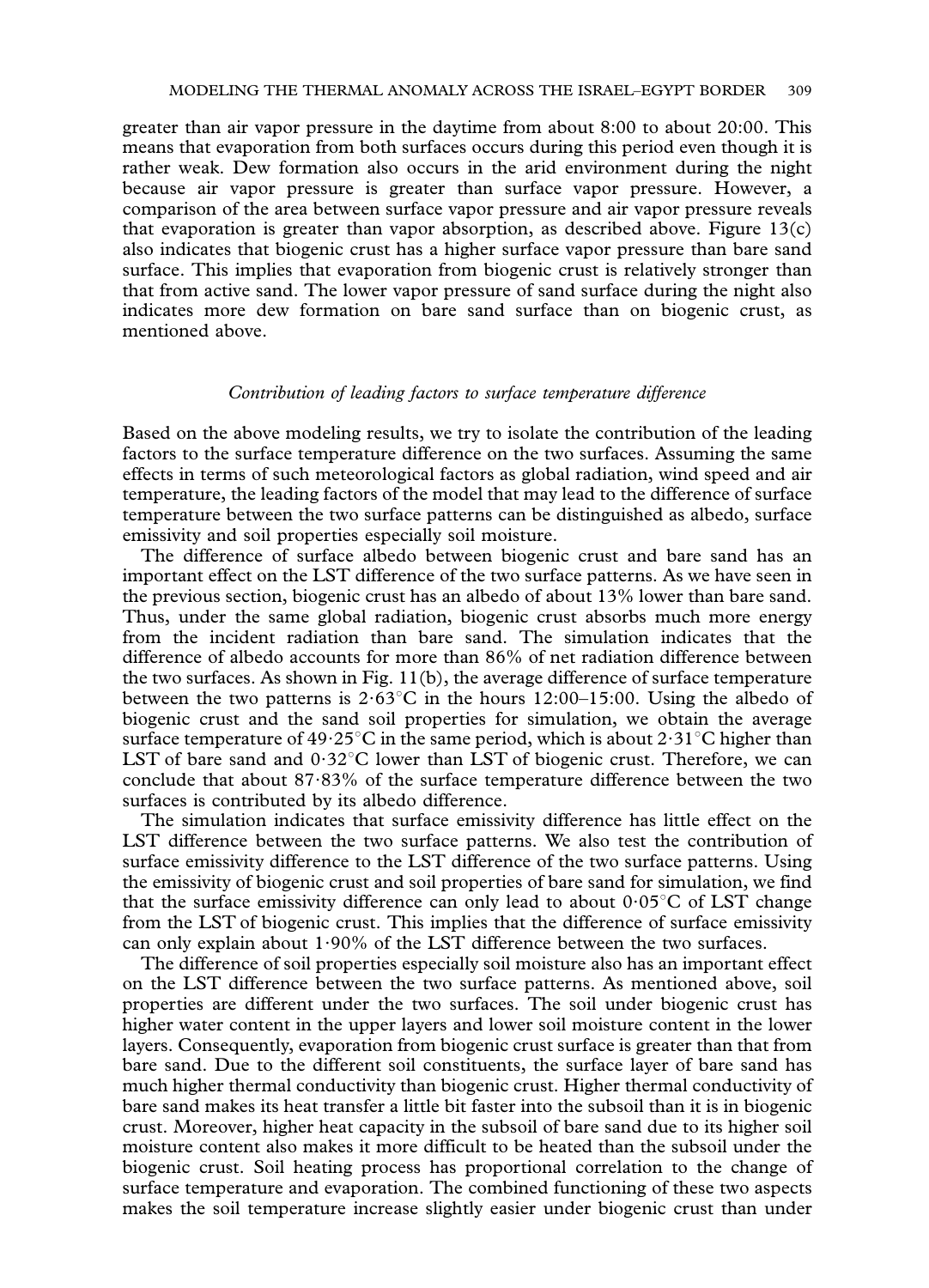bare sand. And this finally shapes the different change of their surface temperature regime and energy balance on the two surfaces.

It is really difficult to separate the effect of all soil properties on LST change because they are interrelated to each other. Therefore, we roughly count their effect as the remainder of the total minus the effect of albedo and ground emissivity. In this way, the difference of soil properties especially, soil moisture, accounts for about  $10.27\%$  of the total LST difference between the two surface patterns.

Given the strong solar radiation in the summer season, the thin surface layer  $(1 -$ 5 mm) of biogenic crust can be easily heated in spite of its relatively higher moisture content. In the arid environment, soil water content is extremely low and evaporation can only consume a very small part of the total energy absorbed by the surface. As indicated in Fig. 11(b), at 12:00–15:00 evaporation only accounts for about  $0.61\%$  of net radiation in the case of bare sand and for  $0.65\%$  in the case of biogenic crust. This small percentage of latent heat flux has little effect on the cooling down of the ground surface. As a result, the surfaces experience different warming processes due to the differences in absorbed incident sky radiation. Obviously, the surface energy absorption accumulates more in the upper biogenic crust layer than the bare sand surface layer. And this makes the surface of biogenic crust hotter than that of bare sand. Even though the involved process is rather complicated, the mechanism is very clear, i.e. the greater amount of main surface flux components on biogenic crust makes its surface temperature more difficult to reach its surface energy balance at a higher level than it is on bare sand surface.

## *Understanding thermal variation on both sides of the region*

The above analysis and explanation of surface temperature difference on the two typical surface patterns can be extended to the understanding of surface temperature difference and thermal variation on both sides of the Israel–Egypt border region. The Israeli side has above 72% of biogenic crust cover and the Egyptian side above 80% of bare sand surface (Qin & Karnieli, 2000). Their surface albedo difference is also very obvious, as indicated in the previous section. The lower surface albedo on the Israeli side makes it absorb much more incident solar energy and atmospheric emittance. Although most of the net radiation returns into the atmosphere as sensible heat, the remainder is still obviously greater on the Israeli side than on the Egyptian side and this remainder is very strongly related to the surface and soil temperature change and soil moisture movement. During the hot summer season, the region is very dry. Most vegetation is in dormancy (Otterman & Tucker, 1985; Karnieli & Tsoar, 1995). Leaves of shrubs reduce to minimum and more than two-third of canopy is dead according to our field observation. The dead canopy is not only out of functioning evaporation but also forms the debris that absorbs more incident radiation due to its darker tone and hence lower albedo. Even though the Israeli side has more vegetation, the evaporation contributed by the vegetation is still very small in comparison with the net radiation. Together with the transpiration contribution of vegetation, the average evapo-transpiration at 12:00–15:00 on the Israeli side is estimated to be about  $41\text{W m}^{-2}$ , accounting for 7% of the net radiation. This small latent heat flux has little effect on the surface energy balance process in the arid environment. LST change in the arid environment is then mainly controlled by the amount of incident solar energy absorbed by the ground as soil heat. Therefore, the anomalous LST change and thermal variation on both sides of the region can still be explained as the direct result of the obvious albedo difference on both sides, as Otterman (1974) did. This albedo difference is mainly caused by the sharp contrast of surface composition on both sides. As mentioned above, the Israeli side has much more biogenic crust while the Egyptian side is mainly dominated by bare soil and active sand as a result of overgrazing.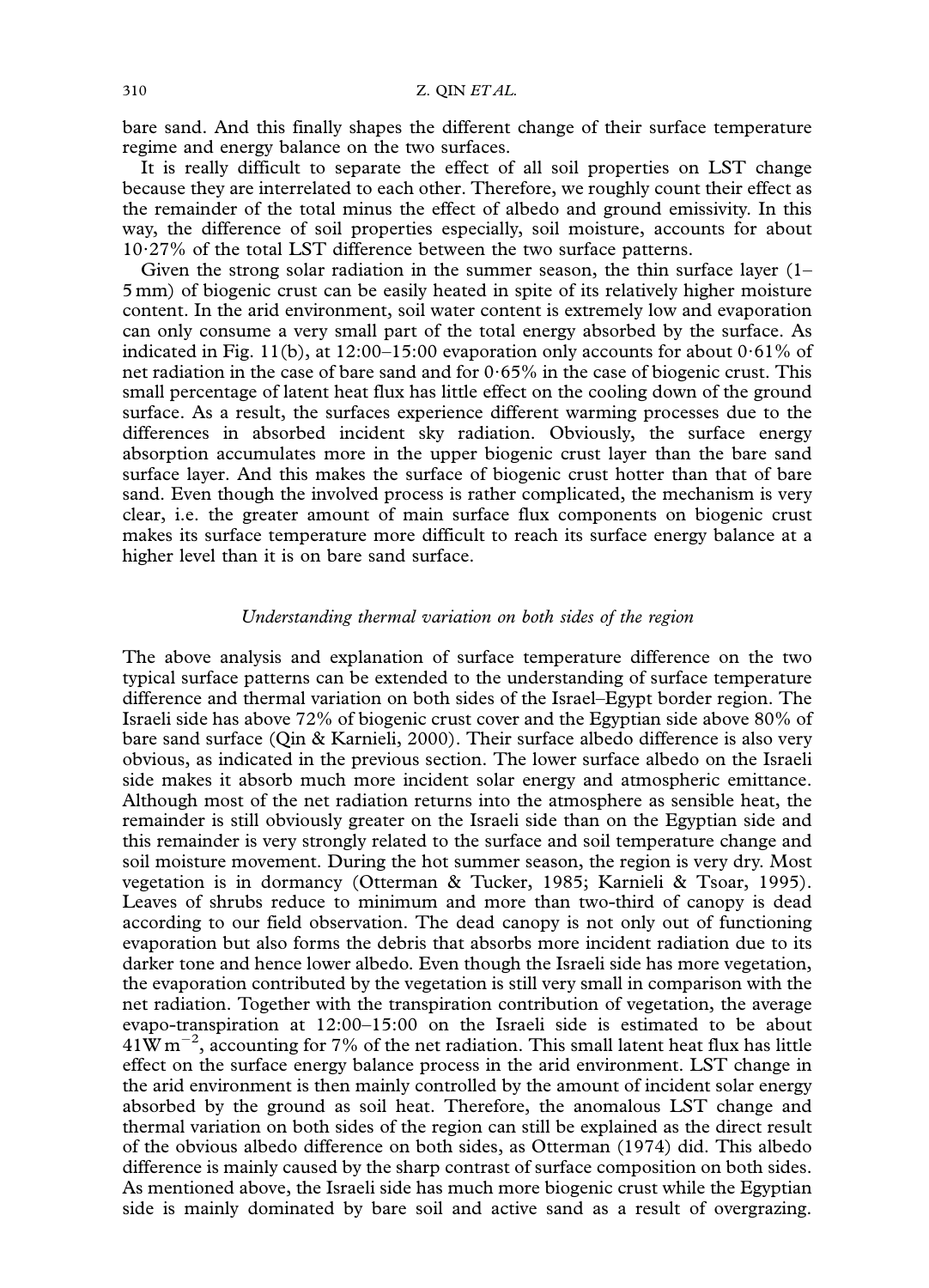Considering this sharp contrast, the LST anomaly observed on remote sensing images can be understood as the result of spectral functioning difference of biogenic crust and bare sand on both sides of the region.

Soil properties on the Israeli side can be viewed as similar to those of biogenic crust and on the Egyptian side similar to those of bare sand. This similarity can be used to understand soil heat transfer on both sides of the region. As mentioned above, the heat accumulating on the surface of biogenic crust is greater than that on bare sand, due to the difference of soil properties especially soil thermal conductivity. This functioning process also exists on both sides of the region because of their surface composition difference. Most of the surface on the Israeli side is covered with biogenic crust which has lower thermal conductivity while the surface of the Egyptian side is dominated by bare sand having relatively higher thermal conductivity. Therefore, we can expect that the Israeli side has more heat accumulation on its surface due to its relatively lower thermal conductivity than the Egyptian side. Finally, the ground on the Israeli side has higher surface temperature. Therefore, except for the main contribution of spectral functioning difference of biogenic crust and active sand, subsoil properties as a whole are the second main factor leading to the anomalous LST change and thermal variation observed in the border region.

#### *Comparison with Charney's classic studies and other related studies*

In the mid-1970s, Charney and his co-workers conducted a series of studies on the interaction between desertification and climate in Sahel and other dryland regions (Charney, 1975; Charney *et al*., 1975, 1977). They proposed a biogeophysical feedback model, also dubbed albedo model (Williams & Balling, 1996). On the basis of their investigation of Sahel and Sahara drought, Charney and his co-workers argued that overgrazing due to settlement and over-population in arid and semi-arid regions will lead to the reduction of vegetation cover and hence to an increase in surface albedo. Consequently, the increased albedo will decrease surface net radiation, result in surface cooling and lower ground surface temperature, promote subsidence of air aloft, reduce convection and cloud formation, thereby reducing regional rainfall in the arid and semi-arid regions. Additional drying in the Sahel region leads to regional climatic desertification which positively feeds back to the overgrazing and follows the circling procedures. Using a general circulation model developed for meso-scale regional atmospheric and climate simulation, they demonstrated the important effect of albedo on regional climate, especially rainfall in Sahel, Sahara and other dryland regions. The propositions and assumptions underpinning the studies became known as Charney hypothesis (Williams & Balling, 1996). Based on the simulation with two different surface albedos (low albedo 14% represents low human stress and high albedo 35% the high stress due to overgrazing), Charney *et al*. (1975) found that the mean rainfall over Sahara during the calendar month of July decrease by about 43% from low-albedo to high-albedo experiments. And the results from the high-albedo experiment are quite close to the observed distribution of rain in Sahara summer. Thus, they concluded that surface albedo can have a sustantial effect on climate in Sahara and very local changes in albedo may be sufficient to produce droughts.

It seems that the higher surface albedo leading to higher surface temperature in the border region of our study supports the Charney hypothesis about the function of albedo in climate change. Close comparison still finds some differences between our study and that of Charney. In Charney's studies, it is assumed that overgrazing leads to the reduction of vegetation cover, which in turn leads to the increase in surface albedo. Thus, the importance of albedo in Charney's biogeophysical feedback model is based on the direct relationship between vegetation and surface albedo. In the border region, the obvious difference of surface albedo across the border is not only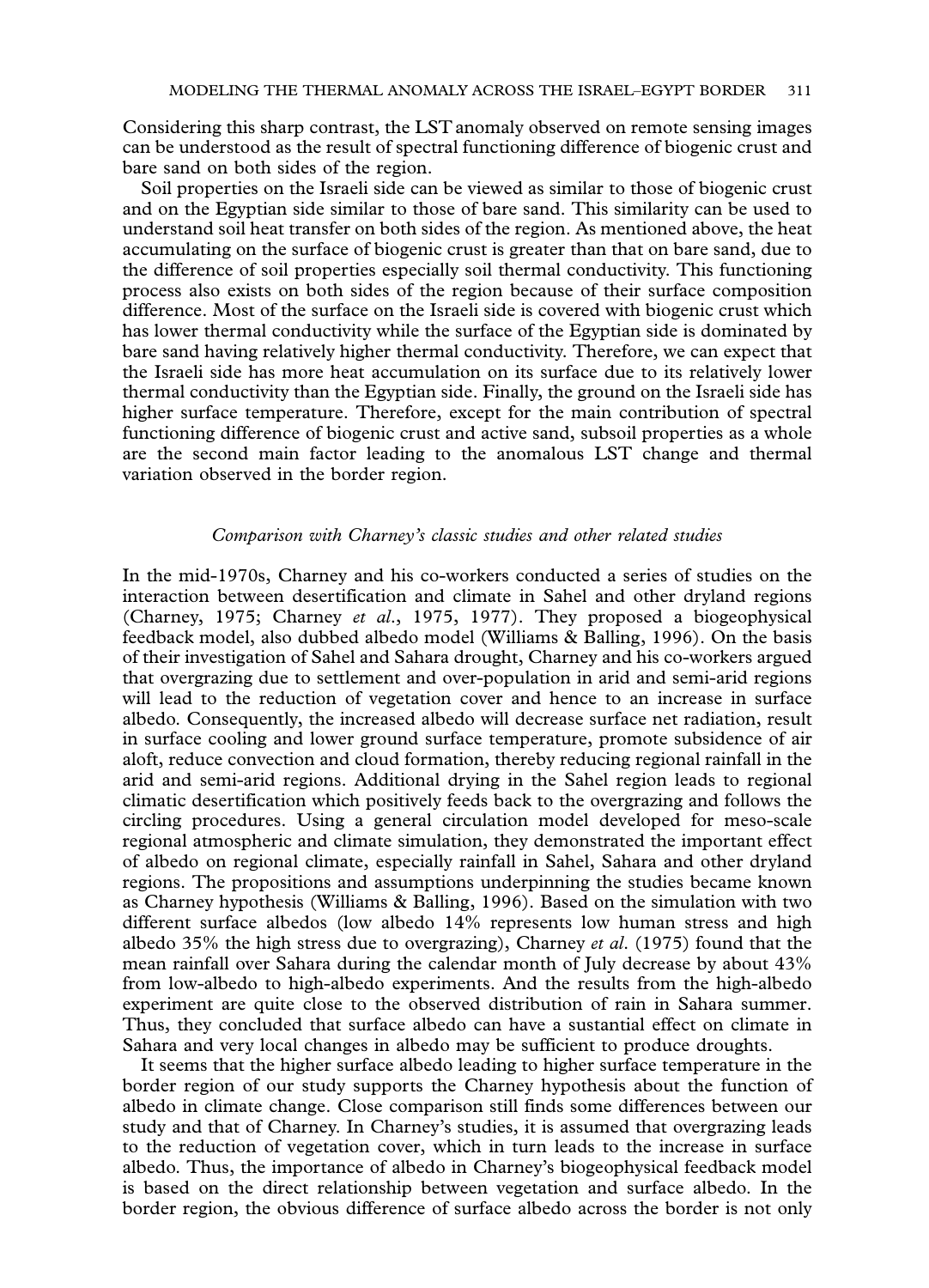due to the vegetation difference, but also due to the biogenic crust difference (Karnieli & Tsoar, 1995). Overgrazing on the Egyptian side not only causes the reduction of vegetation, but also prevents the establishment of biogenic crust on the surface. Actually, it is the biogenic crust difference that leads to the substantial difference in albedo across the border. Desert plants, which still have much higher evapotranspiration, contribute much less to the albedo difference across the border. Despite the support from a variety of modeling studies, the Charney hypothesis was vigorously challenged on theoretical and empirical grounds (Williams & Balling, 1996). Since Charney's model is based on the direct contribution of vegetation to albedo, its assumption about the higher surface albedo leading to higher surface temperature has not been seen in other arid regions. This is mainly because the lower albedo contributed by more vegetation cover still has higher evapo-transpiration that prevents the increase of surface temperature. On the other hand, since the bare surface as a result of vegetation removal is easy to be dried and hence has very low top-soil moisture that prevents soil heat transfer into lower layers, the surface with high albedo contributed by low vegetation still has relatively higher surface temperature. This has been observed across the US–Mexico boder (Balling, 1989). Only in the region where lower surface albedo is not prevalently contributed by vegetation and where soil moisture is very low such as our region, the phenomenon of higher surface albedo leading to lower surface temperature is possible.

Another important condition for the occurrence of surface temperature anomaly across the border is the very low soil moisture in the region. Many numerical modeling studies showed that soil moisture is also very important in affecting climate change in the arid and semi-arid regions (Williams & Balling, 1996). Cunning & Rowntree (1986) demonstrated that Sahara climate is related not only to surface albedo change but also to soil moisture changes and the importance of soil moisture could override the changes to the albedo. Combining the local energy balance model with a global climate model, Lanicci *et al*. (1987) found that soil moisture changes in the drylands of the American Great Plains could have an important impact on the location and intensity of convective storms. Franchito & Rao (1992) developed a global model that includes detailed biogeophysical feedbacks to simulate the effects of desertification and found that desertification causes a reduction in local net radiation, soil moisture, evaporation and precipitation which consequently results in an increase in local surface and near-surface temperature. In our region, the soil moisture is extremely low during the hot dry summer. Our field sampling found an insignificant difference in soil moisture of the top layer under bare sand and biogenic crust. The insignificant difference in soil moisture between the two main surface patterns which, respectively, represents the surface on both sides makes it easy to understand its relatively less importance than albedo in leading to the occurrence of the surface temperature anomaly across the border.

## **Conclusion**

An anomalous thermal phenomenon was observed in the daytime remote sensing images in the sand dunes across the Israel–Egypt border. This interesting phenomenon has not been thoroughly studied for understanding its occurrence, especially from the viewpoint of micrometeorological modeling. A complete surface energy balance model that couples soil temperature change simultaneously with soil moisture dynamics has been established in the paper in order to simulate the surface temperature change and heat flux variation of the region. Various measurements have been conducted at the Nizzana Research site on the Israeli side of the region for the required simulation data. Using the data and the numerical solution methodology of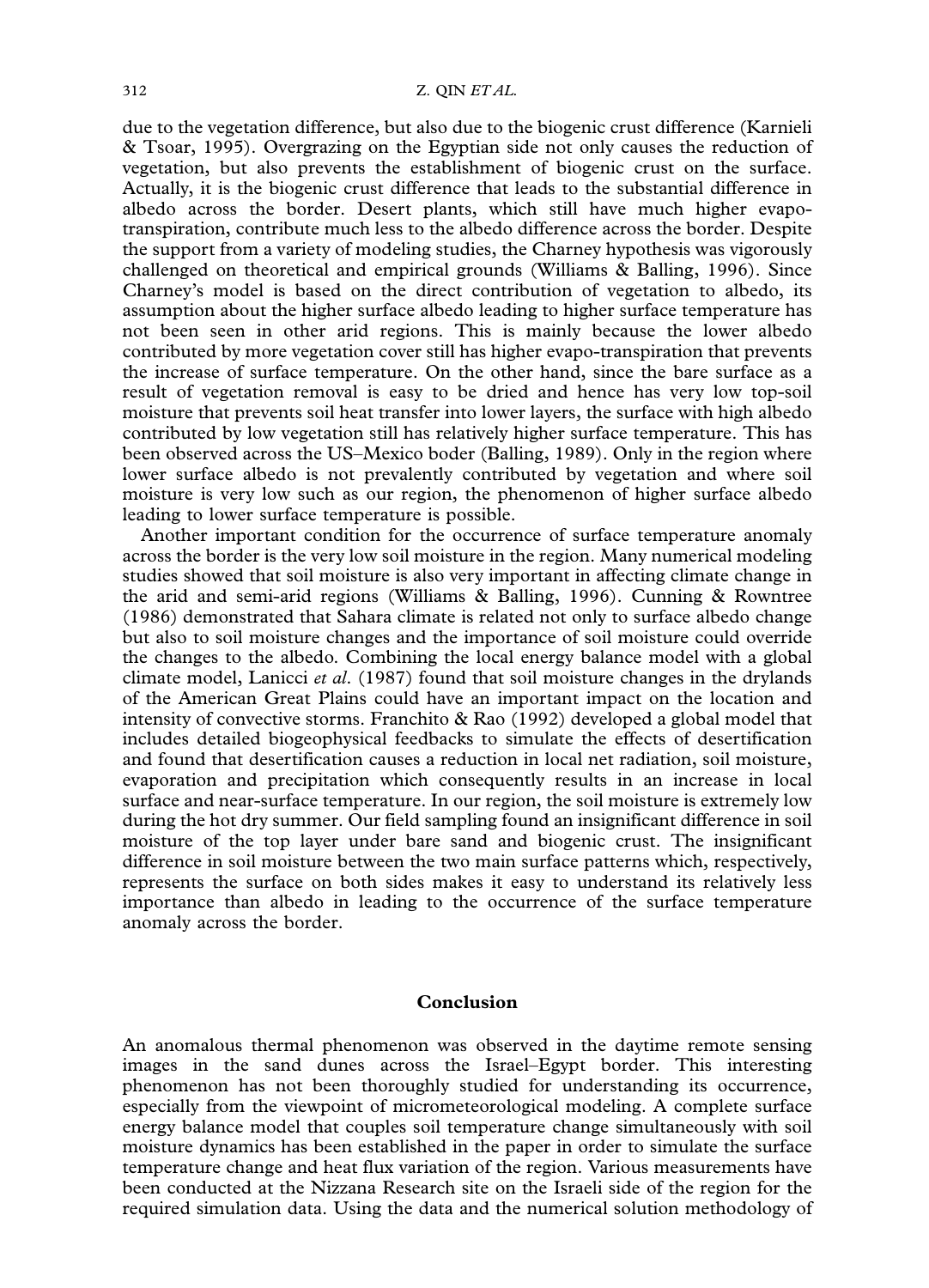the model, the surface temperature and heat flux change has been simulated on the two most important surface patterns of the region: biogenic crust representing the Israeli side and bare sand representing the Egyptian side.

Simulation results indicate that the surface temperature of biogenic crust and bare sand in summer can reach as high as about  $48-50^{\circ}$ C. According to the model, biogenic crust does have a surface temperature of about  $2.5-2.8^{\circ}C$  higher than bare sand in the hours 12:00–15:00. During the night, the difference of surface temperature between biogenic crust and bare sand is not obvious. A sensitive analysis of the model indicates that the largest change in  $T_s$  is observed in a small change of air temperature and global radiation, which is followed by surface albedo, roughness length and surface emissivity. A 1% increase of air temperature and global radiation will lead to  $0.75\%$  and  $0.28\%$  increase of LST. And the same amount of surface albedo, roughness length and emissivity increase will result in  $0.13\%$ ,  $0.09\%$  and 0?05% decrease of surface temperature. Comparison of surface energy balance reveals that the average net radiation of biogenic crust can reach up to  $585.69W \text{ m}^{-2}$  in the hours 12:00-15:00, which is about 26.42% higher than that of active sand. More than 85% of net radiation returns into the air as sensible heat flux. The average soil heat flux of biogenic crust is about  $63.14W \text{ m}^{-2}$  in the noon hour 12:00–13:00, accounting for 10?68% of net radiation. The amount of soil heat flux is a little bit greater on sand surface than on biogenic crust. Due to little soil moisture available for evaporation, latent heat flux of biogenic crust is only  $4.14W m^{-2}$  at noon, accounting for 0.74% of net radiation. For the bare sand, latent heat is only  $3.36W \text{ m}^{-2}$  and accounts for 0?72% of its net radiation. Daily evaporation of the region is very small under the arid environment. Net soil water loss due to evaporation is estimated to be about  $0.047$  kg day<sup>-1</sup> on biogenic crust and about  $0.025$  kg day<sup>-1</sup> on bare sand. Negative latent heat flux during the night also indicates the formation of some dews on both surfaces. But bare sand surface, due to its relatively lower LST at night, seems to obtain more moisture from the air than biogenic crust. This difference in surface energy balance also produces different change of subsoil properties especially soil moisture content at various depths and the surface vapor pressure and relative humidity. The mutual connection of these changes finally determines LST difference and thermal variation on the two typical surface patterns of the region.

The LST anomaly on both sides of the border region can be understood in several ways. First of all, surface composition difference between the two sides is the direct reason for the LST anomaly. The Israeli side is mainly composed of biogenic crust, which covers about 72% of the surface. Bare sand only accounts for about 7% of its surface. However, the Egyptian side is mainly covered with bare sand, which accounts for above 80% of the total area. Biogenic crust and vegetation only account for about 12% and 4?5% of the total surface area. With the assumption of similar atmosphere and similar subsoil composition and formation on both sides, this difference of surface composition directly explains the occurrence of the LST anomaly on both sides even though the functioning mechanics of the process is rather complicated.

Second, the surface composition difference on both sides leads to the difference of surface and subsoil properties. The combined functioning of this surface and subsoil property difference makes the LST change on both sides appear to be of difference in its expression. The coherent mechanics can be understood through the simulation results of surface energy balance model. According to their surface composition, the Israeli side can be represented with biogenic crust and the Egyptian side with bare sand. Simulation results indicate that biogenic crust and bare sand do have an obvious LST difference under the assumption of the same global radiation, wind speed, air temperature and relative humidity. The LST difference between the two surface patterns can reach up to about  $2.5-2.8^{\circ}C$  in the early afternoon when satellite passed and observed the LST of the region. The most important factor leading to the LST difference of the two surface patterns is surface albedo, which accounts for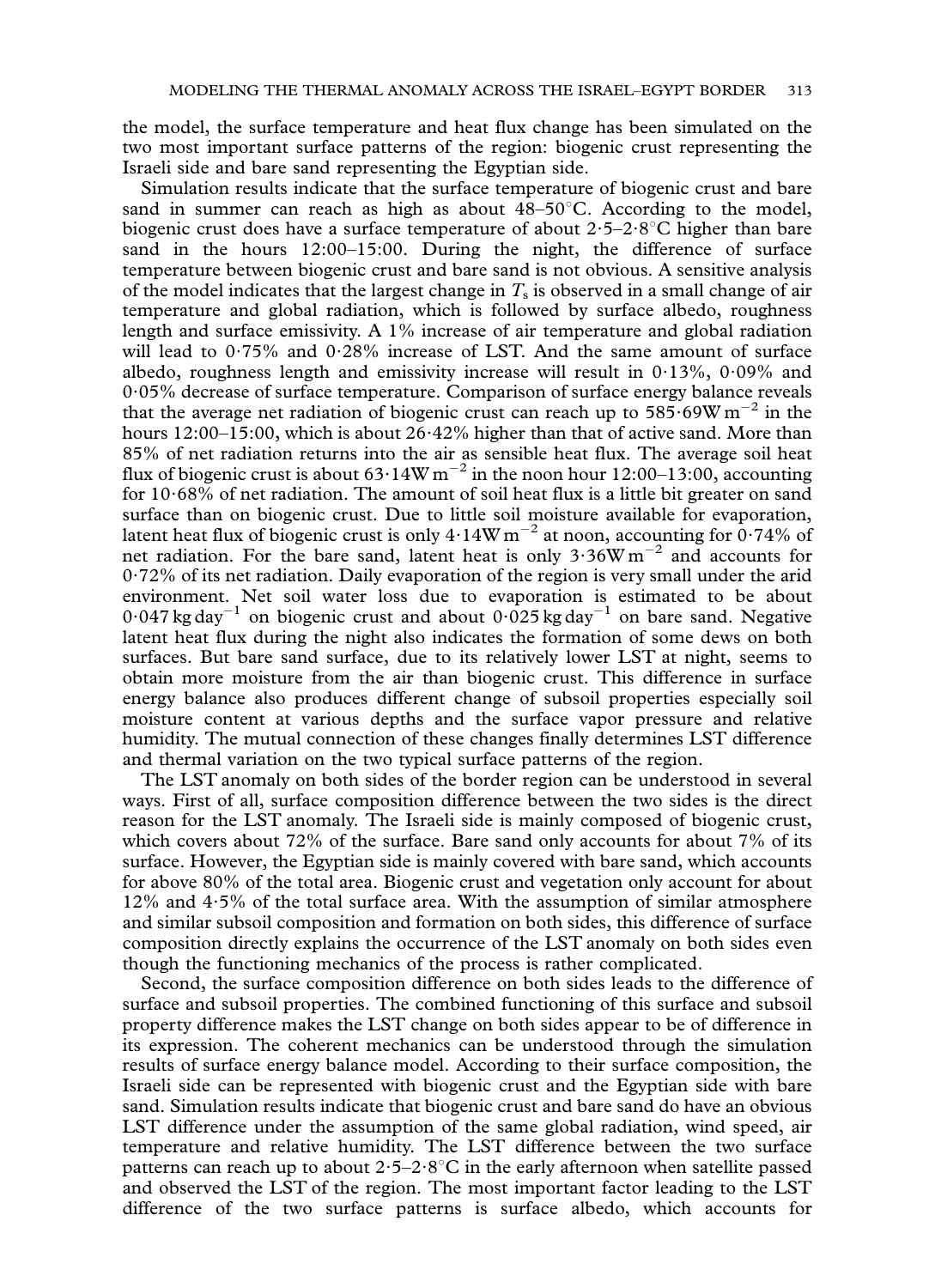about 87?83% of the LST difference between the two surfaces. Subsoil properties also have a significant effect on the LST difference of the two surface patterns. It can explain about  $10.27\%$  of the LST difference. Although surface emissivity has significant difference on the two typical surface patterns and hence on both sides, it can only account for about 1?90% of the LST difference between the two surfaces.

Third, the mechanism of the LST difference on the two typical surface patterns can be summarized as follows. The biogenic crust surface has much lower surface albedo. Thus, it absorbs much more incident sky radiation than bare sand surface. Even though most of the absorbed energy is dissipated as sensible heat into the air, the remainder of the absorbed energy is also much more on the biogenic crust than on the bare sand. This remainder energy is dissipated mainly in two ways: heat into the soil and evaporation. Because soil water content is extremely low in the arid environment, evaporation only accounts for about  $0.5-1%$  of the total net radiation. Therefore, the slightly higher evaporation on biogenic crust is not enough to cool down the much higher surface temperature due to greater absorption of the incident radiation in the arid environment.

The difference of soil composition in the surface layer plays an important role in shaping LST change on the two surfaces. Due to higher quartz content, thermal conductivity of surface layer on bare sand is greater than that on biogenic crust even though the latter has a little bit more soil moisture content. At a depth of about 10–15 cm onward, the subsoil under bare sand has more moisture content than the subsoil under biogenic crust. Consequently, this changes the soil properties under the two typical surfaces. Higher soil thermal conductivity of surface layer on bare sand makes its soil heat transfer a little bit easier than it is on biogenic crust. In other words, heat is more difficult to go down into the lower layers under biogenic crust and easier to accumulate in the upper thin layer of biogenic crust. This makes its surface temperature even easier to ascend.

Finally, this mechanism of heating process difference on the two typical surface patterns can be extended to understand the LST anomaly on both sides of the region. During the hot summer season, the region is very dry and vegetation is in dormancy. Leaves of most shrubs reduce to minimum. Even though the Israeli side has more vegetation, the evapo-transpiration contributed by the vegetation is still very small in comparison with the net radiation. This small latent heat flux has little effect on the surface energy balance process in the arid environment. LST change in the desert region is mainly controlled by the amount of incident solar energy absorbed by the ground as soil heat. Therefore, the anomalous LST change and thermal variation on both sides of the region can still be explained as the direct result of the obvious albedo difference on both sides. This albedo difference is mainly caused by the sharp contrast of surface composition on both sides as a result of spectral functioning difference between biogenic crust and bare sand. On the other hand, the Israeli side has a stronger evaporation rate than the Egyptian side. This means that the soil water content may be easier to lose on the Israeli side than on the Egyptian side where bare sand prevails. After a long time of consecutive evaporation in the hot summer, the subsoil of Israeli side on average may have less soil moisture than that of the Egyptian side. And this property together with the low thermal conductivity of the crust may finally exacerbate soil heat accumulation on its surface layer (the thin biogenic crust). As a result, this makes its surface temperature easily increased. On the Egyptian side, relatively higher subsoil moisture content combined with the relatively greater thermal conductivity of the sand will speed up its soil heat transfer from the surface into the lower layers. This can also intensify the existing LST anomaly on both sides.

The authors would like to thank Dr Heike Schmid, their colleague at the Remote Sensing Laboratory, for helping to access the study region for various measurements,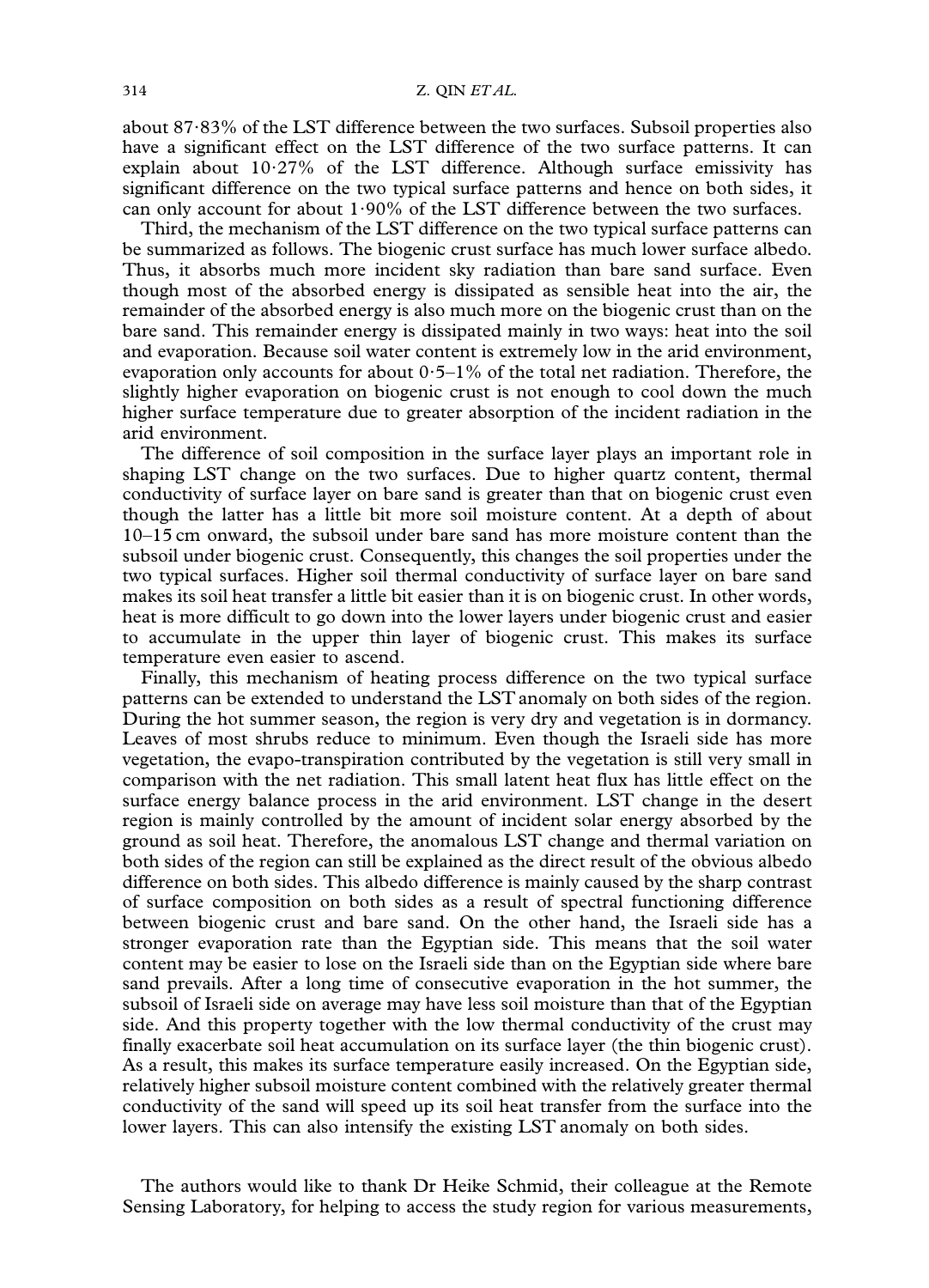Dr Simon Berkowics, the administrator of The Arid Ecosystems Research Center, Inst. of Earth Sciences, The Hebrew University of Jerusalem, for offering the permission to conduct the required measurements in the Nizzana Research site and providing the rainfall data about the region, and Dr Thomas Litmann, Institute of Geography, Martin Luther University, Germany for providing one-month data of his measurements on air temperature, air relative humidity and wind speed of the region.

#### **References**

- Balling Jr, R.C. (1989). The impact of summer rainfall on the temperature gradient along the United States–Mexico border. *Journal of Applied Climatology*, **28**: 304–308.
- Berliner, P. (1988). Contribution of heat dissapated at the soil surface to the energy balance of a citrus orchard. Ph.D. thesis, Hebrew University, Jerusalem, Israel.
- Blad, B.L. (1983). Energy exchange among leaf, canopy and environment. In: Teare, I.D. & Peat, M.M. (Eds), *Crop-Water Relations*, pp. 1–39, New York, U.S.A.: John Wiley and Sons, 547pp.
- Bristow, K.L., Campbell, G.S., Papendick, R.I. & Elliott, L.F. (1986). Simulation of heat and moisture transfer through a surface residue-soil system. *Agricultural and Forest Meteorology*, **36**: 193–214.
- Brutsaert, W. (1982). *Evaporation into the Atmosphere: Theory, History and Application*. Dordrecht, The Netherlands: D. Reidel Publishing Company, 299 pp.
- Charney, J.G. (1975). Dynamics of deserts and drought in the Sahel. *Quarterly Journal of the Royal Meteorological Society*, **101**: 193–202.
- Charney, J.G., Stone, P.H. & Quirk, W.J. (1975). Drought in the Sahara: a biogeophysical feedback mechanism. *Science*, **187**: 434–435.
- Charney, J.G., Quirk, W.J., Chow, S. & Kornfield, J. (1977). A comparative study of the effects of albedo change on drought in semi-arid regions. *Journal of Atmospheric Sciences*, **34**: 1366–1385.
- Chen, D.X. & Coughenour, M.B. (1994). GEMTM: a general model for energy and mass transfer of land surfaces and its application at the FIFE sites. *Agricultural and Forestry Meteorology*, **68**: 145–171.
- Choudhury, G.J., Reginato, R.J. & S.B. (1986). An analysis of infrared temperature observations over wheat and calculation of latent heat flux. *Agricultural and Forest Meteorology*, **37**: 75–88.
- Courault, D., Lagouarde, J.P. & Aloui, B. (1996). Evaporation for maritime catchment combining a meteorological model with vegetation information and airborne surface temperatures. *Agricultural and Forestry Meteorology*, **82**: 93–117.
- Crank, J. & Nicolson, P. (1947). A practical method for numerical evaluation of solutions of partial differential equations of the heat conduction types. *Proceeding of Cambridge Philosophy Society*, **43**: 50–67.
- Cunning, W.M. & Rowntree, P.R.  $(1986)$ . Simulations of the Saharan atmosphere—dependence on moisture and albedo. *Quarterly Journal of the Royal Meteorological Society*, **112**: 971–999.
- Diak, G. R. & Whipple, M.S. (1993). Improvements to models and methods for evaluating the land surface energy balance and 'effective' roughness using radiasonde reports and satellitemeasured 'skin' temperature data. *Agricultural and Forest Meteorology*, **63**: 189–218.
- Dolman, A.J. (1993). A multiple-source land surface energy balance model for use in general circulation models. *Agricultural and Forest Meteorology*, **65**: 21–45.
- Dolman, A.J. & Blyth, E.M. (1997). Patch scale aggregation of heterogeneous land surface cover for mesoscale meteorological models. *Journal of Hydrology*, **190**: 252–268.
- Franchito, S.H. & Rao, V.B. (1992). Climate change due to land surface alterations. *Climatic Change*, **22**: 1–34.
- Friedl, M.A. (1996). Relationships among remotely sensed data, surface energy balance, and area-averaged fluxes over partially vegetated land surfaces. *Journal of Applied Meteorology*, **35**: 2091–2103.
- Friedl, M.A. (1995). Modeling land surface fluxes using a sparse canopy model and radiometric surface temperature measurements. *Journal of Geophysical Research*, **100**: 25,435–25,446.
- Gardner, C.M.K., Bell, J.D., Cooper, J.D., Dean, T.J. & Hodnett, M.G. (1991). Soil water content. In: Smith, K.A. & Mullins, C.E. (Eds), *Soil Analysis*, pp. 1–74. New York, USA.: Marcel Dekker Inc., 620 pp.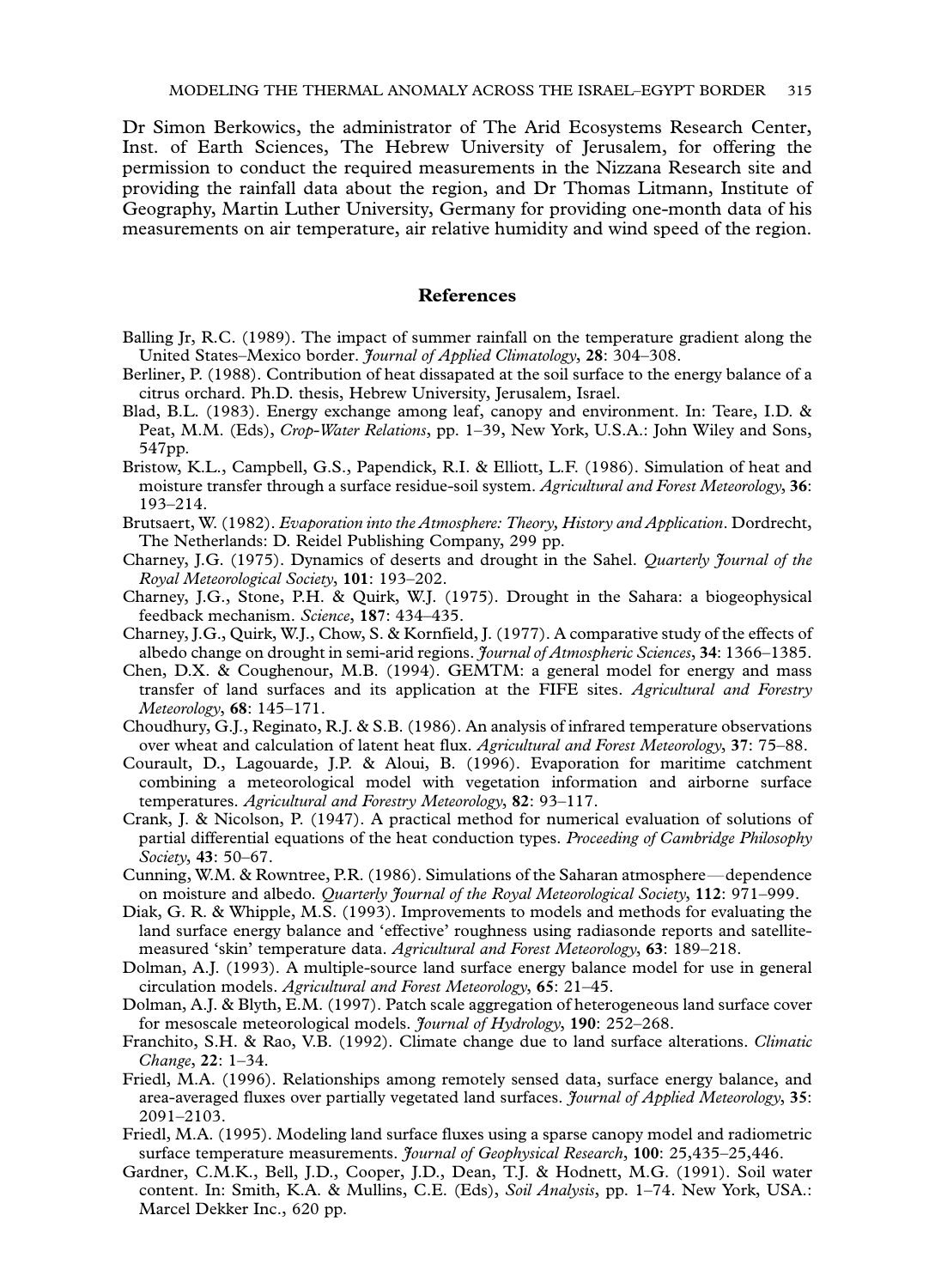- Garratt, J.R. (1984). The measurement of evaporation by meteorological methods. *Agricultural Water Management*, **8**: 99–117.
- Gerson, R., Amit, R. & Grossman, S. (1985). *Dust Availability in Desert Terrain: a Study in the Deserts of Israel and the Sinai*. Israel: The Hebrew University of Jerusalem.
- Ghildyal, B.P. & Tripathi, P. (1987). *Soil Physics*. New York, U.S.A.: John Wiley & Sons Ltd. 656 pp.
- Hares, M.A. & Novak, M.D. (1992). Simulation of surface energy balance and soil temperature under strip tillage: I Model description. *Soil Science Society of America Journal*, **56**: 22–29.
- Karnieli, A. (1997). Development and implementation of spectral crust index over dune sands. *International Journal of Remote Sensing*, **18**: 1207–1220.
- Karnieli, A. & Sarafis, V. (1996). Reflectance spectrophotometry of cyanobacteria within soil crustsFa diagnostic tool. *International Journal of Remote Sensing*, **17**: 1609–1615.
- Karnieli, A., Shachack, M., Tsoar, H., Zaady, E., Kaufman, Y. & Porter, W. (1996). The effect of microphytes on the spectral reflectance of vegetation in semi-arid regions. *Remote Sensing of Environment*, **57**: 88–96.
- Karnieli, A. & Tsoar, H. (1995). Spectral reflectance of biogenic crust developed on desert dune sand along the Israel–Egypt border. *International Journal of Remote Sensing*, **16**:369–374.
- Kidron, G.J. (1999). Altitude dependent dew and fog in the Negev Desert, Israel. *Agricultural and Forest Meteorology*, **96**: 1–8.
- Kidron, G.J. & Yair, A. (1997). Rainfall–runoff relationship over encrusted dune surfaces, Nizzana, Western Negev, Israel. *Earth Surface Processes and Landforms*, **22**: 1169–1184.
- Kimball, B.A. & Jackson, R.D. (1979). Soil heat flux. In: Barfield, B.J. & Gerber, J.F. (Eds), *Modification of the Aerial Environment of Plants*, pp. 211–229. St. Joseph, MI, U.S.A.: American Society of Agricultural Engineers. 538 pp.
- Kutilek, M. & Nielson, D.R. (1994). *Soil Hydrology*. Destedt, Germany: Catena Verlag Ltd. 370 pp.
- Lanicci, J.M., Carlson, T.N. & Warner, T.T. (1987). Sensitivity of the Great Plains severe-storm environment to soil moisture distribution. *Monthly Weather Review*, **115**: 2660–2673.
- Lhomme, J.P., Monteny, B. & Amadou, M. (1994). Estimating sensible heat flux from radiometric temperature over sparse millet. *Agricultural and Forestry Meteorology*, **68**: 77–91.
- Marshall, T.J. & Holmes, J.W. (1979). *Soil Physics.* Cambridge, UK.: Cambridge University Press. 345 pp.
- McInnes, K.J. (1981). Thermal conductivity of soils from dryland wheat regions of Eastern Washington. M.S. thesis, Washington State University, Pullman, U.S.A.
- Monteith, J.L. (1973). *Principles of Environmental Physics.* London, UK.: Edward Arnold Ltd. 241 pp.
- Otterman, J. (1974). Baring high-albedo soils by overgrazing: a hypothesized desertification mechanism. *Science*, **186**: 531–533.
- Otterman, J. (1977). Anthropogenic impact on the surface at the Earth. *Climatic Change*, **1**: 137– 155.
- Otterman, J. (1981). Satellite and field studies of man's impact on the surface in arid regions. *Tellus*, **33**, 68–77.
- Otterman, J. & Fraser, R.S. (1976). Earth–atmosphere system and surface reflectivity in arid regions from Landsat multi-spectral scanner measurements. *Remote Sensing of Environment*, **5**: 247–266.
- Otterman, J. & Robinove, C.J. (1982). Landsat monitoring of desert vegetation growth in 1972– 1979 using a plant shadowing model. *Advance of Space Researches*, **2**: 45–50.
- Otterman, J. & Tucker, C.J. (1985). Satellite measurements of surface albedo in semi desert. *Journal of Climate and Applied Meteorology*, **24**: 228–235.
- Qin, Z. (1998). Surface composition structures on both sides of Israel–Egypt border region. Paper presented in *The 1st Academic Symposium of Chinese Students and Scholars in Israel*. Chinese Students and Scholars Association in Israel, Weizmann Institute of Science, Rehovot, Israel, December 17, 1998.
- Qin, Z., Berliner, P. & Karnieli, A. (2002). Numerical solution of a complete surface energy balance model for simulation of heat fluxes and surface temperature under bare soil environment. *Applied Mathematics and Computation* **130**: 171–200.
- Qin, Z., Karnieli, A. & Berliner, P. (2000). Remote sensing analysis of the land surface temperature anomaly in the sand dune region across the Israel–Egypt border. *International Journal of Remote Sensing* (accepted).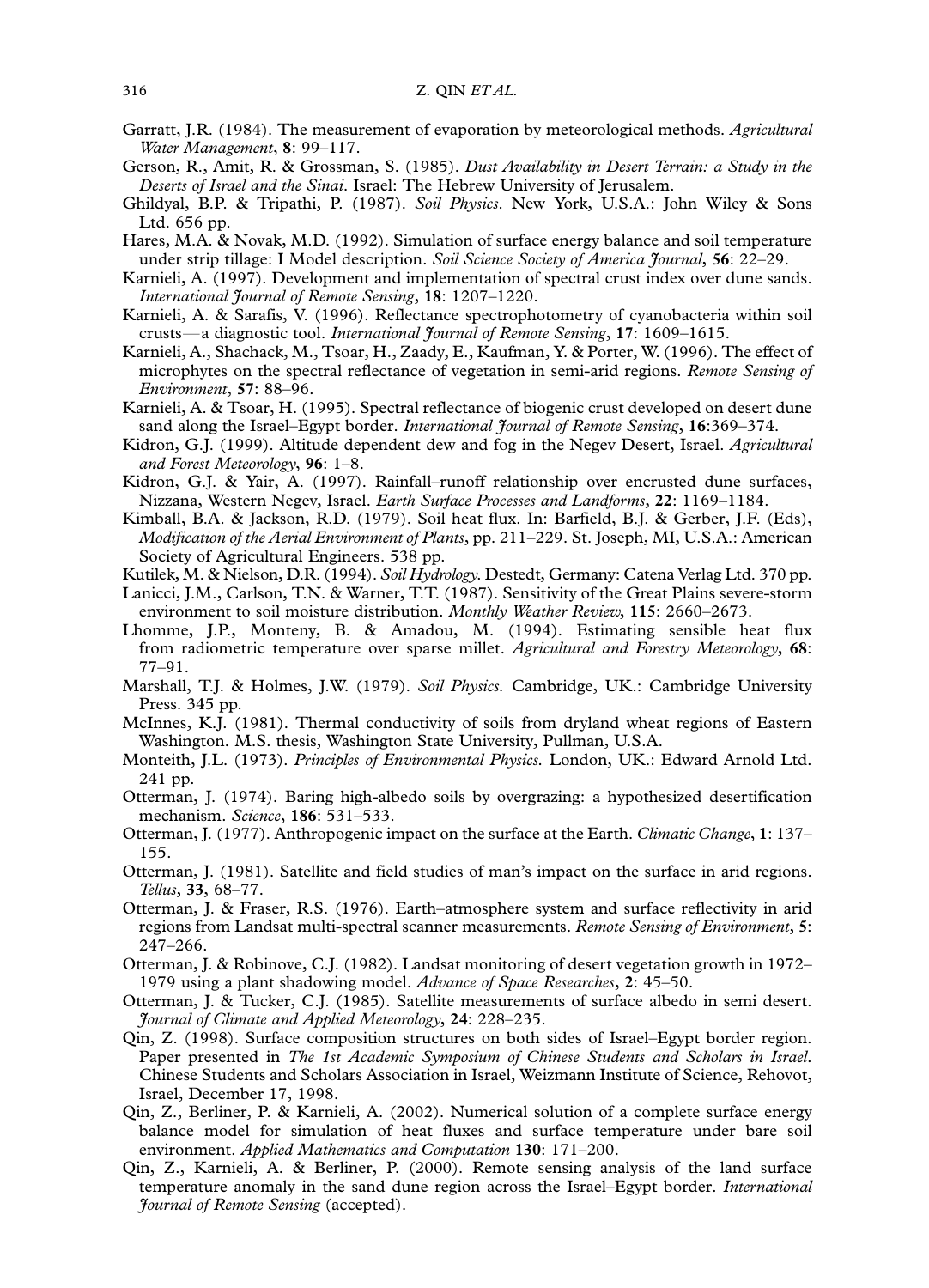- Qin, Z. & Karnieli, A. (2000). Quantitative estimation of land cover structure in the desert sand dunes across Israel–Egypt border using remote sensing data. *Remote Sensing of Envionment* (submitted).
- Rose, C.W. (1979). *Agricultural Physics*. Oxford, UK.: Pergamon Press Ltd. 230pp.
- Szeicz, G., Endrodi, G. & Tachman, S. (1969). Aerodynamic and surface factors in evaporation. *Water Resources Research*, **5**: 380–394.
- Schmugge, T. & Humes, K. (1995). ASTER observations for the monitoring of land surface fluxes. *Journal of Japanese Remote Sensing Society*, **15**: 83–89.
- Smith, G.D. (1978). *Numerical Solution of Partial Differential Equations: Finite Difference Methods.* Oxford, UK.: Oxford University Press. 304 pp.
- Tsoar, H. & Karnieli, A. (1996). What determines the spectral reflectance of the Negev–Sinai sand dunes. *International Journal of Remote Sensing*, **17**: 3513–3525.
- Tsoar, H. & Møller, J.T. (1986). The role of vegetation in the formation of linear sand dunes. In Nickling, W.P. (Ed.), *Aeolian Geomorphology*, Proceedings of the 17th Annual Binghamton Geomorphology symposium, September 1986, pp. 75–95. Boston, U.S.A.: Allen & Unwin Inc. 311 pp.
- Van Bavel, C.H.M. & Hillel, D.I. (1976). Calculating potential and actual evaporation from a bare soil surface by simulation of concurrent flow of water and heat. *Agricultural and Forest Meteorology,* **17**: 453–476.
- Verma, S.B. & Barfield, B.J. (1979). Aerial and crop resistance affecting energy transport. In: Barfield, B.J. & Gerber, J.F. (Eds), *Modification of the Aerial Environment of Plants*, pp. 230– 248. St. Joseph, MI, U.S.A.: American Society of Agricultural Engineers. 538 pp.
- Warren, A. & Harrison, C.M. (1984). People and the ecosystem: biogeography as a study of ecology and culture. *Geoforum*, **15**: 365–381.
- Williams, M. A. J. & Balling, Jr, R.C. (1996). *Interactions of Desertification and Climate*. Prepared for World Meteorological Organisation, United Nations Environment Programme. London, U.K.: Arnold, 270 pp.
- Yair, A., Lavee, H. & Greitser, N. (1997). Spatial and temporal variability of water percolation and movement in a sytem of longitudinal dunes, western Negev, Israel. *Hydrological Processes*, **11**: 43–58.
- Yakirevich, A., Berliner, P. & Sorek, S. (1997). A model for numerical simulating of evaporation from bare saline soil. *Water Resources Research*, **33**: 1021–1033.
- Zemel, Z. & Lomas, J. (1997). *Soil Temperature Regime in Israel as a Basis for Agricultural Planning and Activity*. Bet Dagon, Israel: Israel Meteorogical Service.

| $a_i$ , $b_i$ , $c_i$             | Coefficients in Eqn (28)                                                         |
|-----------------------------------|----------------------------------------------------------------------------------|
| $A_i, B_i, C_i$                   | Coefficients in Eqn (29)                                                         |
| <b>AVHRR</b>                      | Advanced Very High Resolution Radiometer                                         |
| $c_{\rm a}, c_{\rm m}$            | Specific heat of air and clay, $Jkg^{-1}K^{-1}$                                  |
| $c_{\rm q}$ , $c_{\rm w}$         | Specific heat of quartz and water, $Jkg^{-1}K^{-1}$                              |
|                                   | Specific heat of soil, $Jkg^{-1}K^{-1}$                                          |
| $\stackrel{c_{\rm s}}{C_{\rm h}}$ | Change of soil water vs. relative humidity, kg m <sup><math>-3</math></sup>      |
| $C_{\rm s}$                       | Volumetric soil heat capacity, $\text{J} \text{m}^{-3} \text{K}^{-1}$            |
| $d_i$ , $e_i$ , $f_i$             | Coefficient in Eqn (28)                                                          |
| $D_i, E_i, F_i$                   | Coefficient in Eqn (29)                                                          |
| dT                                | Small change in temperature, K                                                   |
| $D_{\rm v}$                       | Apparent vapor diffusivity, kg m <sup>-1</sup> s <sup>-1</sup> kPa <sup>-1</sup> |
| e                                 | Soil vapor pressure, kPa                                                         |
| $e_a, e_s$                        | Air and surface vapor pressures, kPa                                             |
| $e_{\rm v}$                       | Saturated soil vapor pressure, kPa                                               |
| g                                 | Acceleration due to gravity, $g = 9.8 \text{ m s}^{-2}$                          |
| $g_j$                             | Parameter in Eqn (24)                                                            |
| $\cal G$                          | Soil heat flux, $W m^{-2}$                                                       |
| $G_i$                             | Parameter in Eqn (26)                                                            |
| $\boldsymbol{h}$                  | Soil relative humidity                                                           |
| $h_i$                             | Soil relative humidity at the layer i                                            |
| H                                 | Sensible heat flux, $W m^{-2}$                                                   |

#### **Appendix: Nomenclature**